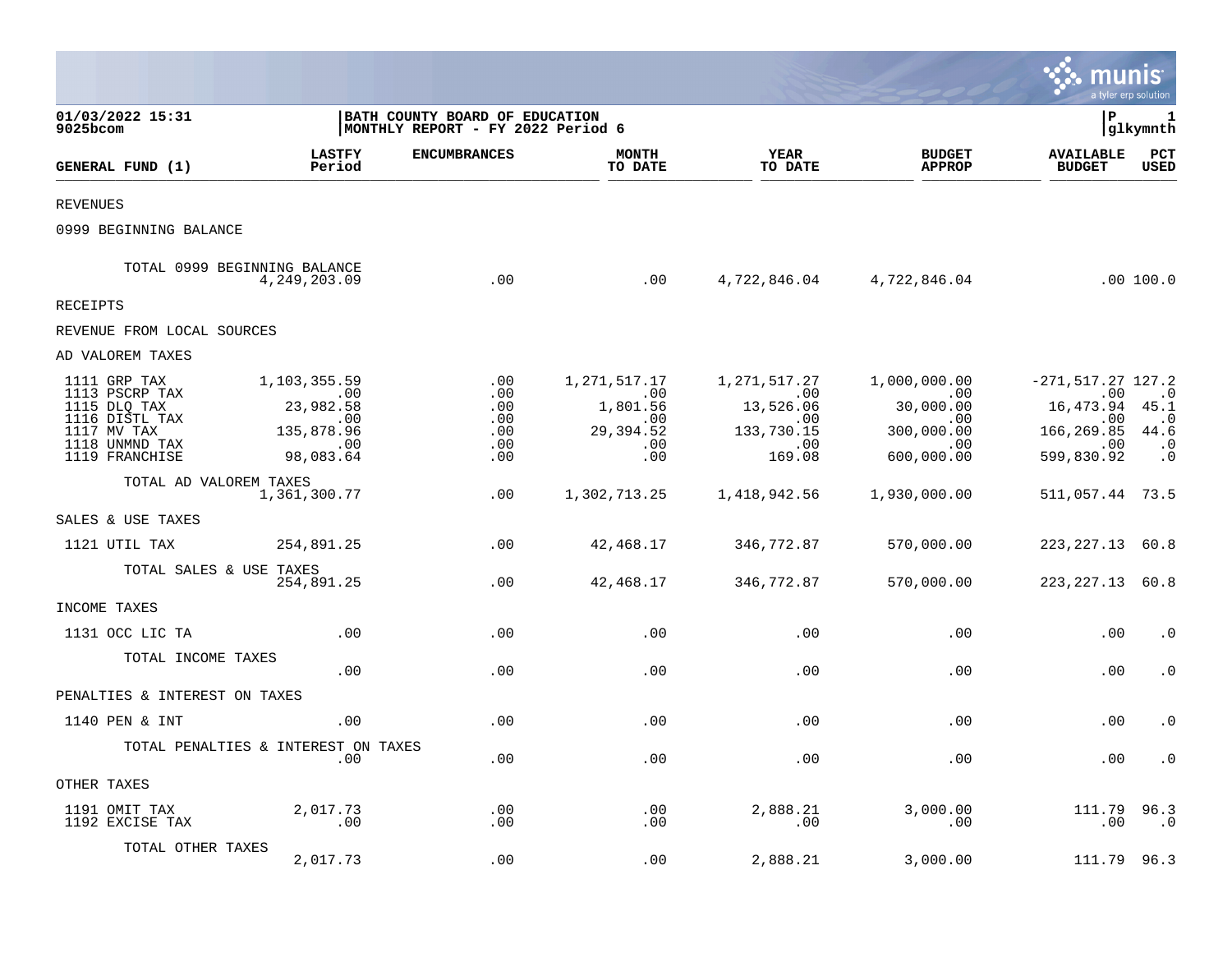|                                                                                                                |                                        |                                                                             |                                        |                                        |                                        | munis                                   | a tyler erp solution                                                                    |
|----------------------------------------------------------------------------------------------------------------|----------------------------------------|-----------------------------------------------------------------------------|----------------------------------------|----------------------------------------|----------------------------------------|-----------------------------------------|-----------------------------------------------------------------------------------------|
| 01/03/2022 15:31<br>9025bcom                                                                                   |                                        | <b>BATH COUNTY BOARD OF EDUCATION</b><br> MONTHLY REPORT - FY 2022 Period 6 |                                        |                                        |                                        | l P                                     | 2<br> glkymnth                                                                          |
| GENERAL FUND (1)                                                                                               | <b>LASTFY</b><br>Period                | <b>ENCUMBRANCES</b>                                                         | <b>MONTH</b><br>TO DATE                | <b>YEAR</b><br>TO DATE                 | <b>BUDGET</b><br><b>APPROP</b>         | <b>AVAILABLE</b><br><b>BUDGET</b>       | PCT<br><b>USED</b>                                                                      |
| REVENUE OTHER LOCAL GOVERNMENT UNITS                                                                           |                                        |                                                                             |                                        |                                        |                                        |                                         |                                                                                         |
| 1280 IN LIEU OF                                                                                                | .00                                    | .00                                                                         | .00                                    | .00                                    | .00                                    | .00                                     | $\cdot$ 0                                                                               |
| TOTAL REVENUE OTHER LOCAL GOVERNMENT UNITS                                                                     | .00                                    | .00                                                                         | .00                                    | .00                                    | .00                                    | .00                                     | $\cdot$ 0                                                                               |
| TUITION                                                                                                        |                                        |                                                                             |                                        |                                        |                                        |                                         |                                                                                         |
| 1310 TUIT IND<br>1320 GOV TUI IN<br>1330 GOV TUI OU<br>1340 TUIT OTHR                                          | .00<br>.00<br>.00<br>.00               | .00<br>.00<br>.00<br>.00                                                    | .00<br>.00<br>.00<br>.00               | .00<br>.00<br>.00<br>.00               | .00<br>.00<br>.00<br>.00               | $.00 \,$<br>$.00 \,$<br>.00<br>$.00 \,$ | $\cdot$ 0<br>$\cdot$ 0<br>$\begin{smallmatrix} 0 \\ 0 \\ 0 \end{smallmatrix}$           |
| TOTAL TUITION                                                                                                  | .00                                    | .00                                                                         | .00                                    | .00                                    | .00                                    | .00                                     | $\cdot$ 0                                                                               |
| TRANSPORTATION                                                                                                 |                                        |                                                                             |                                        |                                        |                                        |                                         |                                                                                         |
| 1410 TRNS INDIV<br>1420 TRN GOV IN<br>1430 TRN GOV OU<br>1440 TRN OTH PV<br>1441 TRN NON-PB<br>1442 TRN FSC CT | .00<br>.00<br>.00<br>.00<br>.00<br>.00 | .00<br>.00<br>.00<br>.00<br>.00<br>.00                                      | .00<br>.00<br>.00<br>.00<br>.00<br>.00 | .00<br>.00<br>.00<br>.00<br>.00<br>.00 | .00<br>.00<br>.00<br>.00<br>.00<br>.00 | .00<br>.00<br>.00<br>.00<br>.00<br>.00  | $\cdot$ 0<br>$\cdot$ 0<br>$\cdot$ 0<br>$\boldsymbol{\cdot}$ 0<br>$\cdot$ 0<br>$\cdot$ 0 |
| TOTAL TRANSPORTATION                                                                                           | .00                                    | .00                                                                         | .00                                    | .00                                    | .00                                    | .00                                     | $\cdot$ 0                                                                               |
| EARNINGS ON INVESTMENTS                                                                                        |                                        |                                                                             |                                        |                                        |                                        |                                         |                                                                                         |
| 1510 INT ON INV<br>1540 INVST PRPT                                                                             | 14,039.58<br>.00                       | .00<br>.00                                                                  | 2,517.54<br>.00                        | 14,164.67<br>.00                       | 10,000.00<br>.00                       | $-4, 164.67$ 141.7<br>.00               | $\overline{\phantom{0}}$ .0                                                             |
| TOTAL EARNINGS ON INVESTMENTS                                                                                  | 14,039.58                              | .00                                                                         | 2,517.54                               | 14,164.67                              | 10,000.00                              | $-4, 164.67$ 141.7                      |                                                                                         |
| FOOD SERVICE                                                                                                   |                                        |                                                                             |                                        |                                        |                                        |                                         |                                                                                         |
| 1630 SPEC FUNC                                                                                                 | .00                                    | .00                                                                         | .00                                    | .00                                    | .00                                    | .00                                     | $\cdot$ 0                                                                               |
| TOTAL FOOD SERVICE                                                                                             | .00                                    | .00                                                                         | .00                                    | .00                                    | .00                                    | $.00 \,$                                | $\cdot$ 0                                                                               |
| STUDENT ACTIVITIES                                                                                             |                                        |                                                                             |                                        |                                        |                                        |                                         |                                                                                         |
| 1740 FEES<br>1750 DONATIONS                                                                                    | .00<br>.00                             | .00<br>.00                                                                  | .00<br>.00                             | .00<br>.00                             | .00<br>.00                             | $.00 \,$<br>.00                         | $\cdot$ 0<br>$\cdot$ 0                                                                  |
| TOTAL STUDENT ACTIVITIES                                                                                       | .00                                    | .00                                                                         | .00                                    | .00                                    | .00                                    | .00                                     | $\cdot$ 0                                                                               |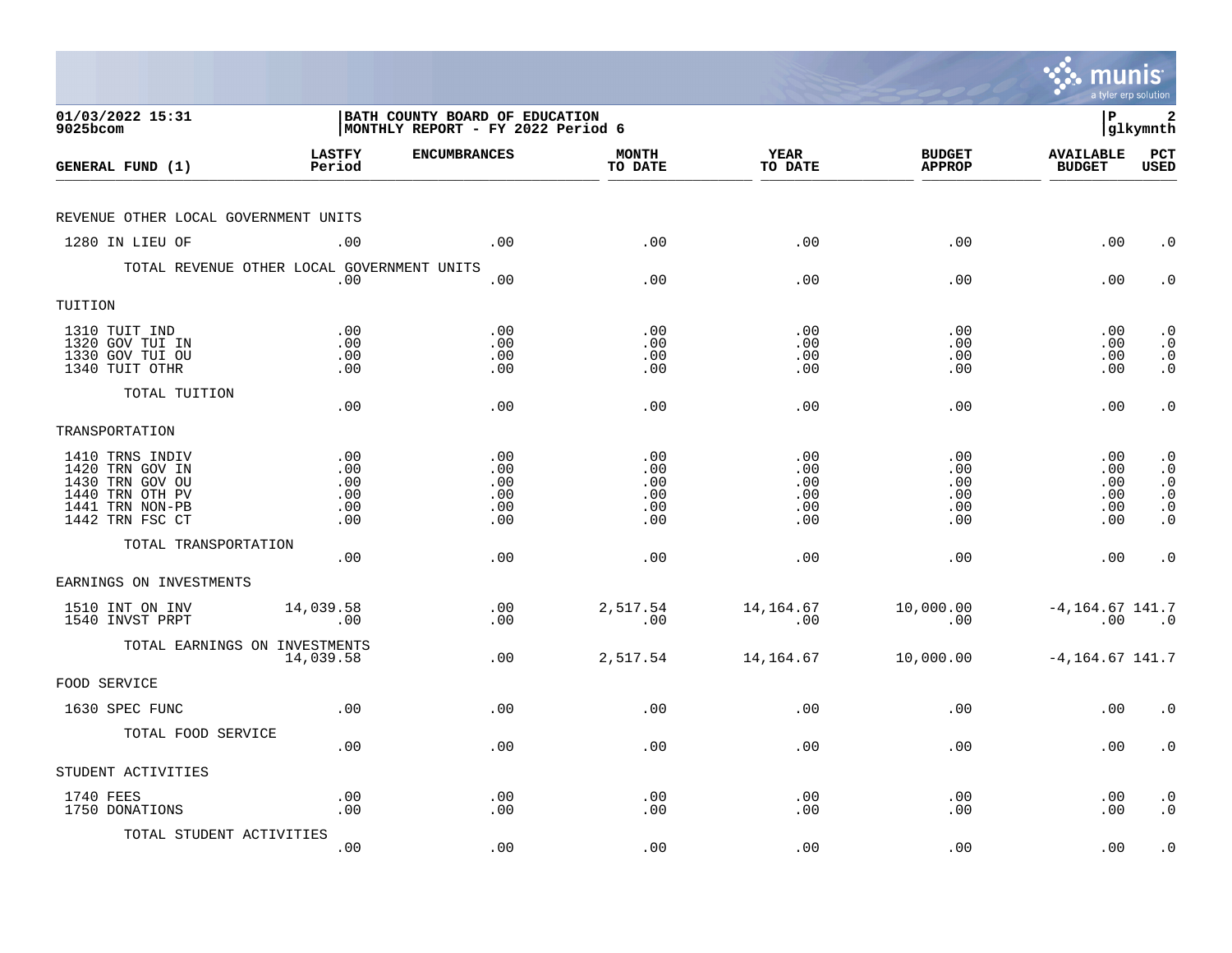

| 01/03/2022 15:31<br>$9025$ bcom                                                                                                                                                                                                              |                                                                                              | BATH COUNTY BOARD OF EDUCATION<br>MONTHLY REPORT - FY 2022 Period 6                     |                                                                                              |                                                                                                                     |                                                                                                                        | lР                                                                                                                              | 3<br> glkymnth                                                                                                                              |
|----------------------------------------------------------------------------------------------------------------------------------------------------------------------------------------------------------------------------------------------|----------------------------------------------------------------------------------------------|-----------------------------------------------------------------------------------------|----------------------------------------------------------------------------------------------|---------------------------------------------------------------------------------------------------------------------|------------------------------------------------------------------------------------------------------------------------|---------------------------------------------------------------------------------------------------------------------------------|---------------------------------------------------------------------------------------------------------------------------------------------|
| GENERAL FUND (1)                                                                                                                                                                                                                             | <b>LASTFY</b><br>Period                                                                      | <b>ENCUMBRANCES</b>                                                                     | <b>MONTH</b><br>TO DATE                                                                      | <b>YEAR</b><br>TO DATE                                                                                              | <b>BUDGET</b><br><b>APPROP</b>                                                                                         | <b>AVAILABLE</b><br><b>BUDGET</b>                                                                                               | PCT<br><b>USED</b>                                                                                                                          |
| OTHER REVENUE FROM LOCAL SOURCES                                                                                                                                                                                                             |                                                                                              |                                                                                         |                                                                                              |                                                                                                                     |                                                                                                                        |                                                                                                                                 |                                                                                                                                             |
| 1911 BLDG RENT<br>1912 BUS RENT<br>1919 OTHER RENT<br>1920 CONTRIBUTE<br>1929 INKIND REV<br>1941 TXT SALES<br>1942 TXT RENTS<br>1951 MSC SCH IN<br>1952 MSC SCH OU<br>1980 PRYR REFND<br>1990 MISC REV<br>1991 TRANSCRIPT<br>1993 OTH REBATE | .00<br>.00<br>.00<br>.00<br>.00<br>.00<br>.00<br>.00<br>.00<br>.00<br>8,694.15<br>.00<br>.00 | .00<br>.00<br>.00<br>.00<br>.00<br>.00<br>.00<br>.00<br>.00<br>.00<br>.00<br>.00<br>.00 | .00<br>.00<br>.00<br>.00<br>.00<br>.00<br>.00<br>.00<br>.00<br>.00<br>1,065.00<br>.00<br>.00 | .00<br>.00<br>.00<br>.00<br>.00<br>.00<br>350.00<br>$.00 \ \,$<br>.00<br>$-3,941.79$<br>$-10, 233.91$<br>.00<br>.00 | .00<br>$.00 \,$<br>.00<br>500.00<br>.00<br>.00<br>200.00<br>$.00 \,$<br>.00<br>4,000.00<br>1,000.00<br>$.00 \,$<br>.00 | .00<br>.00<br>.00<br>500.00<br>.00<br>.00<br>$-150.00$ 175.0<br>.00<br>$000$<br>7,941.79 -98.5<br>$11, 233.91***$<br>.00<br>.00 | $\cdot$ 0<br>$\boldsymbol{\cdot}$ 0<br>$\cdot$ 0<br>$\cdot$ 0<br>$\cdot$ 0<br>$\cdot$ 0<br>$\cdot$ 0<br>$\cdot$ 0<br>$\cdot$ 0<br>$\cdot$ 0 |
|                                                                                                                                                                                                                                              | TOTAL OTHER REVENUE FROM LOCAL SOURCES<br>8,694.15                                           | .00                                                                                     | 1,065.00                                                                                     | $-13,825.70$                                                                                                        | 5,700.00                                                                                                               | 19,525.70-242.6                                                                                                                 |                                                                                                                                             |
|                                                                                                                                                                                                                                              | TOTAL REVENUE FROM LOCAL SOURCES<br>1,640,943.48                                             | .00                                                                                     | 1,348,763.96                                                                                 | 1,768,942.61                                                                                                        | 2,518,700.00                                                                                                           | 749, 757.39 70.2                                                                                                                |                                                                                                                                             |
| REVENUE FROM STATE SOURCES                                                                                                                                                                                                                   |                                                                                              |                                                                                         |                                                                                              |                                                                                                                     |                                                                                                                        |                                                                                                                                 |                                                                                                                                             |
| STATE PROGRAM                                                                                                                                                                                                                                |                                                                                              |                                                                                         |                                                                                              |                                                                                                                     |                                                                                                                        |                                                                                                                                 |                                                                                                                                             |
| 3111 SEEK                                                                                                                                                                                                                                    | 4, 263, 427.00                                                                               | $\sim$ 00                                                                               | 717,915.00                                                                                   | 4,319,772.00                                                                                                        | 8,664,110.00                                                                                                           | 4,344,338.00 49.9                                                                                                               |                                                                                                                                             |
| TOTAL STATE PROGRAM                                                                                                                                                                                                                          | 4, 263, 427.00                                                                               | .00                                                                                     | 717,915.00                                                                                   | 4,319,772.00                                                                                                        | 8,664,110.00                                                                                                           | 4, 344, 338.00 49.9                                                                                                             |                                                                                                                                             |
| OTHER STATE FUNDING                                                                                                                                                                                                                          |                                                                                              |                                                                                         |                                                                                              |                                                                                                                     |                                                                                                                        |                                                                                                                                 |                                                                                                                                             |
| 3122 VOC TRANSP<br>3124 DST VOC SC<br>3125 DRV TRN RB<br>3126 SUB REIMB<br>3127 FLEX SPD<br>3128 AUD REIMB<br>3129 KSB/D TR R                                                                                                                | .00<br>.00<br>.00<br>.00<br>.00<br>.00<br>.00                                                | .00<br>.00<br>.00<br>.00<br>.00<br>.00<br>.00                                           | .00<br>.00<br>.00<br>.00<br>.00<br>.00<br>.00                                                | .00<br>.00<br>.00<br>.00<br>.00<br>.00<br>.00                                                                       | 5,000.00<br>.00<br>.00<br>$.00 \ \rm$<br>.00<br>$.00 \ \rm$<br>.00                                                     | 5,000.00<br>.00<br>.00<br>.00<br>.00<br>.00<br>.00                                                                              | $\cdot$ 0<br>$\cdot$ 0<br>$\cdot$ 0<br>$\cdot$ 0<br>$\cdot$ 0<br>. $\boldsymbol{0}$<br>$\cdot$ 0                                            |
|                                                                                                                                                                                                                                              | TOTAL OTHER STATE FUNDING<br>.00                                                             | .00                                                                                     |                                                                                              |                                                                                                                     |                                                                                                                        |                                                                                                                                 |                                                                                                                                             |
| EXPENDITURE REIMBURSEMENTS                                                                                                                                                                                                                   |                                                                                              |                                                                                         | .00                                                                                          | .00                                                                                                                 | 5,000.00                                                                                                               | 5,000.00                                                                                                                        | $\cdot$ 0                                                                                                                                   |
| 3130 NBC REIMB                                                                                                                                                                                                                               | .00                                                                                          | .00                                                                                     | .00                                                                                          | .00                                                                                                                 | 7,000.00                                                                                                               | 7,000.00                                                                                                                        | $\cdot$ 0                                                                                                                                   |
| 3131 MISC REIMB                                                                                                                                                                                                                              | .00                                                                                          | .00                                                                                     | .00                                                                                          | 10,685.53                                                                                                           | 14,000.00                                                                                                              | 3,314.47                                                                                                                        | 76.3                                                                                                                                        |
|                                                                                                                                                                                                                                              | TOTAL EXPENDITURE REIMBURSEMENTS<br>$.00 \,$                                                 | .00                                                                                     | .00                                                                                          | 10,685.53                                                                                                           | 21,000.00                                                                                                              | 10,314.47                                                                                                                       | 50.9                                                                                                                                        |

REVENUE IN LIEU OF TAXES/STATE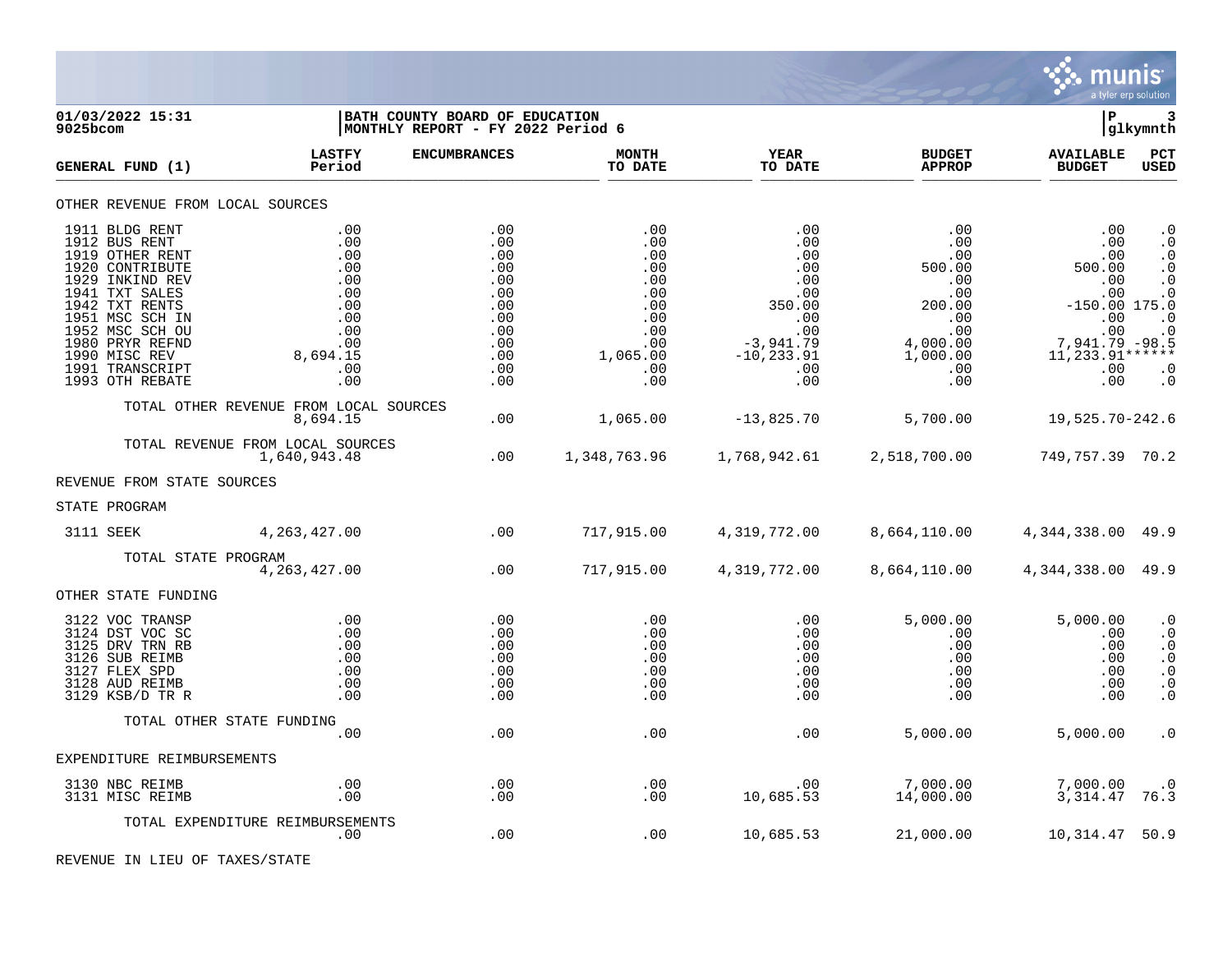

01/03/2022 15:31 **| BATH COUNTY BOARD OF EDUCATION**<br>9025bcom **| BATH COUNTY BOARD OF EDUCATION 6**<br>9025bcom | MONTHLY REPORT - FY 2022 Period 6 MONTHLY REPORT - FY 2022 Period 6 **LASTFY ENCUMBRANCES MONTH YEAR BUDGET AVAILABLE PCT GENERAL FUND (1)** TO DATE THE RELIGION CONDUCT TO DATE THE RELIGION CONDUCT TO DATE THE RELIGION OF THE RELIGION OF THE RELIGION OF THE RELIGION OF THE RELIGION OF THE RELIGION OF THE RELIGION OF THE RELIGION OF THE RELIGION OF THE RELIGION 3800 TAXES 14,629.12 .00 2,466.64 14,759.75 25,000.00 10,240.25 59.0 TOTAL REVENUE IN LIEU OF TAXES/STATE<br>14.629.12 14,629.12 .00 2,466.64 14,759.75 25,000.00 10,240.25 59.0 REVENUE ON BEHALF PAYMENTS 3900 ON-BEHALF .00 .00 .00 .00 .00 .00 .0 TOTAL REVENUE ON BEHALF PAYMENTS .00 .00 .00 .00 .00 .00 .0 TOTAL REVENUE FROM STATE SOURCES 4,278,056.12 .00 720,381.64 4,345,217.28 8,715,110.00 4,369,892.72 49.9 REVENUE FROM FEDERAL SOURCES RESTRICTED DIRECT 4300 RES DIR FE .00 .00 .00 .00 .00 .00 .0 TOTAL RESTRICTED DIRECT .00 .00 .00 .00 .00 .00 .0 RESTRICTED THROUGH THE STATE 4500 RES FED/ST .00 .00 .00 .00 .00 .00 .0 TOTAL RESTRICTED THROUGH THE STATE .00 .00 .00 .00 .00 .00 .0 THROUGH INTERMEDIATE AGENCIES 4700 FED INTERM .00 .00 .00 .00 .00 .00 .0 TOTAL THROUGH INTERMEDIATE AGENCIES .00 .00 .00 .00 .00 .00 .0 FEDERAL REIMBURSEMENT 4810 MED REIMB 44,779.71 .00 21,096.57 34,055.56 25,000.00 -9,055.56 136.2 4810 MED REIMB 30,000.00 .00 .00 2,049.81 30,000.00 27,950.19 6.8 TOTAL FEDERAL REIMBURSEMENT 74,779.71 .00 21,096.57 36,105.37 55,000.00 18,894.63 65.7 TOTAL REVENUE FROM FEDERAL SOURCES 74,779.71 .00 21,096.57 36,105.37 55,000.00 18,894.63 65.7

OTHER RECEIPTS

INTERFUND TRANSFERS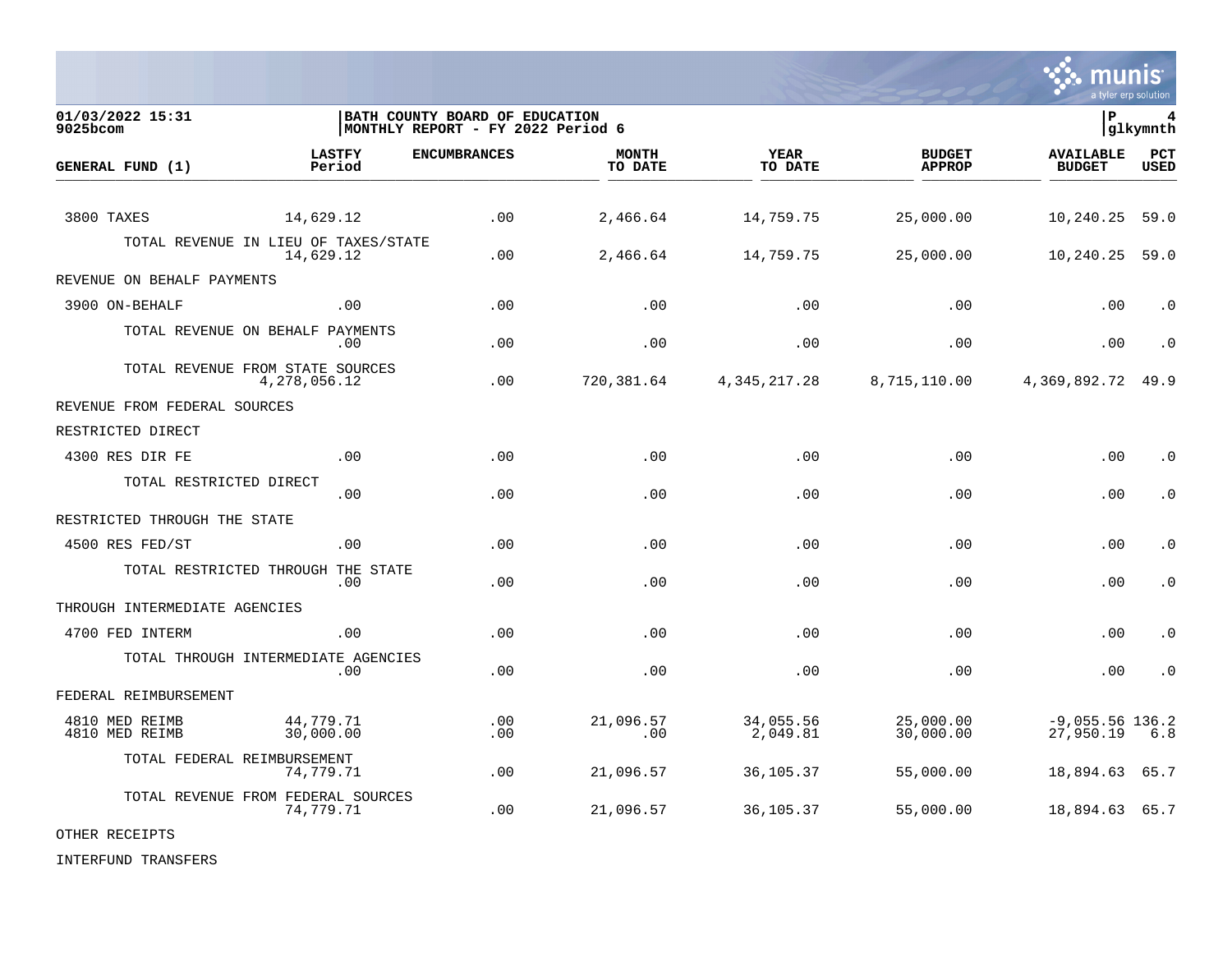

## **01/03/2022 15:31 |BATH COUNTY BOARD OF EDUCATION |P 5 9025bcom |MONTHLY REPORT - FY 2022 Period 6 |glkymnth**

| GENERAL FUND (1)                                                                                           | <b>LASTFY</b><br>Period                      | <b>ENCUMBRANCES</b>                    | <b>MONTH</b><br>TO DATE                | <b>YEAR</b><br>TO DATE                 | <b>BUDGET</b><br><b>APPROP</b>              | <b>AVAILABLE</b><br><b>BUDGET</b>           | PCT<br><b>USED</b>                                                         |
|------------------------------------------------------------------------------------------------------------|----------------------------------------------|----------------------------------------|----------------------------------------|----------------------------------------|---------------------------------------------|---------------------------------------------|----------------------------------------------------------------------------|
| 5210 FND XFER<br>5220 INDCST XFE                                                                           | .00<br>24,962.11                             | .00<br>.00                             | .00<br>.00                             | .00<br>74,859.79                       | .00<br>50,000.00                            | .00<br>$-24,859.79$ 149.7                   | $\cdot$ 0                                                                  |
| TOTAL INTERFUND TRANSFERS                                                                                  | 24,962.11                                    | .00                                    | .00                                    | 74,859.79                              | 50,000.00                                   | $-24,859.79$ 149.7                          |                                                                            |
| SALE OR COMP FOR LOSS OF ASSETS                                                                            |                                              |                                        |                                        |                                        |                                             |                                             |                                                                            |
| 5311 SALE LAND<br>5312 LOSS LAND<br>5331 SALE BLDG<br>5332 LOSS BLDG<br>5341 SALE EQUIP<br>5342 LOSS EQUIP | .00<br>.00<br>.00<br>.00<br>.00<br>.00       | .00<br>.00<br>.00<br>.00<br>.00<br>.00 | .00<br>.00<br>.00<br>.00<br>.00<br>.00 | .00<br>.00<br>.00<br>.00<br>.00<br>.00 | .00<br>.00<br>.00<br>.00<br>5,000.00<br>.00 | .00<br>.00<br>.00<br>.00<br>5,000.00<br>.00 | $\cdot$ 0<br>$\cdot$ 0<br>$\cdot$ 0<br>$\cdot$ 0<br>$\cdot$ 0<br>$\cdot$ 0 |
|                                                                                                            | TOTAL SALE OR COMP FOR LOSS OF ASSETS<br>.00 | .00                                    | .00                                    | .00                                    | 5,000.00                                    | 5,000.00                                    | $\cdot$ 0                                                                  |
| CAPITAL LEASE PROCEEDS                                                                                     |                                              |                                        |                                        |                                        |                                             |                                             |                                                                            |
| 5500 LEASE PROC                                                                                            | .00                                          | .00                                    | .00                                    | .00                                    | .00                                         | .00                                         | $\cdot$ 0                                                                  |
|                                                                                                            | TOTAL CAPITAL LEASE PROCEEDS<br>.00          | .00                                    | .00                                    | .00                                    | .00                                         | .00                                         | $\cdot$ 0                                                                  |
| TOTAL OTHER RECEIPTS                                                                                       | 24,962.11                                    | .00                                    | .00                                    | 74,859.79                              | 55,000.00                                   | $-19,859.79$ 136.1                          |                                                                            |
| TOTAL RECEIPTS                                                                                             | 6,018,741.42                                 | .00                                    | 2,090,242.17                           | 6, 225, 125.05                         | 11,343,810.00                               | 5, 118, 684. 95 54. 9                       |                                                                            |
| TOTAL REVENUE                                                                                              | 10,267,944.51                                | .00                                    | 2,090,242.17                           | 10,947,971.09                          | 16,066,656.04                               | 5,118,684.95                                | 68.1                                                                       |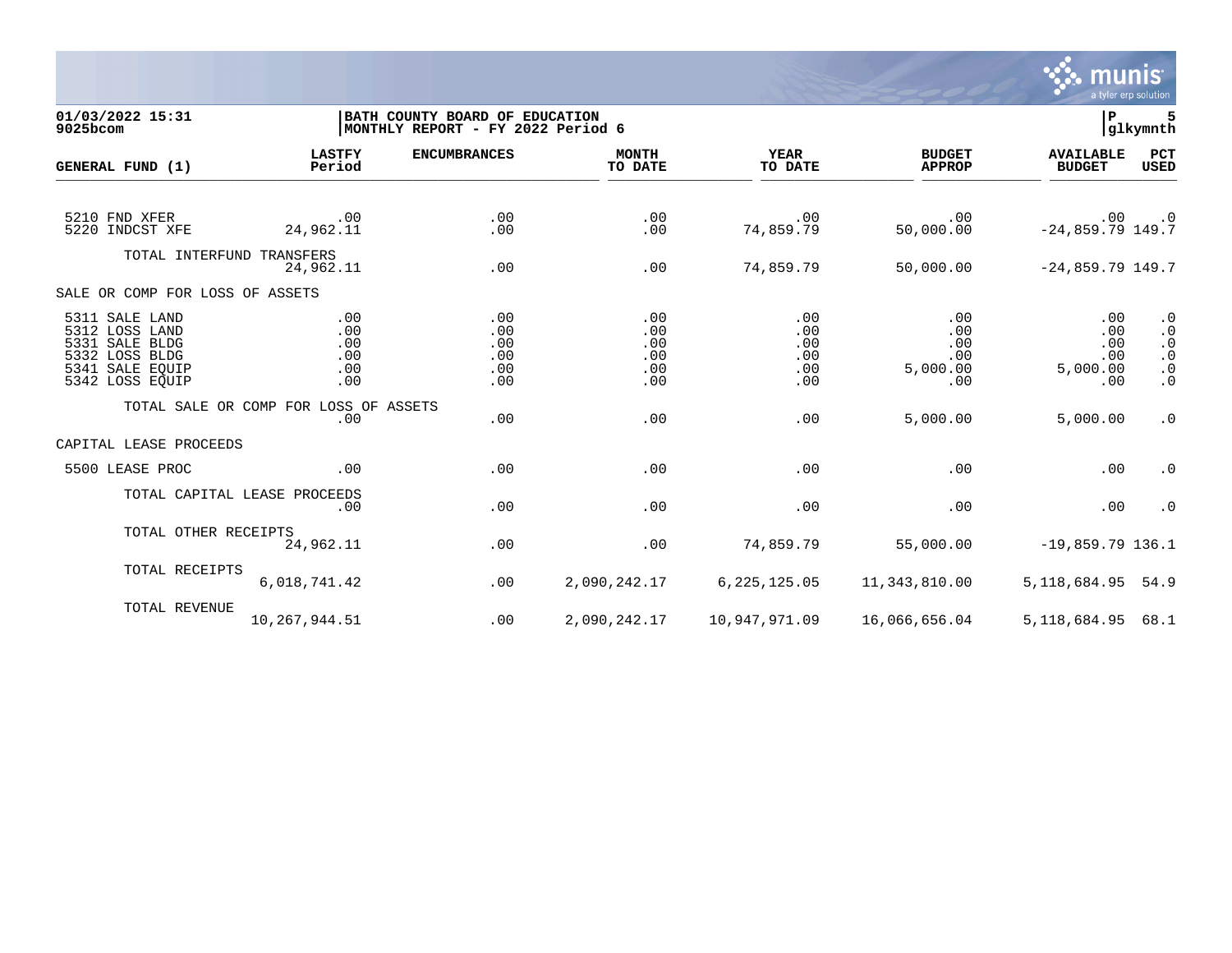|                                                                              |                               |                                                                                                                           |                                                                                                    |                                                                                                                   |                                                                                                                               |                                                                                                                                                  | munis<br>a tyler erp solution                                                                                                              |                                                                                                                         |
|------------------------------------------------------------------------------|-------------------------------|---------------------------------------------------------------------------------------------------------------------------|----------------------------------------------------------------------------------------------------|-------------------------------------------------------------------------------------------------------------------|-------------------------------------------------------------------------------------------------------------------------------|--------------------------------------------------------------------------------------------------------------------------------------------------|--------------------------------------------------------------------------------------------------------------------------------------------|-------------------------------------------------------------------------------------------------------------------------|
| 9025bcom                                                                     | 01/03/2022 15:31              |                                                                                                                           | BATH COUNTY BOARD OF EDUCATION<br>MONTHLY REPORT - FY 2022 Period 6                                |                                                                                                                   |                                                                                                                               |                                                                                                                                                  | l P                                                                                                                                        | 6<br> glkymnth                                                                                                          |
|                                                                              | GENERAL FUND (1)              | <b>LASTFY</b><br>Period                                                                                                   | <b>ENCUMBRANCES</b>                                                                                | <b>MONTH</b><br>TO DATE                                                                                           | <b>YEAR</b><br>TO DATE                                                                                                        | <b>BUDGET</b><br><b>APPROP</b>                                                                                                                   | <b>AVAILABLE</b><br><b>BUDGET</b>                                                                                                          | $_{\rm PCT}$<br><b>USED</b>                                                                                             |
|                                                                              | <b>EXPENDITURES</b>           |                                                                                                                           |                                                                                                    |                                                                                                                   |                                                                                                                               |                                                                                                                                                  |                                                                                                                                            |                                                                                                                         |
|                                                                              |                               | 0000 RESTRICT TO REV & BAL SHT ONLY                                                                                       |                                                                                                    |                                                                                                                   |                                                                                                                               |                                                                                                                                                  |                                                                                                                                            |                                                                                                                         |
| 0200                                                                         |                               | .00                                                                                                                       | .00                                                                                                | .00                                                                                                               | .00                                                                                                                           | .00                                                                                                                                              | .00                                                                                                                                        | . 0                                                                                                                     |
|                                                                              | TOTAL 0000                    | RESTRICT TO REV & BAL SHT ONLY<br>.00                                                                                     | .00                                                                                                | .00                                                                                                               | .00                                                                                                                           | .00                                                                                                                                              | .00                                                                                                                                        |                                                                                                                         |
|                                                                              | 1000 INSTRUCTION              |                                                                                                                           |                                                                                                    |                                                                                                                   |                                                                                                                               |                                                                                                                                                  |                                                                                                                                            |                                                                                                                         |
| 0100<br>0200<br>0280<br>0300<br>0400<br>0500<br>0600<br>0700<br>0800<br>0840 |                               | 1,733,661.17<br>107,906.39<br>.00<br>41,928.10<br>33, 273.59<br>3, 083.70<br>63, 512. 24<br>38,846.66<br>10,292.43<br>.00 | .00<br>.00<br>.00<br>37,163.00<br>2,500.00<br>700.00<br>15,046.07<br>17,801.06<br>10,051.63<br>.00 | 482,842.22<br>28,549.58<br>$\sim 00$<br>4,177.41<br>4,683.44<br>815.00<br>11, 418.73<br>4,306.89<br>253.00<br>.00 | 2, 183, 612. 25<br>135,528.62<br>$\sim 00$<br>80,531.36<br>26, 100.64<br>1,614.13<br>65,002.59<br>2,914.87<br>3,070.92<br>.00 | 5,887,478.00<br>464,910.00<br>$\overline{0}$ .<br>207,631.61<br>83,825.00<br>26,685.00<br>286,689.10<br>1, 183, 282. 19<br>36,660.00<br>5,779.34 | 3,703,865.75<br>329, 381.38<br>$\sim 00$<br>89,937.25<br>55, 224.36<br>24, 370.87<br>206,640.44<br>1, 162, 566.26<br>23,537.45<br>5,779.34 | 37.1<br>29.2<br>$\cdot$ 0<br>56.7<br>34.1<br>8.7<br>27.9<br>1.8<br>35.8<br>$\cdot$ 0                                    |
|                                                                              | TOTAL 1000                    | INSTRUCTION<br>2,032,504.28                                                                                               | 83,261.76                                                                                          | 537,046.27                                                                                                        | 2,498,375.38                                                                                                                  | 8,182,940.24                                                                                                                                     | 5,601,303.10 31.6                                                                                                                          |                                                                                                                         |
|                                                                              | 2100 STUDENT SUPPORT SERVICES |                                                                                                                           |                                                                                                    |                                                                                                                   |                                                                                                                               |                                                                                                                                                  |                                                                                                                                            |                                                                                                                         |
| 0100<br>0200<br>0280<br>0300<br>0400<br>0500<br>0600<br>0700                 |                               | 237,398.88<br>31,983.26<br>.00<br>1,589.89<br>.00<br>56.91<br>3,467.66<br>.00                                             | .00<br>.00<br>.00<br>.00<br>.00<br>.00<br>477.57<br>.00                                            | 42,235.89<br>5,664.39<br>.00<br>.00<br>.00<br>166.76<br>454.40<br>.00                                             | 204,757.40<br>24,617.74<br>.00<br>.00<br>.00<br>166.76<br>5,091.77<br>.00                                                     | 630,340.00<br>112,701.00<br>.00<br>8,640.00<br>.00<br>3,185.00<br>11,832.00<br>400.00                                                            | 425,582.60<br>88,083.26<br>.00<br>8,640.00<br>.00<br>3,018.24<br>6, 262.66<br>400.00                                                       | 32.5<br>21.8<br>$\cdot$ 0<br>$\cdot$ 0<br>$\cdot$ 0<br>5.2<br>47.1<br>$\cdot$ 0                                         |
|                                                                              | TOTAL 2100                    | STUDENT SUPPORT SERVICES<br>274,496.60                                                                                    | 477.57                                                                                             | 48,521.44                                                                                                         | 234,633.67                                                                                                                    | 767,098.00                                                                                                                                       | 531,986.76 30.7                                                                                                                            |                                                                                                                         |
|                                                                              |                               | 2200 INSTRUCTIONAL STAFF SUPP SERV                                                                                        |                                                                                                    |                                                                                                                   |                                                                                                                               |                                                                                                                                                  |                                                                                                                                            |                                                                                                                         |
| 0100<br>0200<br>0280<br>0300<br>0400<br>0500<br>0600<br>0700<br>0800<br>0840 |                               | 54, 535.32<br>3,816.12<br>.00<br>489.00<br>.00<br>144.72<br>.00<br>.00<br>.00<br>.00                                      | .00<br>.00<br>.00<br>937.99<br>.00<br>300.00<br>.00<br>.00<br>.00<br>.00                           | 19,569.88<br>1,623.88<br>$\sim 00$<br>499.00<br>.00<br>1,029.86<br>.00<br>.00<br>.00<br>.00                       | 62,724.08<br>4,377.56<br>.00<br>1,386.00<br>.00<br>1,785.60<br>.00<br>.00<br>.00<br>.00                                       | 202,663.51<br>13,499.24<br>.00<br>8,309.00<br>4,940.00<br>8,950.56<br>6,673.00<br>.00<br>.00<br>.00                                              | 139,939.43<br>9,121.68<br>.00<br>5,985.01<br>4,940.00<br>6,864.96<br>6,673.00<br>.00<br>.00<br>.00                                         | 31.0<br>32.4<br>$\cdot$ 0<br>28.0<br>$\cdot$ 0<br>23.3<br>$\cdot$ 0<br>$\boldsymbol{\cdot}$ 0<br>$\cdot$ 0<br>$\cdot$ 0 |

TOTAL 2200 INSTRUCTIONAL STAFF SUPP SERV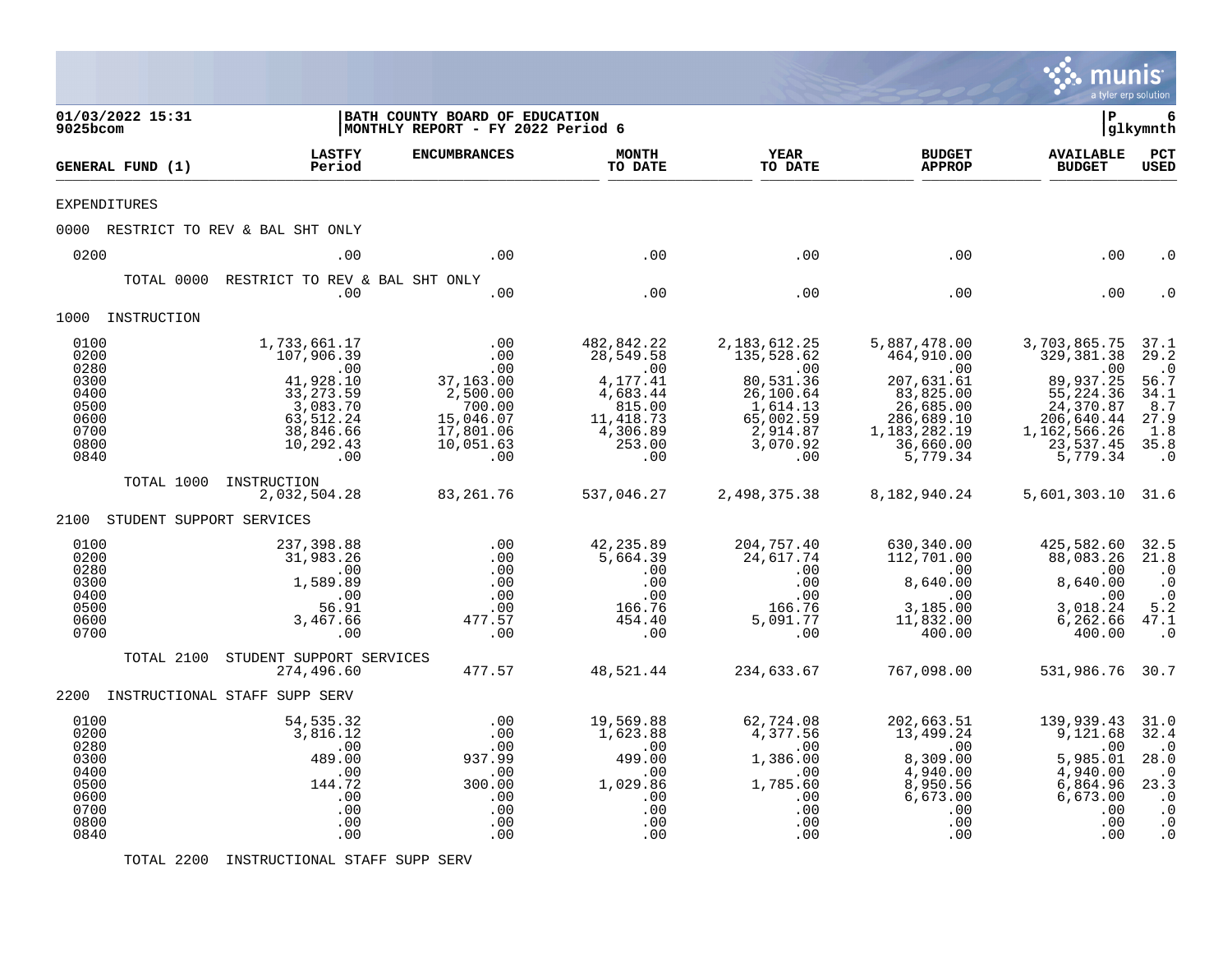

| 01/03/2022 15:31<br>$9025$ bcom                              |                                                                                                    | BATH COUNTY BOARD OF EDUCATION<br>MONTHLY REPORT - FY 2022 Period 6 |                                                                               |                                                                                    |                                                                                            | l P                                                                                   | 7<br> glkymnth                                                                        |
|--------------------------------------------------------------|----------------------------------------------------------------------------------------------------|---------------------------------------------------------------------|-------------------------------------------------------------------------------|------------------------------------------------------------------------------------|--------------------------------------------------------------------------------------------|---------------------------------------------------------------------------------------|---------------------------------------------------------------------------------------|
| GENERAL FUND (1)                                             | <b>LASTFY</b><br>Period                                                                            | <b>ENCUMBRANCES</b>                                                 | <b>MONTH</b><br>TO DATE                                                       | YEAR<br>TO DATE                                                                    | <b>BUDGET</b><br><b>APPROP</b>                                                             | <b>AVAILABLE</b><br><b>BUDGET</b>                                                     | PCT<br><b>USED</b>                                                                    |
|                                                              | 58,985.16                                                                                          | 1,237.99                                                            | 22,722.62                                                                     | 70,273.24                                                                          | 245,035.31                                                                                 | 173,524.08 29.2                                                                       |                                                                                       |
| 2300 DISTRICT ADMIN SUPPORT                                  |                                                                                                    |                                                                     |                                                                               |                                                                                    |                                                                                            |                                                                                       |                                                                                       |
| 0100<br>0200<br>0280<br>0300<br>0400<br>0500<br>0600         | 129, 196. 43<br>48,031.86<br>.00<br>69,720.88<br>10,562.49<br>43,496.96<br>$8,486.80$<br>11,252.19 | .00<br>.00<br>.00<br>2,106.91<br>500.00<br>11,182.50<br>17,781.90   | 18,865.98<br>8,064.13<br>.00<br>29,919.37<br>1,543.29<br>1,274.64<br>2,916.12 | 113,727.25<br>94,383.08<br>.00<br>68,880.08<br>11,913.90<br>35,648.49<br>38,772.15 | 261,566.00<br>375,560.00<br>$.00 \,$<br>178,830.00<br>41,240.00<br>122,000.00<br>97,450.00 | 147,838.75<br>281, 176.92<br>.00<br>107,843.01<br>28,826.10<br>75,169.01<br>40,895.95 | 43.5<br>25.1<br>$\cdot$ 0<br>39.7<br>30.1<br>38.4<br>58.0                             |
| 0700<br>0800<br>0840                                         | 10,780.49<br>.00                                                                                   | 239.95<br>1,370.00<br>.00                                           | 699.86<br>163.75<br>.00                                                       | 39,991.29<br>12,960.73<br>$.00 \,$                                                 | 50,000.00<br>29,000.00<br>.00                                                              | 9,768.76<br>14,669.27<br>.00                                                          | 80.5<br>49.4<br>$\cdot$ 0                                                             |
| TOTAL 2300                                                   | DISTRICT ADMIN SUPPORT<br>331,528.10                                                               | 33, 181. 26                                                         | 63,447.14                                                                     | 416,276.97                                                                         | 1,155,646.00                                                                               | 706,187.77 38.9                                                                       |                                                                                       |
| SCHOOL ADMIN SUPPORT<br>2400                                 |                                                                                                    |                                                                     |                                                                               |                                                                                    |                                                                                            |                                                                                       |                                                                                       |
| 0100<br>0200<br>0280<br>0300<br>0500<br>0600<br>0700         | 378,519.87<br>38,928.74<br>.00<br>.00<br>223.47<br>.00<br>.00                                      | .00<br>.00<br>.00<br>.00<br>.00<br>.00<br>.00                       | 64,130.36<br>7,598.05<br>.00<br>.00<br>68.64<br>.00<br>.00                    | 374,849.09<br>41,514.42<br>.00<br>.00<br>516.00<br>.00<br>.00                      | 767,565.00<br>97,976.00<br>.00<br>.00<br>1,200.00<br>.00<br>.00                            | 392,715.91<br>56,461.58<br>.00<br>.00<br>684.00<br>.00<br>.00                         | 48.8<br>42.4<br>$\cdot$ 0<br>$\boldsymbol{\cdot}$ 0<br>43.0<br>$\cdot$ 0<br>$\cdot$ 0 |
| TOTAL 2400                                                   | SCHOOL ADMIN SUPPORT<br>417,672.08                                                                 | .00                                                                 | 71,797.05                                                                     | 416,879.51                                                                         | 866,741.00                                                                                 | 449,861.49 48.1                                                                       |                                                                                       |
| 2500<br>BUSINESS SUPPORT SERVICES                            |                                                                                                    |                                                                     |                                                                               |                                                                                    |                                                                                            |                                                                                       |                                                                                       |
| 0100<br>0200<br>0280<br>0300<br>0500<br>0600<br>0700<br>0800 | 105,936.96<br>21,106.28<br>.00<br>.00<br>.00<br>.00<br>1,643.22<br>.00                             | .00<br>.00<br>.00<br>.00<br>.00<br>.00<br>.00<br>.00                | 17,239.52<br>3,700.86<br>.00<br>.00<br>.00<br>.00<br>.00<br>.00               | 103,221.29<br>22,210.94<br>.00<br>1,200.00<br>146.08<br>.00<br>1,684.30<br>.00     | 215,550.00<br>50,760.00<br>.00<br>2,000.00<br>500.00<br>500.00<br>8,000.00<br>.00          | 112,328.71<br>28,549.06<br>.00<br>800.00<br>353.92<br>500.00<br>6,315.70<br>.00       | 47.9<br>43.8<br>. 0<br>60.0<br>29.2<br>$\cdot$ 0<br>21.1<br>$\cdot$ 0                 |
| TOTAL 2500                                                   | BUSINESS SUPPORT SERVICES<br>128,686.46                                                            | .00                                                                 | 20,940.38                                                                     | 128,462.61                                                                         | 277,310.00                                                                                 | 148,847.39 46.3                                                                       |                                                                                       |
| 2600                                                         | PLANT OPERATIONS AND MAINTENANCE                                                                   |                                                                     |                                                                               |                                                                                    |                                                                                            |                                                                                       |                                                                                       |
| 0100<br>0200<br>0280<br>0300<br>0400                         | 252,250.51<br>72,405.52<br>.00<br>28, 115. 21                                                      | .00<br>.00<br>.00<br>15,000.00<br>1,129.67                          | 44,359.99<br>14,420.67<br>$\overline{00}$<br>15,584.30<br>13,446.51           | 283, 343. 70<br>89,424.55<br>$\overline{00}$<br>69,144.93<br>69,710.51             | 577,011.00<br>195,300.00<br>.00<br>214,600.00<br>274,650.00                                | 293,667.30<br>105,875.45<br>.00<br>130,455.07<br>203,809.82                           | 49.1<br>45.8<br>$\cdot$ 0<br>39.2<br>25.8                                             |
| 0500                                                         | 66,342.60<br>78,574.30                                                                             | 24, 341.42                                                          | 4,679.64                                                                      | 95,687.08                                                                          | 194,900.00                                                                                 | 74,871.50                                                                             | 61.6                                                                                  |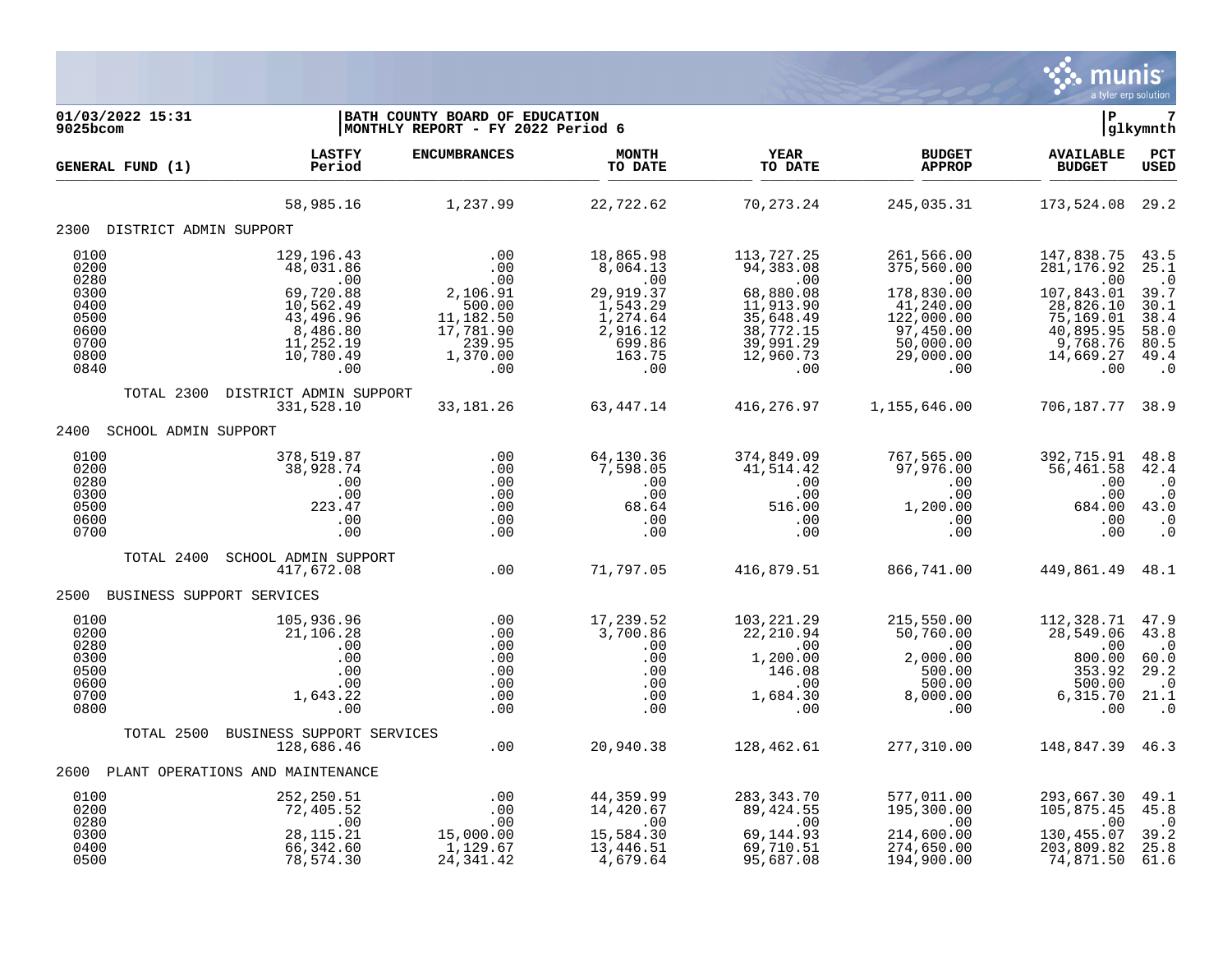

| 01/03/2022 15:31<br>9025bcom                                         |                                                                                                        | BATH COUNTY BOARD OF EDUCATION<br>MONTHLY REPORT - FY 2022 Period 6                           |                                                                                               |                                                                                                                          |                                                                                                                 |                                                                                                              |                                                                                |  |  |
|----------------------------------------------------------------------|--------------------------------------------------------------------------------------------------------|-----------------------------------------------------------------------------------------------|-----------------------------------------------------------------------------------------------|--------------------------------------------------------------------------------------------------------------------------|-----------------------------------------------------------------------------------------------------------------|--------------------------------------------------------------------------------------------------------------|--------------------------------------------------------------------------------|--|--|
| GENERAL FUND (1)                                                     | <b>LASTFY</b><br>Period                                                                                | <b>ENCUMBRANCES</b>                                                                           | <b>MONTH</b><br>TO DATE                                                                       | <b>YEAR</b><br>TO DATE                                                                                                   | <b>BUDGET</b><br><b>APPROP</b>                                                                                  | <b>AVAILABLE</b><br><b>BUDGET</b>                                                                            | <b>PCT</b><br>USED                                                             |  |  |
| 0600<br>0700<br>0800                                                 | 196,781.68<br>10,967.48<br>11,051.80                                                                   | 35, 231.99<br>.00<br>.00                                                                      | 110,703.65<br>$\overline{\phantom{0}}$ .00<br>1,921.84                                        | 310,915.92<br>.00<br>19,621.63                                                                                           | 721,400.00<br>104,064.00<br>31,100.00                                                                           | 375, 252.09<br>104,064.00<br>11,478.37                                                                       | 48.0<br>$\cdot$ 0<br>63.1                                                      |  |  |
| TOTAL 2600                                                           | PLANT OPERATIONS AND MAINTENANCE<br>716,489.10                                                         | 75,703.08                                                                                     | 205,116.60                                                                                    | 937,848.32                                                                                                               | 2,313,025.00                                                                                                    | 1,299,473.60 43.8                                                                                            |                                                                                |  |  |
| 2700 STUDENT TRANSPORTATION                                          |                                                                                                        |                                                                                               |                                                                                               |                                                                                                                          |                                                                                                                 |                                                                                                              |                                                                                |  |  |
| 0100<br>0200<br>0280<br>0300<br>0400<br>0500<br>0600<br>0700<br>0800 | 182,824.28<br>52,973.44<br>.00<br>1,350.00<br>1,698.88<br>44,733.69<br>48,547.46<br>1,399.50<br>375.00 | .00<br>.00<br>.00<br>00.00<br>$\sim 00$<br>16,338.25<br>25, 351.76<br>109,860.00<br>$\sim$ 00 | 41,946.12<br>13,358.58<br>$\,.\,00$<br>281.00<br>482.27<br>912.98<br>23, 290.53<br>.00<br>.00 | 207,836.23<br>64,383.13<br>$\overline{\phantom{0}}$ .00<br>8,138.49<br>2,080.28<br>49,810.79<br>106,063.10<br>.00<br>.00 | 600,236.87<br>202, 283.62<br>.00<br>24,150.00<br>21,700.00<br>74,500.00<br>344,100.00<br>118,400.00<br>2,000.00 | 392,400.64<br>137,900.49<br>.00<br>15, 211.51<br>19,619.72<br>8,350.96<br>212,685.14<br>8,540.00<br>2,000.00 | 34.6<br>31.8<br>$\cdot$ 0<br>37.0<br>9.6<br>88.8<br>38.2<br>92.8<br>$\cdot$ .0 |  |  |
| TOTAL 2700                                                           | STUDENT TRANSPORTATION<br>333,902.25                                                                   | 152,350.01                                                                                    | 80,271.48                                                                                     | 438,312.02                                                                                                               | 1,387,370.49                                                                                                    | 796,708.46 42.6                                                                                              |                                                                                |  |  |
| 3100 FOOD SERVICE OPERATION                                          |                                                                                                        |                                                                                               |                                                                                               |                                                                                                                          |                                                                                                                 |                                                                                                              |                                                                                |  |  |
| 0100<br>0200<br>0280<br>0600                                         | .00<br>.00<br>.00<br>.00                                                                               | .00<br>.00<br>.00<br>.00                                                                      | .00<br>.00<br>.00<br>.00                                                                      | $.00 \,$<br>$.00 \,$<br>.00<br>.00                                                                                       | .00<br>$.00 \,$<br>.00<br>.00                                                                                   | .00<br>.00<br>.00<br>.00                                                                                     | $\cdot$ 0<br>$\cdot$ 0<br>$\cdot$ 0<br>$\cdot$ 0                               |  |  |
| TOTAL 3100                                                           | FOOD SERVICE OPERATION<br>.00                                                                          | .00                                                                                           | .00                                                                                           | .00                                                                                                                      | .00                                                                                                             | .00                                                                                                          | $\cdot$ 0                                                                      |  |  |
| 3200<br>DAY CARE OPERATIONS                                          |                                                                                                        |                                                                                               |                                                                                               |                                                                                                                          |                                                                                                                 |                                                                                                              |                                                                                |  |  |
| 0280                                                                 | .00                                                                                                    | .00                                                                                           | .00                                                                                           | .00                                                                                                                      | .00                                                                                                             | .00                                                                                                          | . 0                                                                            |  |  |
|                                                                      | TOTAL 3200 DAY CARE OPERATIONS<br>.00                                                                  | .00                                                                                           | .00                                                                                           | .00                                                                                                                      | .00                                                                                                             | .00                                                                                                          | . 0                                                                            |  |  |
| 3300<br>COMMUNITY SERVICES                                           |                                                                                                        |                                                                                               |                                                                                               |                                                                                                                          |                                                                                                                 |                                                                                                              |                                                                                |  |  |
| 0100<br>0200<br>0280<br>0500<br>0600                                 | 11,689.73<br>3,662.51<br>.00<br>.00<br>.00                                                             | .00<br>.00<br>.00<br>.00<br>.00                                                               | 1,866.02<br>625.22<br>.00<br>.00<br>.00                                                       | 10,946.12<br>3,732.22<br>.00<br>.00<br>.00                                                                               | 25,896.00<br>9,230.00<br>.00<br>.00<br>.00                                                                      | 14,949.88<br>5,497.78<br>.00<br>.00<br>.00                                                                   | 42.3<br>40.4<br>$\cdot$ 0<br>$\cdot$ 0<br>$\cdot$ 0                            |  |  |
| TOTAL 3300                                                           | COMMUNITY SERVICES<br>15,352.24                                                                        | .00                                                                                           | 2,491.24                                                                                      | 14,678.34                                                                                                                | 35,126.00                                                                                                       | 20,447.66 41.8                                                                                               |                                                                                |  |  |
| 3400                                                                 | ADULT EDUCATION OPERATIONS                                                                             |                                                                                               |                                                                                               |                                                                                                                          |                                                                                                                 |                                                                                                              |                                                                                |  |  |
| 0280                                                                 | .00                                                                                                    | .00                                                                                           | .00                                                                                           | .00                                                                                                                      | .00                                                                                                             | .00                                                                                                          | $\cdot$ 0                                                                      |  |  |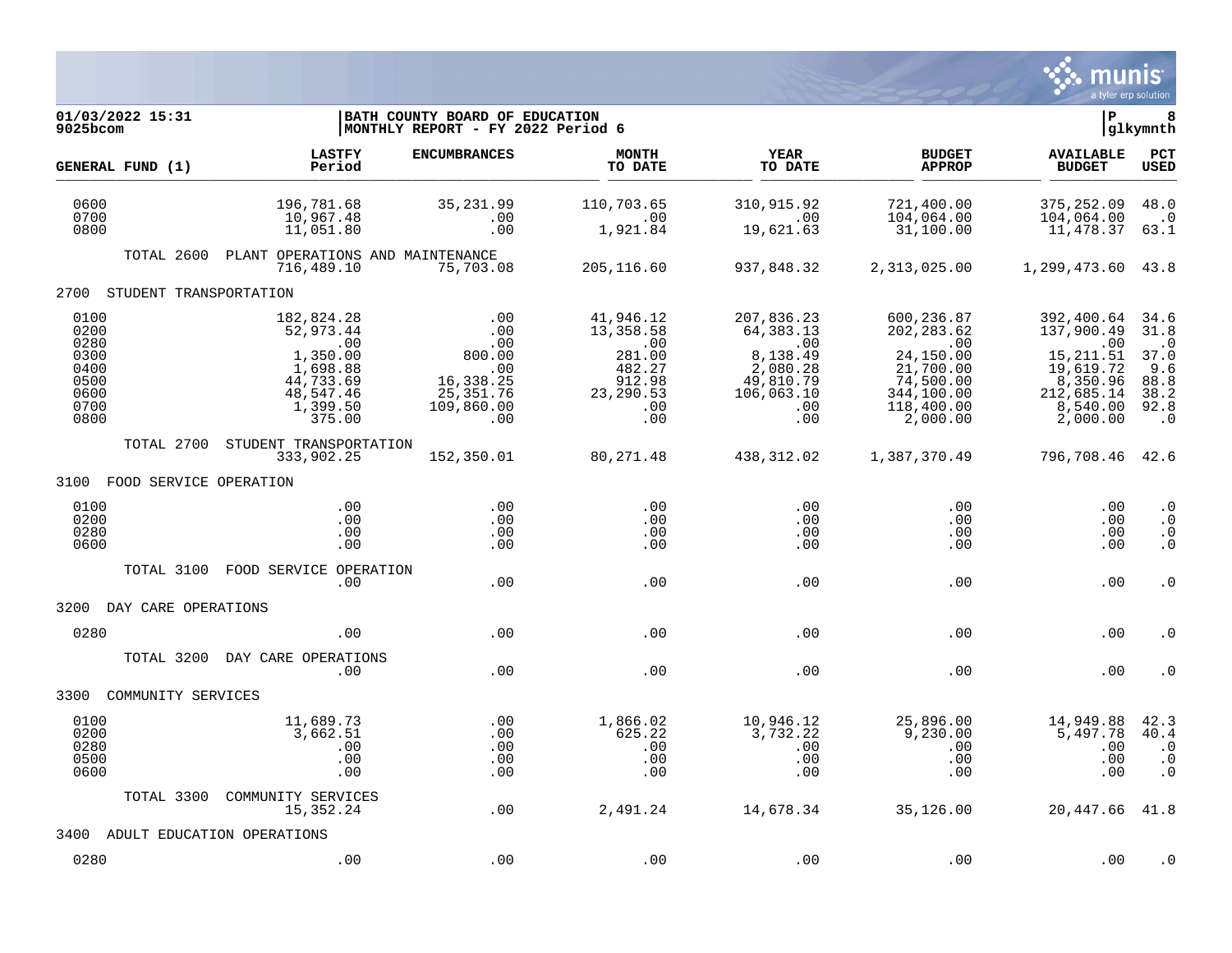

| 01/03/2022 15:31<br>9025bcom |                                            | BATH COUNTY BOARD OF<br>MONTHLY REPORT - FY 2022 Period 6 | <b>EDUCATION</b>        |                        |                                | ∣P                                | 9<br>glkymnth |
|------------------------------|--------------------------------------------|-----------------------------------------------------------|-------------------------|------------------------|--------------------------------|-----------------------------------|---------------|
| GENERAL FUND (1)             | <b>LASTFY</b><br>Period                    | <b>ENCUMBRANCES</b>                                       | <b>MONTH</b><br>TO DATE | <b>YEAR</b><br>TO DATE | <b>BUDGET</b><br><b>APPROP</b> | <b>AVAILABLE</b><br><b>BUDGET</b> | PCT<br>USED   |
| TOTAL 3400                   | ADULT EDUCATION OPERATIONS<br>.00          | .00                                                       | .00                     | .00                    | .00                            | .00                               | $\cdot$ 0     |
| 5100<br>DEBT SERVICE         |                                            |                                                           |                         |                        |                                |                                   |               |
| 0800                         | 194,693.45                                 | .00                                                       | 138,263.79              | 211,363.33             | 211,364.00                     |                                   | .67100.0      |
| TOTAL 5100                   | DEBT SERVICE<br>194,693.45                 | .00                                                       | 138,263.79              | 211,363.33             | 211,364.00                     |                                   | .67100.0      |
| 5200<br>FUND TRANSFERS       |                                            |                                                           |                         |                        |                                |                                   |               |
| 0900                         | 12,916.00                                  | .00                                                       | .00                     | 16,156.00              | 50,000.00                      | 33,844.00                         | 32.3          |
| TOTAL 5200                   | FUND<br>TRANSFERS<br>12,916.00             | .00                                                       | .00                     | 16,156.00              | 50,000.00                      | 33,844.00                         | 32.3          |
| CONTINGENCY<br>5300          |                                            |                                                           |                         |                        |                                |                                   |               |
| 0840                         | .00                                        | .00                                                       | .00                     | .00                    | 575,000.00                     | 575,000.00                        | $\cdot$ 0     |
|                              | TOTAL 5300 CONTINGENCY<br>.00              | .00                                                       | .00                     | .00                    | 575,000.00                     | 575,000.00                        | $\cdot$ 0     |
|                              | TOTAL EXPENDITURES<br>4,517,225.72         | 346, 211.67                                               | 1,190,618.01            | 5, 383, 259.39         | 16,066,656.04                  | 10,337,184.98                     | 35.7          |
|                              | TOTAL FOR GENERAL FUND (1)<br>5,750,718.79 | $-346, 211.67$                                            | 899,624.16              | 5,564,711.70           | .00                            | $-5, 218, 500.03$                 | $\cdot$ 0     |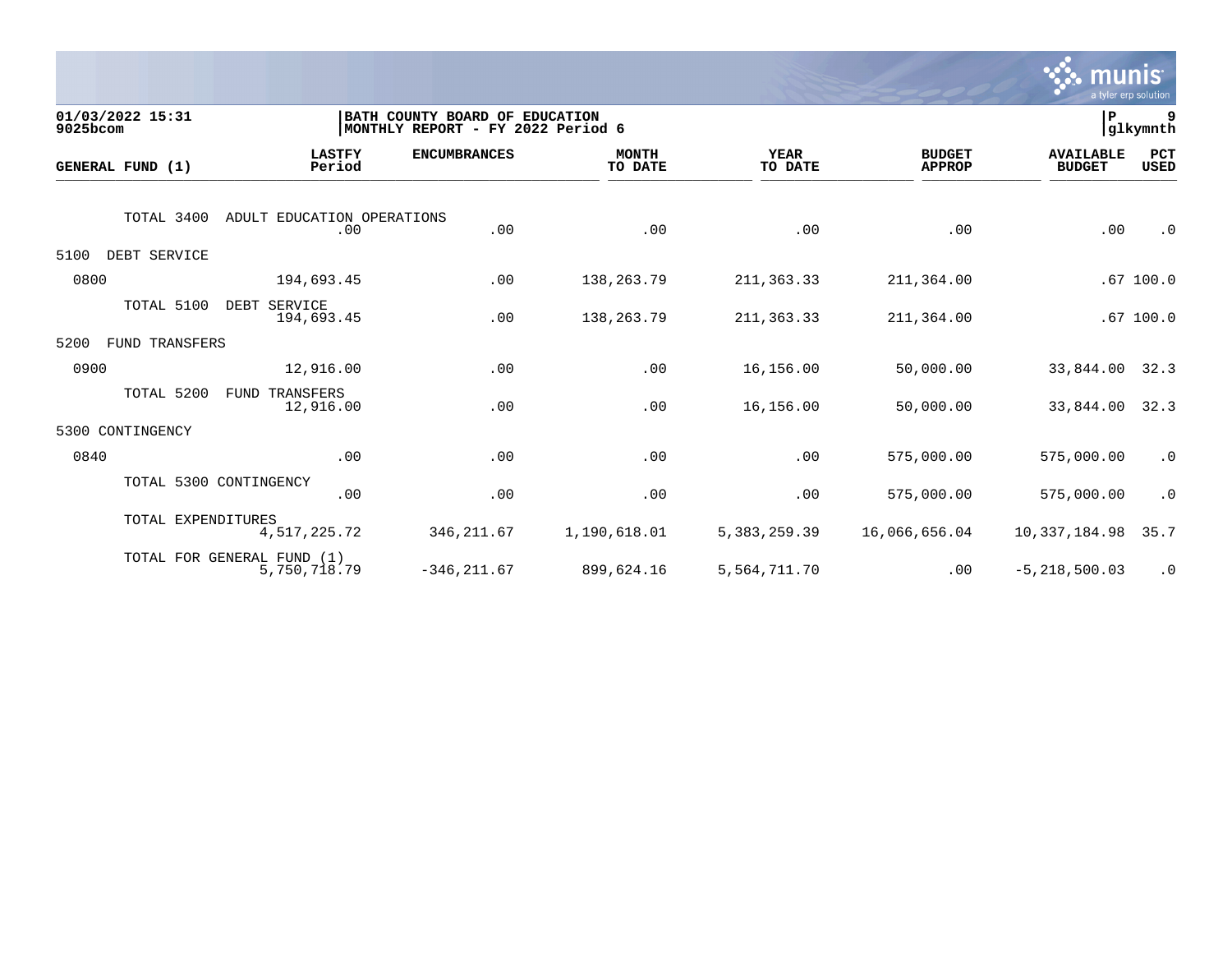|                                        |                         |                                                                     |                         |                        |                                | munis                             | a tyler erp solution |
|----------------------------------------|-------------------------|---------------------------------------------------------------------|-------------------------|------------------------|--------------------------------|-----------------------------------|----------------------|
| 01/03/2022 15:31<br>9025bcom           |                         | BATH COUNTY BOARD OF EDUCATION<br>MONTHLY REPORT - FY 2022 Period 6 |                         |                        |                                | l P                               | 10<br> glkymnth      |
| SPECIAL REVENUE (2)                    | <b>LASTFY</b><br>Period | <b>ENCUMBRANCES</b>                                                 | <b>MONTH</b><br>TO DATE | <b>YEAR</b><br>TO DATE | <b>BUDGET</b><br><b>APPROP</b> | <b>AVAILABLE</b><br><b>BUDGET</b> | PCT<br><b>USED</b>   |
| REVENUES                               |                         |                                                                     |                         |                        |                                |                                   |                      |
| 0999 BEGINNING BALANCE                 |                         |                                                                     |                         |                        |                                |                                   |                      |
| TOTAL 0999 BEGINNING BALANCE           | .00.                    | .00                                                                 | .00                     | .00                    | .00                            | .00                               | $\Omega$             |
| RECEIPTS                               |                         |                                                                     |                         |                        |                                |                                   |                      |
| REVENUE FROM LOCAL SOURCES             |                         |                                                                     |                         |                        |                                |                                   |                      |
| TUITION                                |                         |                                                                     |                         |                        |                                |                                   |                      |
| 1310 TUIT IND                          | .00                     | .00                                                                 | .00                     | .00                    | .00                            | .00                               | . 0                  |
| TOTAL TUITION                          | .00                     | .00                                                                 | .00                     | .00                    | .00                            | .00                               | $\cdot$ 0            |
| EARNINGS ON INVESTMENTS                |                         |                                                                     |                         |                        |                                |                                   |                      |
| 1510 INT ON INV                        | 90,718.21               | .00                                                                 | 46,516.64               | 93,142.69              | 185,000.00                     | 91,857.31 50.4                    |                      |
| TOTAL EARNINGS ON INVESTMENTS          | 90,718.21               | .00                                                                 | 46,516.64               | 93,142.69              | 185,000.00                     | 91,857.31 50.4                    |                      |
| FOOD SERVICE                           |                         |                                                                     |                         |                        |                                |                                   |                      |
| 1637 VENDING                           | .00                     | .00                                                                 | .00                     | .00                    | .00                            | .00                               | $\cdot$ 0            |
| TOTAL FOOD SERVICE                     | .00                     | .00                                                                 | .00                     | .00                    | .00                            | .00                               | $\cdot$ 0            |
| STUDENT ACTIVITIES                     |                         |                                                                     |                         |                        |                                |                                   |                      |
| 1740 FEES<br>1790 OTHER STUD           | .00<br>.00              | .00<br>.00                                                          | .00<br>.00              | .00<br>.00             | .00<br>.00                     | .00<br>.00                        | $\cdot$ 0<br>. 0     |
| TOTAL STUDENT ACTIVITIES               | .00                     | .00                                                                 | .00                     | .00                    | .00                            | .00                               | $\cdot$ 0            |
| OTHER REVENUE FROM LOCAL SOURCES       |                         |                                                                     |                         |                        |                                |                                   |                      |
| 1920 CONTRIBUTE<br>1990 MISC REV       | 110,515.86<br>68,138.54 | .00<br>.00                                                          | 3,667.00<br>.00         | 87,394.87<br>84,818.76 | .00<br>81, 435.87              | $-87,394.87$<br>$-3,382.89$ 104.2 | $\cdot$ 0            |
| TOTAL OTHER REVENUE FROM LOCAL SOURCES | 178,654.40              | .00                                                                 | 3,667.00                | 172, 213.63            | 81,435.87                      | $-90,777.76$ 211.5                |                      |
| TOTAL REVENUE FROM LOCAL SOURCES       | 269, 372.61             | .00                                                                 | 50,183.64               | 265, 356. 32           | 266,435.87                     | 1,079.55 99.6                     |                      |
| REVENUE FROM STATE SOURCES             |                         |                                                                     |                         |                        |                                |                                   |                      |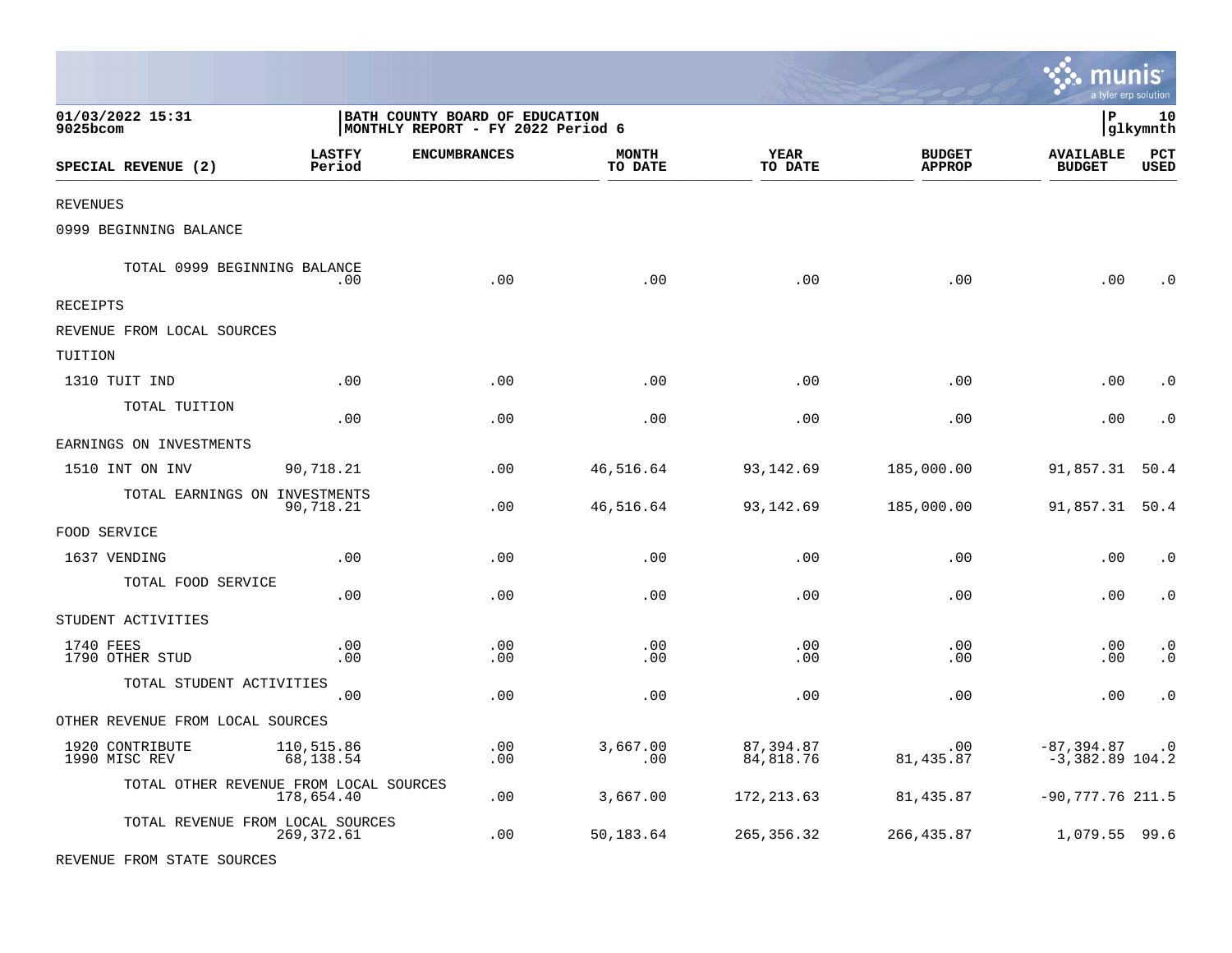

munis

TOTAL INTERFUND TRANSFERS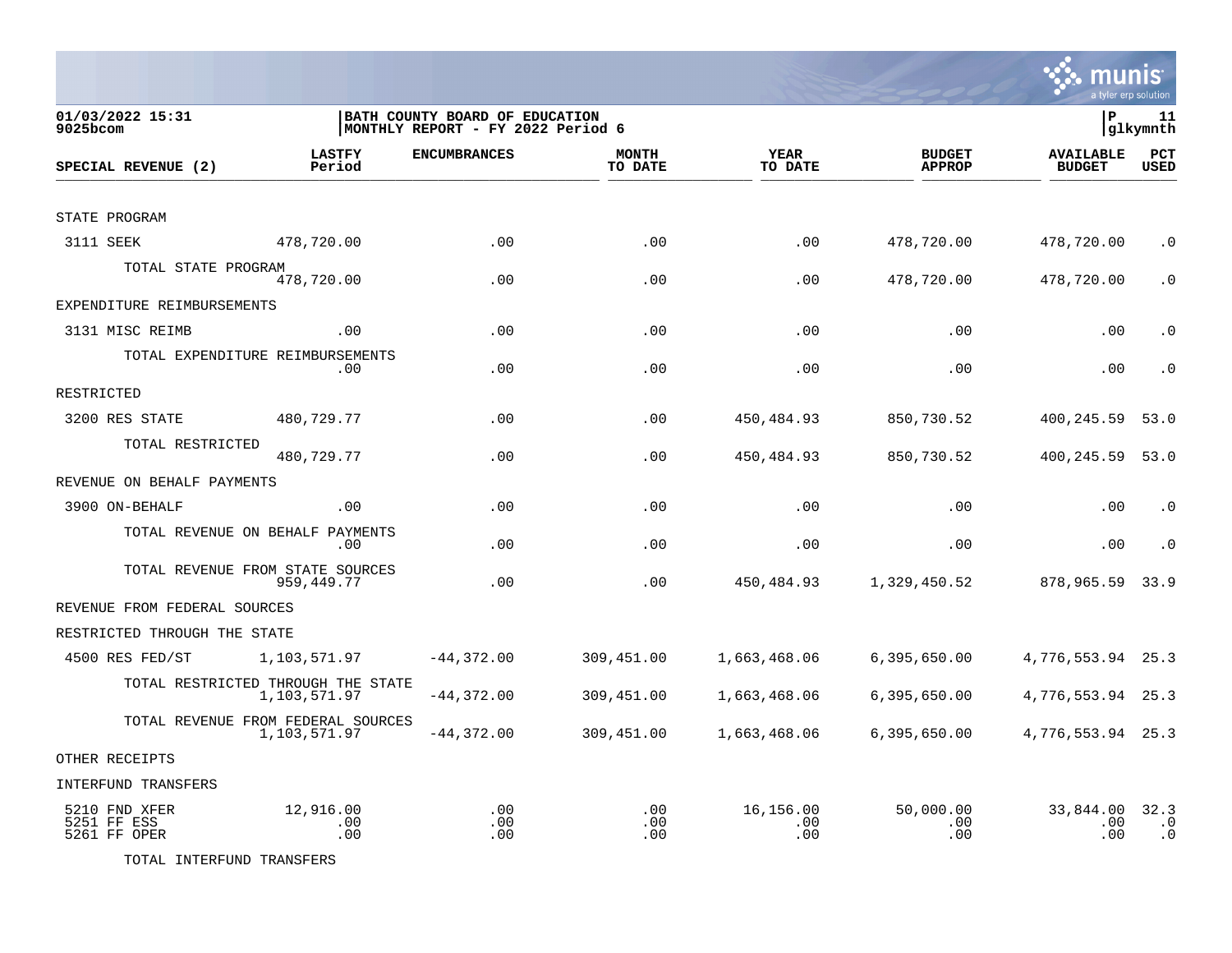

| 01/03/2022 15:31<br>9025bcom |                         | BATH COUNTY BOARD OF EDUCATION<br> MONTHLY REPORT - FY 2022 Period 6 |                         |                 |                                |                                   |                    |  |
|------------------------------|-------------------------|----------------------------------------------------------------------|-------------------------|-----------------|--------------------------------|-----------------------------------|--------------------|--|
| SPECIAL REVENUE (2)          | <b>LASTFY</b><br>Period | <b>ENCUMBRANCES</b>                                                  | <b>MONTH</b><br>TO DATE | YEAR<br>TO DATE | <b>BUDGET</b><br><b>APPROP</b> | <b>AVAILABLE</b><br><b>BUDGET</b> | PCT<br><b>USED</b> |  |
|                              | .00                     | .00                                                                  | .00                     | 16,156.00       | 50,000.00                      | 33,844.00 32.3                    |                    |  |
| TOTAL OTHER RECEIPTS         | 12,916.00               | .00                                                                  | .00                     | 16,156.00       | 50,000.00                      | 33,844.00                         | 32.3               |  |
| TOTAL RECEIPTS               | 2,345,310.35            | $-44.372.00$                                                         | 359,634.64              | 2,395,465.31    | 8,041,536.39                   | 5,690,443.08                      | 29.2               |  |
| TOTAL REVENUE                | 2,345,310.35            | $-44.372.00$                                                         | 359,634.64              | 2,395,465.31    | 8,041,536.39                   | 5,690,443.08                      | 29.2               |  |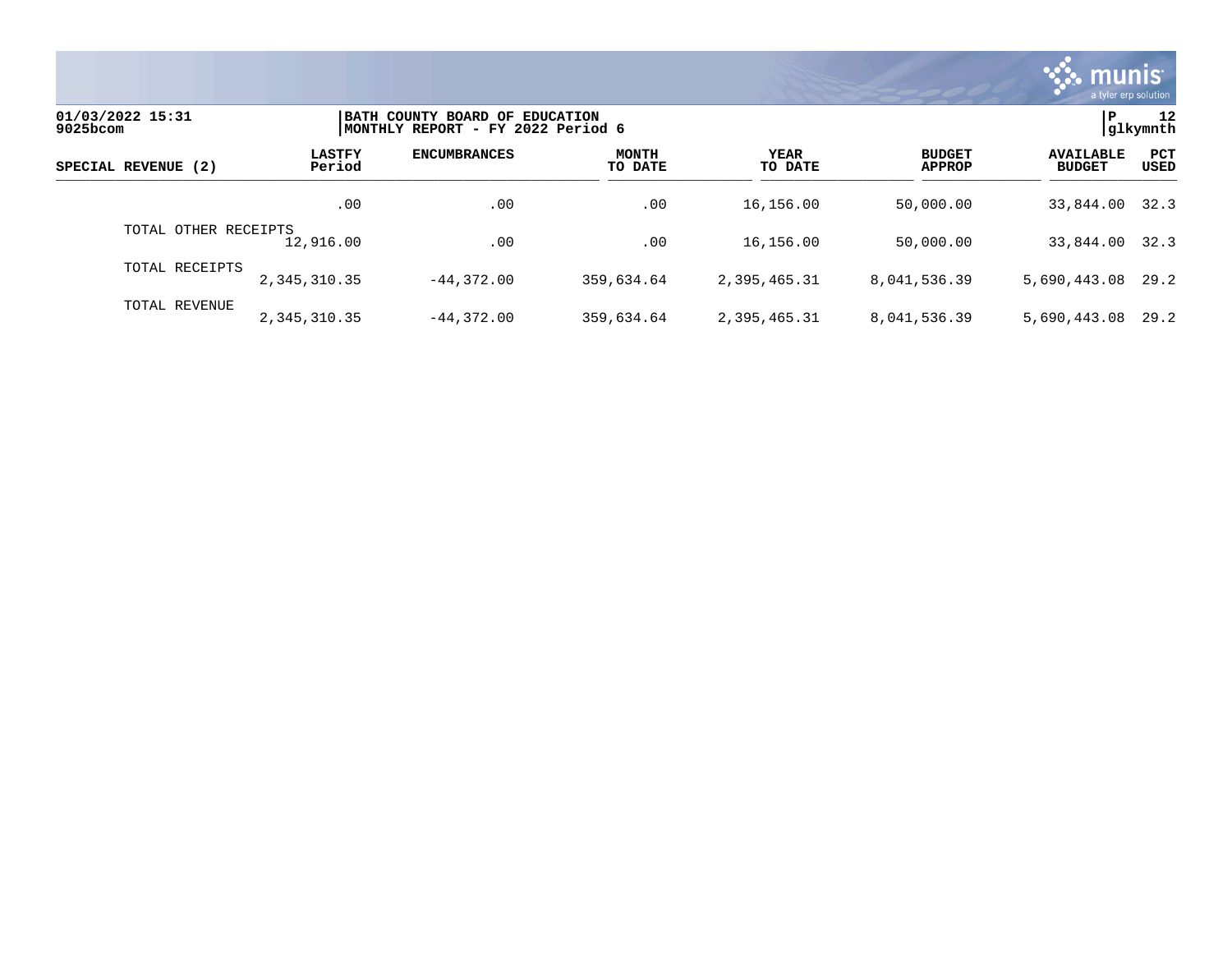

| 01/03/2022 15:31<br>9025bcom                                                 |                                                                                                                  | BATH COUNTY BOARD OF EDUCATION<br>MONTHLY REPORT - FY 2022 Period 6                     |                                                                                                          |                                                                                                                       |                                                                                                                                | l P                                                                                                                                            | 13<br> glkymnth                                                          |
|------------------------------------------------------------------------------|------------------------------------------------------------------------------------------------------------------|-----------------------------------------------------------------------------------------|----------------------------------------------------------------------------------------------------------|-----------------------------------------------------------------------------------------------------------------------|--------------------------------------------------------------------------------------------------------------------------------|------------------------------------------------------------------------------------------------------------------------------------------------|--------------------------------------------------------------------------|
| SPECIAL REVENUE (2)                                                          | <b>LASTFY</b><br>Period                                                                                          | <b>ENCUMBRANCES</b>                                                                     | <b>MONTH</b><br>TO DATE                                                                                  | YEAR<br>TO DATE                                                                                                       | <b>BUDGET</b><br><b>APPROP</b>                                                                                                 | <b>AVAILABLE</b><br><b>BUDGET</b>                                                                                                              | PCT<br><b>USED</b>                                                       |
| <b>EXPENDITURES</b>                                                          |                                                                                                                  |                                                                                         |                                                                                                          |                                                                                                                       |                                                                                                                                |                                                                                                                                                |                                                                          |
| 1000 INSTRUCTION                                                             |                                                                                                                  |                                                                                         |                                                                                                          |                                                                                                                       |                                                                                                                                |                                                                                                                                                |                                                                          |
| 0100<br>0200<br>0300<br>0400<br>0500<br>0600<br>0700<br>0800<br>0840<br>0900 | 976,650.43<br>172,958.39<br>13,571.40<br>1,064.85<br>2,362.98<br>373,161.38<br>43,341.85<br>780.00<br>.00<br>.00 | .00<br>.00<br>1,690.00<br>.00<br>.00<br>40,643.38<br>179,048.90<br>100.00<br>.00<br>.00 | 344,584.31<br>95, 474. 75<br>793.92<br>212.97<br>1,726.91<br>2,415.09<br>133,854.65<br>.00<br>.00<br>.00 | 1,022,613.98<br>311,694.20<br>29,808.92<br>1,277.82<br>1,949.19<br>346,403.44<br>197,866.85<br>1,000.00<br>.00<br>.00 | 5,483,598.55<br>377,444.05<br>33,164.00<br>40,056.67<br>29, 421.58<br>192,392.20<br>147,093.62<br>11,400.00<br>6,070.10<br>.00 | 4,460,984.57<br>65,749.85<br>1,665.08<br>38,778.85<br>27, 472.39<br>$-194,654.62$ 201.2<br>$-229,822.13$ 256.2<br>10,300.00<br>6,070.10<br>.00 | 18.7<br>82.6<br>95.0<br>3.2<br>6.6<br>9.7<br>$\cdot$ 0<br>$\cdot$ 0      |
| TOTAL 1000                                                                   | INSTRUCTION<br>1,583,891.28                                                                                      | 221,482.28                                                                              | 579,062.60                                                                                               | 1,912,614.40                                                                                                          | 6,320,640.77                                                                                                                   | 4, 186, 544.09 33.8                                                                                                                            |                                                                          |
| STUDENT SUPPORT SERVICES<br>2100                                             |                                                                                                                  |                                                                                         |                                                                                                          |                                                                                                                       |                                                                                                                                |                                                                                                                                                |                                                                          |
| 0100<br>0200<br>0300<br>0400<br>0500<br>0600<br>0700<br>0800<br>0840         | 70,746.66<br>27,894.22<br>.00<br>.00<br>2,706.42<br>2,697.30<br>.00<br>35.00<br>.00                              | $\overline{00}$<br>.00<br>.00<br>.00<br>1,368.65<br>.00<br>.00<br>300.00<br>.00         | 57,903.67<br>13,846.93<br>.00<br>.00<br>971.95<br>.00<br>.00<br>.00<br>.00                               | 190,506.23<br>62, 273.98<br>.00<br>.00<br>18,212.00<br>786.00<br>.00<br>130.00<br>.00                                 | 367,523.93<br>64,368.76<br>.00<br>.00<br>5,242.39<br>6,785.80<br>.00<br>250.00<br>.00                                          | 177,017.70<br>2,094.78<br>.00<br>.00<br>$-14, 338.26$ 373.5<br>5,999.80<br>.00<br>$-180.00$ 172.0<br>.00                                       | 51.8<br>96.8<br>$\cdot$ 0<br>$\cdot$ 0<br>11.6<br>$\cdot$ 0<br>$\cdot$ 0 |
| TOTAL 2100                                                                   | STUDENT SUPPORT SERVICES<br>104,079.60                                                                           | 1,668.65                                                                                | 72,722.55                                                                                                | 271,908.21                                                                                                            | 444,170.88                                                                                                                     | 170,594.02 61.6                                                                                                                                |                                                                          |
| 2200                                                                         | INSTRUCTIONAL STAFF SUPP SERV                                                                                    |                                                                                         |                                                                                                          |                                                                                                                       |                                                                                                                                |                                                                                                                                                |                                                                          |
| 0100<br>0200<br>0300<br>0400<br>0500<br>0600<br>0700<br>0800                 | 200,159.22<br>65,018.68<br>28,251.70<br>.00<br>1,541.32<br>15,568.53<br>28, 296.00<br>.00                        | .00<br>.00<br>400.00<br>.00<br>142.21<br>15,069.00<br>2,841.97<br>.00                   | 23,938.10<br>8,047.61<br>1,203.97<br>$\cdot$ 00<br>1,112.49<br>998.56<br>120.00<br>.00                   | 160, 262. 13<br>54,520.45<br>12,277.56<br>.00<br>1,071.23<br>29,841.04<br>120.00<br>.00                               | 375,278.00<br>126,424.57<br>62,445.00<br>$\overline{00}$<br>19,212.61<br>17,990.58<br>15,845.20<br>1,500.00                    | 215,015.87<br>71,904.12<br>49,767.44<br>.00<br>17,999.17<br>$-26,919.46$ 249.6<br>12,883.23<br>1,500.00                                        | 42.7<br>43.1<br>20.3<br>$\cdot$ 0<br>6.3<br>18.7<br>$\cdot$ 0            |
| TOTAL 2200                                                                   | INSTRUCTIONAL STAFF SUPP SERV<br>338,835.45                                                                      | 18,453.18                                                                               | 35,420.73                                                                                                | 258,092.41                                                                                                            | 618,695.96                                                                                                                     | 342, 150. 37 44. 7                                                                                                                             |                                                                          |
| 2300 DISTRICT ADMIN SUPPORT                                                  |                                                                                                                  |                                                                                         |                                                                                                          |                                                                                                                       |                                                                                                                                |                                                                                                                                                |                                                                          |
| 0100<br>0200<br>0300<br>0400                                                 | .00<br>.00<br>.00<br>.00                                                                                         | .00<br>.00<br>.00<br>.00                                                                | .00<br>.00<br>.00<br>.00                                                                                 | .00<br>.00<br>.00<br>.00                                                                                              | .00<br>.00<br>.00<br>.00                                                                                                       | .00<br>.00<br>.00<br>.00                                                                                                                       | $\cdot$ 0<br>$\cdot$ 0<br>$\cdot$ 0<br>$\cdot$ 0                         |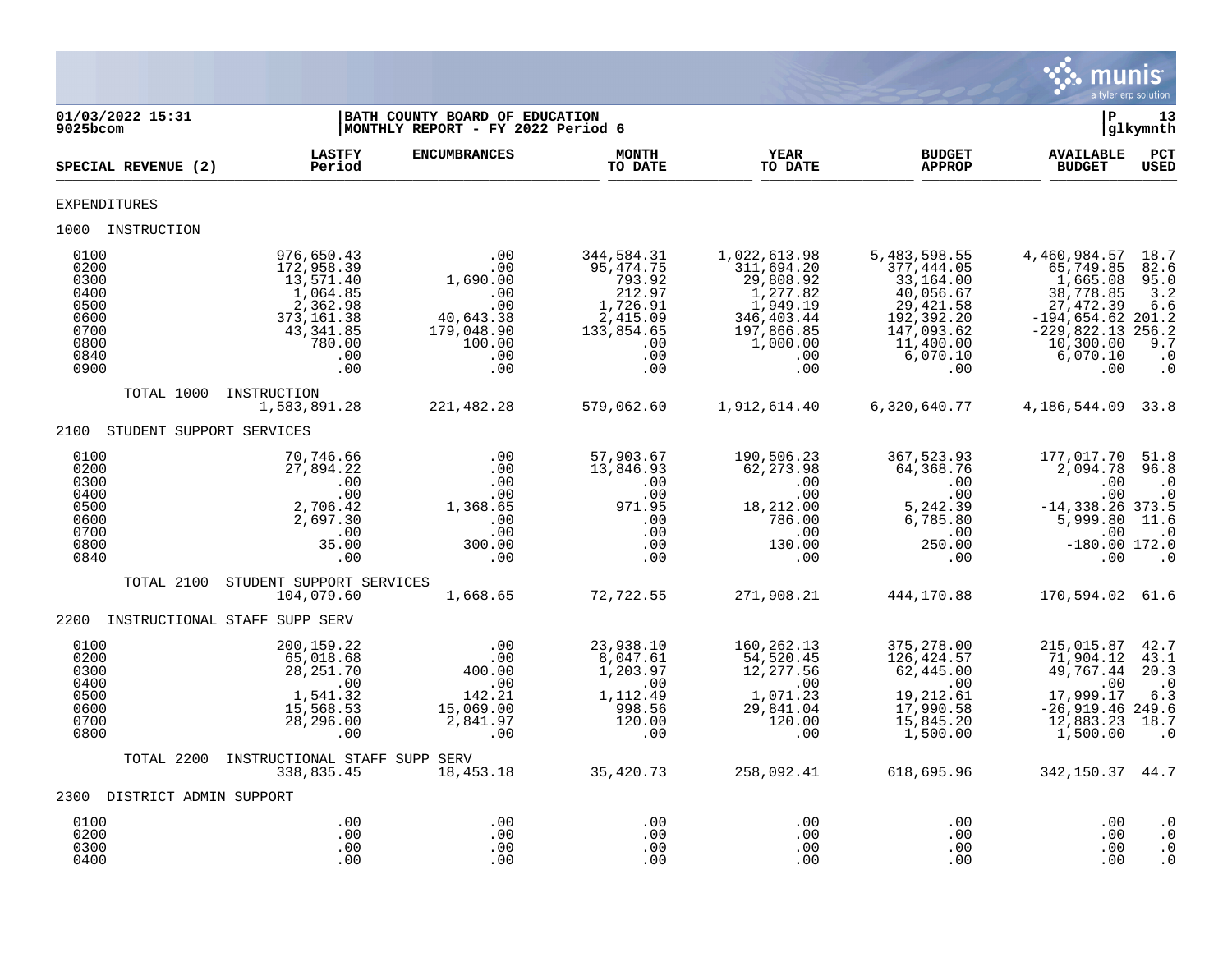

## **01/03/2022 15:31 |BATH COUNTY BOARD OF EDUCATION |P 14 9025bcom |MONTHLY REPORT - FY 2022 Period 6 |glkymnth**

|                                                      | SPECIAL REVENUE (2)    | <b>LASTFY</b><br>Period                                                     | <b>ENCUMBRANCES</b>                                     | <b>MONTH</b><br>TO DATE                                                | <b>YEAR</b><br>TO DATE                                                                          | <b>BUDGET</b><br><b>APPROP</b>                                                         | <b>AVAILABLE</b><br><b>BUDGET</b>                                                             | <b>PCT</b><br><b>USED</b>                                                                                   |
|------------------------------------------------------|------------------------|-----------------------------------------------------------------------------|---------------------------------------------------------|------------------------------------------------------------------------|-------------------------------------------------------------------------------------------------|----------------------------------------------------------------------------------------|-----------------------------------------------------------------------------------------------|-------------------------------------------------------------------------------------------------------------|
| 0500<br>0600<br>0700<br>0800                         |                        | .00<br>.00<br>.00<br>.00                                                    | .00<br>320.00<br>.00<br>.00                             | .00<br>.00<br>.00<br>.00                                               | .00<br>.00<br>.00<br>.00                                                                        | .00<br>.00<br>.00<br>.00                                                               | .00<br>$-320.00$<br>.00<br>.00                                                                | $\cdot$ 0<br>$\cdot$ 0<br>. 0<br>$\cdot$ 0                                                                  |
|                                                      | TOTAL 2300             | DISTRICT ADMIN SUPPORT<br>.00                                               | 320.00                                                  | .00                                                                    | .00                                                                                             | .00                                                                                    | $-320.00$                                                                                     | $\cdot$ 0                                                                                                   |
| 2400                                                 | SCHOOL ADMIN SUPPORT   |                                                                             |                                                         |                                                                        |                                                                                                 |                                                                                        |                                                                                               |                                                                                                             |
| 0100<br>0200<br>0300<br>0600<br>0700<br>0800         |                        | .00<br>.00<br>.00<br>.00<br>.00<br>.00                                      | .00<br>.00<br>.00<br>.00<br>.00<br>.00                  | .00<br>.00<br>.00<br>.00<br>.00<br>.00                                 | .00<br>.00<br>.00<br>.00<br>.00<br>.00                                                          | .00<br>$.00 \,$<br>.00<br>.00<br>.00<br>.00                                            | .00<br>.00<br>.00<br>.00<br>.00<br>.00                                                        | $\boldsymbol{\cdot}$ 0<br>$\cdot$ 0<br>$\cdot$ 0<br>$\cdot$ 0<br>. $\boldsymbol{0}$<br>$\cdot$ 0            |
|                                                      | TOTAL 2400             | SCHOOL ADMIN SUPPORT<br>.00                                                 | .00                                                     | .00                                                                    | .00                                                                                             | .00                                                                                    | .00                                                                                           | $\cdot$ 0                                                                                                   |
|                                                      |                        | 2500 BUSINESS SUPPORT SERVICES                                              |                                                         |                                                                        |                                                                                                 |                                                                                        |                                                                                               |                                                                                                             |
| 0100<br>0200<br>0300<br>0400<br>0500<br>0600<br>0700 |                        | .00<br>.00<br>.00<br>.00<br>.00<br>.00<br>.00                               | .00<br>.00<br>.00<br>.00<br>.00<br>.00<br>.00           | .00<br>.00<br>.00<br>.00<br>.00<br>.00<br>.00                          | .00<br>.00<br>.00<br>.00<br>.00<br>.00<br>.00                                                   | .00<br>.00<br>.00<br>.00<br>.00<br>.00<br>.00                                          | .00<br>.00<br>.00<br>.00<br>.00<br>.00<br>.00                                                 | $\boldsymbol{\cdot}$ 0<br>$\cdot$ 0<br>$\cdot$ 0<br>. 0<br>$\cdot$ 0<br>$\boldsymbol{\cdot}$ 0<br>$\cdot$ 0 |
|                                                      | TOTAL 2500             | BUSINESS SUPPORT SERVICES<br>.00                                            | .00                                                     | .00                                                                    | .00.                                                                                            | .00                                                                                    | .00                                                                                           | $\cdot$ 0                                                                                                   |
|                                                      |                        | 2600 PLANT OPERATIONS AND MAINTENANCE                                       |                                                         |                                                                        |                                                                                                 |                                                                                        |                                                                                               |                                                                                                             |
| 0100<br>0200<br>0300<br>0400<br>0500<br>0600<br>0700 |                        | 5,625.60<br>1,751.10<br>23,927.17<br>2,935.14<br>649.92<br>79,164.35<br>.00 | .00<br>.00<br>2,125.00<br>.00<br>.00<br>2,620.00<br>.00 | 459.79<br>159.10<br>$.00$<br>386.05<br>130.96<br>2,708.14<br>12,995.00 | 3,442.99<br>1,175.14<br>$\frac{4}{2}$ , 764.31<br>2, 215.77<br>788.13<br>18,686.77<br>11,654.00 | 11,932.80<br>5,191.46<br>$\sim$ 00<br>8,500.00<br>$2,500.00$<br>20,000.00<br>53,418.00 | 8,489.81<br>4,016.32<br>$-6,889.31$<br>6,284.23<br>1,711.87<br>$-1,306.77$ 106.5<br>41,764.00 | 28.9<br>22.6<br>$\ddots$<br>26.1<br>31.5<br>21.8                                                            |
|                                                      | TOTAL 2600             | PLANT OPERATIONS AND MAINTENANCE<br>114,053.28                              | 4,745.00                                                | 16,839.04                                                              | 42,727.11                                                                                       | 101,542.26                                                                             | 54,070.15 46.8                                                                                |                                                                                                             |
| 2700                                                 | STUDENT TRANSPORTATION |                                                                             |                                                         |                                                                        |                                                                                                 |                                                                                        |                                                                                               |                                                                                                             |
| 0100<br>0200<br>0300<br>0600<br>0700                 |                        | 7,538.40<br>2,528.11<br>.00<br>.00<br>.00                                   | .00<br>.00<br>.00<br>.00<br>113,878.00                  | 1,305.90<br>444.85<br>.00<br>.00<br>.00                                | 16,136.77<br>5,490.18<br>.00<br>263.40<br>7,500.00                                              | 22,500.00<br>12,453.00<br>.00<br>.00<br>129,157.00                                     | 6,363.23<br>6,962.82<br>.00<br>$-263.40$<br>7,779.00                                          | 71.7<br>44.1<br>$\cdot$ 0<br>$\cdot$ 0<br>94.0                                                              |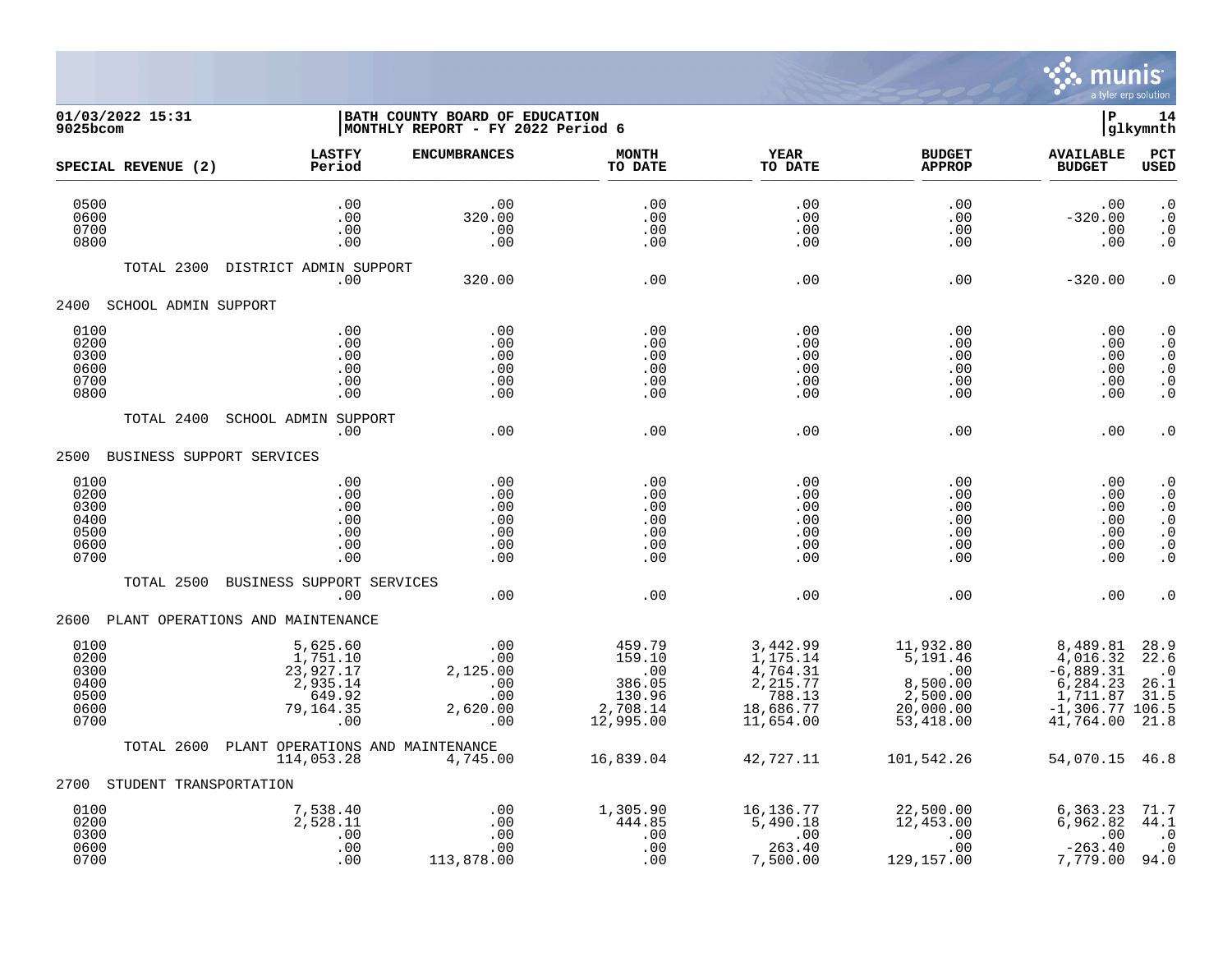

| 01/03/2022 15:31<br>9025bcom                                         |                                                                                             | BATH COUNTY BOARD OF EDUCATION<br>MONTHLY REPORT - FY 2022 Period 6 |                                                                                      |                                                                                        |                                                                                               | ΙP                                                                                          | 15<br> glkymnth                                                                                 |
|----------------------------------------------------------------------|---------------------------------------------------------------------------------------------|---------------------------------------------------------------------|--------------------------------------------------------------------------------------|----------------------------------------------------------------------------------------|-----------------------------------------------------------------------------------------------|---------------------------------------------------------------------------------------------|-------------------------------------------------------------------------------------------------|
| SPECIAL REVENUE (2)                                                  | <b>LASTFY</b><br>Period                                                                     | <b>ENCUMBRANCES</b>                                                 | <b>MONTH</b><br>TO DATE                                                              | <b>YEAR</b><br>TO DATE                                                                 | <b>BUDGET</b><br><b>APPROP</b>                                                                | <b>AVAILABLE</b><br><b>BUDGET</b>                                                           | PCT<br><b>USED</b>                                                                              |
| 0800                                                                 | .00                                                                                         | .00                                                                 | .00                                                                                  | .00                                                                                    | .00                                                                                           | .00                                                                                         | $\cdot$ 0                                                                                       |
| TOTAL 2700                                                           | STUDENT TRANSPORTATION<br>10,066.51                                                         | 113,878.00                                                          | 1,750.75                                                                             | 29,390.35                                                                              | 164,110.00                                                                                    | 20,841.65 87.3                                                                              |                                                                                                 |
| 3100 FOOD SERVICE OPERATION                                          |                                                                                             |                                                                     |                                                                                      |                                                                                        |                                                                                               |                                                                                             |                                                                                                 |
| 0100<br>0200<br>0300<br>0500<br>0600<br>0700<br>0800                 | .00<br>.00<br>.00<br>.00<br>.00<br>$-10.00$<br>.00                                          | .00<br>.00<br>.00<br>.00<br>.00<br>.00<br>.00                       | .00<br>.00<br>.00<br>.00<br>.00<br>.00<br>.00                                        | .00<br>$.00 \,$<br>.00<br>.00<br>.00<br>$-2,723.50$<br>$.00 \,$                        | .00<br>.00<br>750.00<br>1,250.00<br>.00<br>22,000.00<br>.00                                   | .00<br>$750.00$<br>$750.00$<br>1,250.00<br>.00<br>24,723.50 -12.4<br>.00                    | $\cdot$ 0<br>$\boldsymbol{\cdot}$ 0<br>$\cdot$ 0<br>$\cdot$ 0<br>$\cdot$ 0<br>$\cdot$ 0         |
| TOTAL 3100                                                           | FOOD SERVICE OPERATION<br>$-10.00$                                                          | .00                                                                 | .00                                                                                  | $-2,723.50$                                                                            | 24,000.00                                                                                     | $26,723.50 -11.4$                                                                           |                                                                                                 |
| 3200<br>DAY CARE OPERATIONS                                          |                                                                                             |                                                                     |                                                                                      |                                                                                        |                                                                                               |                                                                                             |                                                                                                 |
| 0100<br>0500<br>0600                                                 | .00<br>.00<br>.00                                                                           | .00<br>.00<br>.00                                                   | .00<br>.00<br>.00                                                                    | .00<br>.00<br>.00                                                                      | .00<br>.00<br>.00                                                                             | .00<br>.00<br>.00                                                                           | $\cdot$ 0<br>$\cdot$ 0<br>$\cdot$ 0                                                             |
| TOTAL 3200                                                           | DAY CARE OPERATIONS<br>.00                                                                  | .00                                                                 | .00                                                                                  | .00                                                                                    | .00                                                                                           | .00                                                                                         | $\cdot$ 0                                                                                       |
| 3300<br>COMMUNITY SERVICES                                           |                                                                                             |                                                                     |                                                                                      |                                                                                        |                                                                                               |                                                                                             |                                                                                                 |
| 0100<br>0200<br>0300<br>0400<br>0500<br>0600<br>0700<br>0800<br>0900 | 110,827.01<br>9,738.00<br>198.00<br>279.40<br>99.00<br>28,649.91<br>414.12<br>120.00<br>.00 | .00<br>.00<br>.00<br>.00<br>.00<br>4,348.78<br>.00<br>.00<br>.00    | 21,734.52<br>3,545.13<br>.00<br>55.88<br>$\,.\,00$<br>14,959.66<br>.00<br>.00<br>.00 | 122,491.62<br>16,350.12<br>417.00<br>335.28<br>.00<br>22,011.15<br>.00<br>60.00<br>.00 | 286,076.38<br>38,927.69<br>699.00<br>400.00<br>3,959.50<br>38, 153.95<br>.00<br>160.00<br>.00 | 163,584.76<br>22,577.57<br>282.00<br>64.72<br>3,959.50<br>11,794.02<br>.00<br>100.00<br>.00 | 42.8<br>42.0<br>59.7<br>83.8<br>$\ldots$ <sup>0</sup><br>69.1<br>$\cdot$ 0<br>37.5<br>$\cdot$ 0 |
| TOTAL 3300                                                           | COMMUNITY SERVICES<br>150,325.44                                                            | 4,348.78                                                            | 40,295.19                                                                            | 161,665.17                                                                             | 368,376.52                                                                                    | 202, 362. 57 45. 1                                                                          |                                                                                                 |
| 5100<br>DEBT SERVICE                                                 |                                                                                             |                                                                     |                                                                                      |                                                                                        |                                                                                               |                                                                                             |                                                                                                 |
| 0800                                                                 | .00                                                                                         | .00                                                                 | .00                                                                                  | .00                                                                                    | .00                                                                                           | .00                                                                                         | . 0                                                                                             |
|                                                                      | TOTAL 5100 DEBT SERVICE<br>.00                                                              | .00                                                                 | .00                                                                                  | .00                                                                                    | .00                                                                                           | .00                                                                                         | . 0                                                                                             |
| 5200<br>FUND TRANSFERS                                               |                                                                                             |                                                                     |                                                                                      |                                                                                        |                                                                                               |                                                                                             |                                                                                                 |
| 0900                                                                 | .00                                                                                         | .00                                                                 | .00                                                                                  | 47,016.99                                                                              | .00                                                                                           | $-47,016.99$                                                                                | $\cdot$ 0                                                                                       |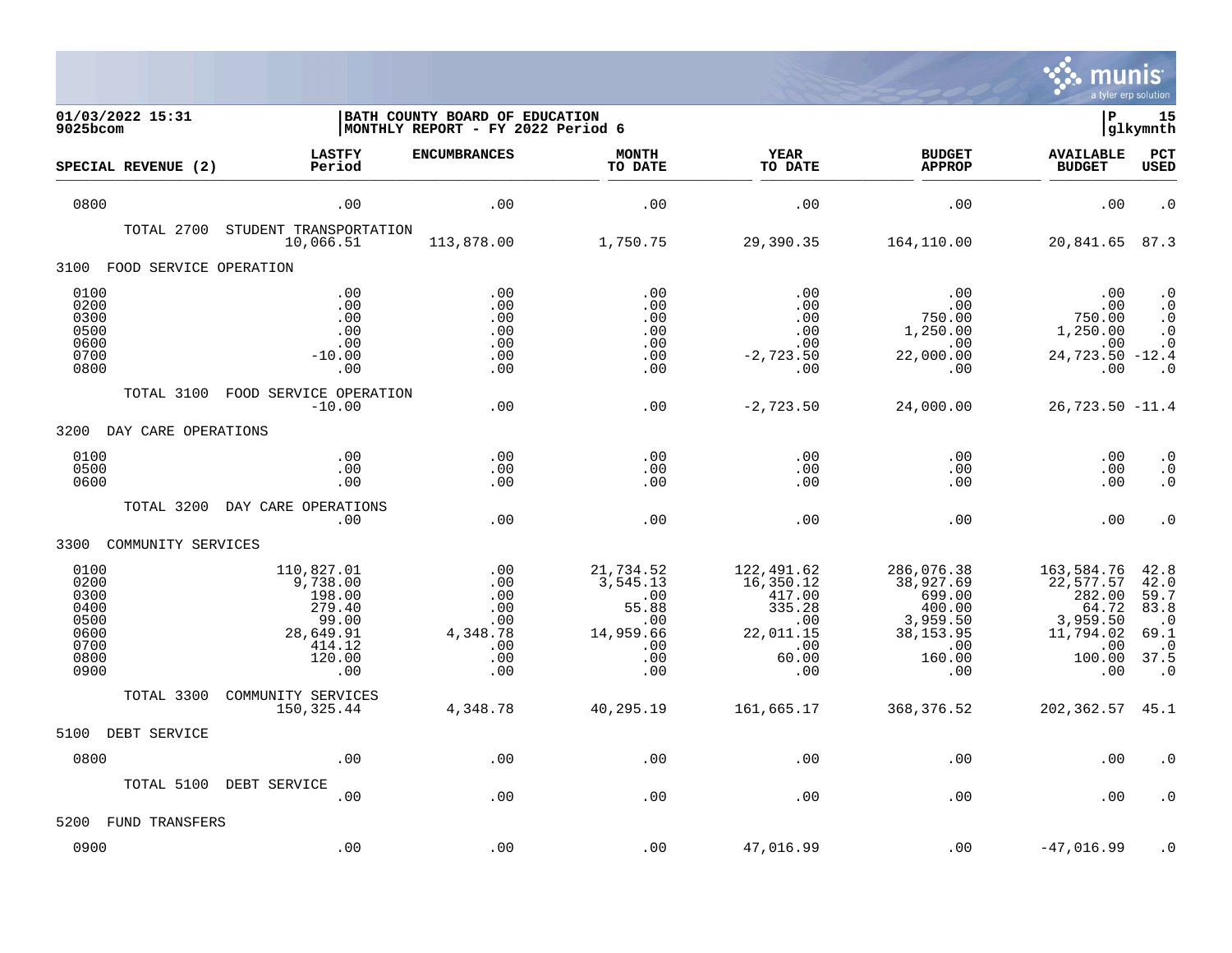

| 01/03/2022 15:31<br>$9025$ bcom | BATH COUNTY BOARD OF EDUCATION<br>MONTHLY REPORT - FY 2022 Period 6 |                     |                         |                 |                                |                                   | 16<br> glkymnth      |
|---------------------------------|---------------------------------------------------------------------|---------------------|-------------------------|-----------------|--------------------------------|-----------------------------------|----------------------|
| SPECIAL REVENUE (2)             | <b>LASTFY</b><br>Period                                             | <b>ENCUMBRANCES</b> | <b>MONTH</b><br>TO DATE | YEAR<br>TO DATE | <b>BUDGET</b><br><b>APPROP</b> | <b>AVAILABLE</b><br><b>BUDGET</b> | <b>PCT</b><br>USED   |
| TOTAL 5200                      | FUND TRANSFERS<br>.00                                               | .00                 | .00                     | 47,016.99       | .00                            | $-47,016.99$                      | $\cdot$ <sup>0</sup> |
| TOTAL EXPENDITURES              | 2,301,241.56                                                        | 364,895.89          | 746,090.86              | 2,720,691.14    | 8,041,536.39                   | 4,955,949.36 38.4                 |                      |
| TOTAL FOR SPECIAL REVENUE       | (2)<br>44,068.79                                                    | $-409.267.89$       | $-386, 456.22$          | $-325, 225.83$  | .00                            | 734,493.72                        | $\cdot$ 0            |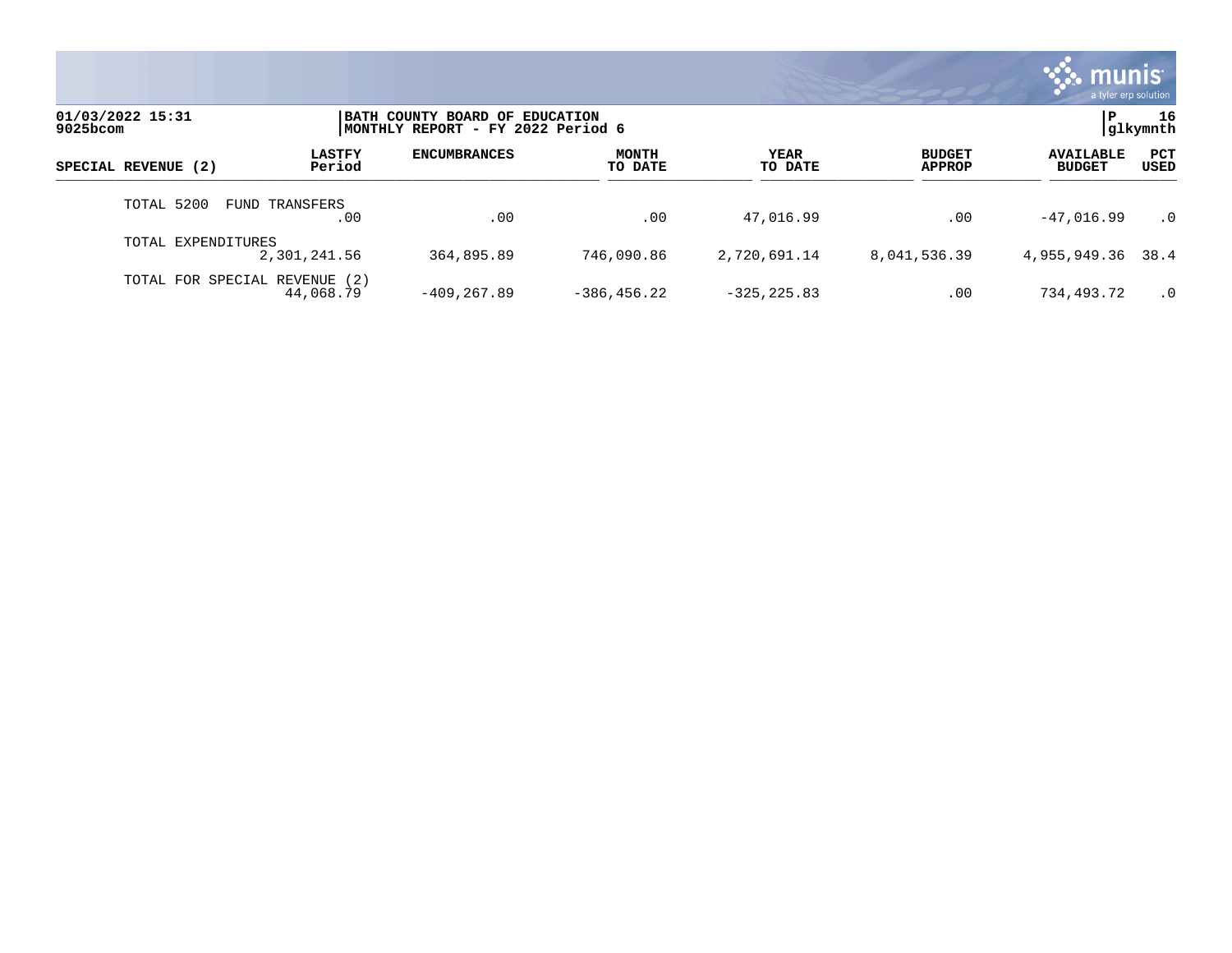|                                                |                                                                     |                     |                         |                           |                                | munis                             | a tyler erp solution                |
|------------------------------------------------|---------------------------------------------------------------------|---------------------|-------------------------|---------------------------|--------------------------------|-----------------------------------|-------------------------------------|
| 01/03/2022 15:31<br>9025bcom                   | BATH COUNTY BOARD OF EDUCATION<br>MONTHLY REPORT - FY 2022 Period 6 |                     |                         |                           |                                | lР                                | 17<br> glkymnth                     |
| DISTRICT ACTIVITY FD (ANNUAL) Period           | <b>LASTFY</b>                                                       | <b>ENCUMBRANCES</b> | <b>MONTH</b><br>TO DATE | <b>YEAR</b><br>TO DATE    | <b>BUDGET</b><br><b>APPROP</b> | <b>AVAILABLE</b><br><b>BUDGET</b> | PCT<br><b>USED</b>                  |
| <b>REVENUES</b>                                |                                                                     |                     |                         |                           |                                |                                   |                                     |
| 0999 BEGINNING BALANCE                         |                                                                     |                     |                         |                           |                                |                                   |                                     |
| TOTAL 0999 BEGINNING BALANCE                   | 96,410.11                                                           | .00                 | .00                     | 100,372.68                | 100,372.68                     |                                   | .00 100.0                           |
| <b>RECEIPTS</b>                                |                                                                     |                     |                         |                           |                                |                                   |                                     |
| REVENUE FROM LOCAL SOURCES                     |                                                                     |                     |                         |                           |                                |                                   |                                     |
| STUDENT ACTIVITIES                             |                                                                     |                     |                         |                           |                                |                                   |                                     |
| 1740 FEES<br>1750 DONATIONS<br>1790 OTHER STUD | .00<br>.00<br>1,751.63                                              | .00<br>.00<br>.00   | .00<br>.00<br>1,674.50  | 60.00<br>.00<br>13,930.07 | 60.00<br>.00<br>13,930.07      |                                   | .00100.0<br>$.00$ $.0$<br>.00 100.0 |
| TOTAL STUDENT ACTIVITIES                       | 1,751.63                                                            | .00                 | 1,674.50                | 13,990.07                 | 13,990.07                      |                                   | .00100.0                            |
| OTHER REVENUE FROM LOCAL SOURCES               |                                                                     |                     |                         |                           |                                |                                   |                                     |
| 1920 CONTRIBUTE<br>1990 MISC REV               | 6,550.00<br>.00                                                     | .00<br>.00          | .00<br>.00              | 5,000.00<br>696.12        | 5,000.00<br>696.12             |                                   | .00 100.0<br>.00 100.0              |
| TOTAL OTHER REVENUE FROM LOCAL SOURCES         | 6,550.00                                                            | .00                 | .00                     | 5,696.12                  | 5,696.12                       |                                   | .00 100.0                           |
| TOTAL REVENUE FROM LOCAL SOURCES               | 8,301.63                                                            | .00                 | 1,674.50                | 19,686.19                 | 19,686.19                      |                                   | .00 100.0                           |
| REVENUE FROM FEDERAL SOURCES                   |                                                                     |                     |                         |                           |                                |                                   |                                     |
| FEDERAL REIMBURSEMENT                          |                                                                     |                     |                         |                           |                                |                                   |                                     |
| 4810 MED REIMB                                 | .00                                                                 | .00                 | .00                     | .00                       | .00                            | .00                               | $\cdot$ 0                           |
| TOTAL FEDERAL REIMBURSEMENT                    | .00                                                                 | .00                 | .00                     | .00                       | .00                            | .00                               | $\cdot$ 0                           |
| TOTAL REVENUE FROM FEDERAL SOURCES             | .00                                                                 | .00                 | .00                     | .00                       | .00                            | .00                               | . 0                                 |
| OTHER RECEIPTS                                 |                                                                     |                     |                         |                           |                                |                                   |                                     |
| INTERFUND TRANSFERS                            |                                                                     |                     |                         |                           |                                |                                   |                                     |
| 5210 FND XFER                                  | 1,500.00                                                            | .00                 | .00                     | .00                       | .00                            | .00                               | $\cdot$ 0                           |
| TOTAL INTERFUND TRANSFERS                      | 1,500.00                                                            | .00                 | .00                     | .00                       | .00                            | .00                               | $\cdot$ 0                           |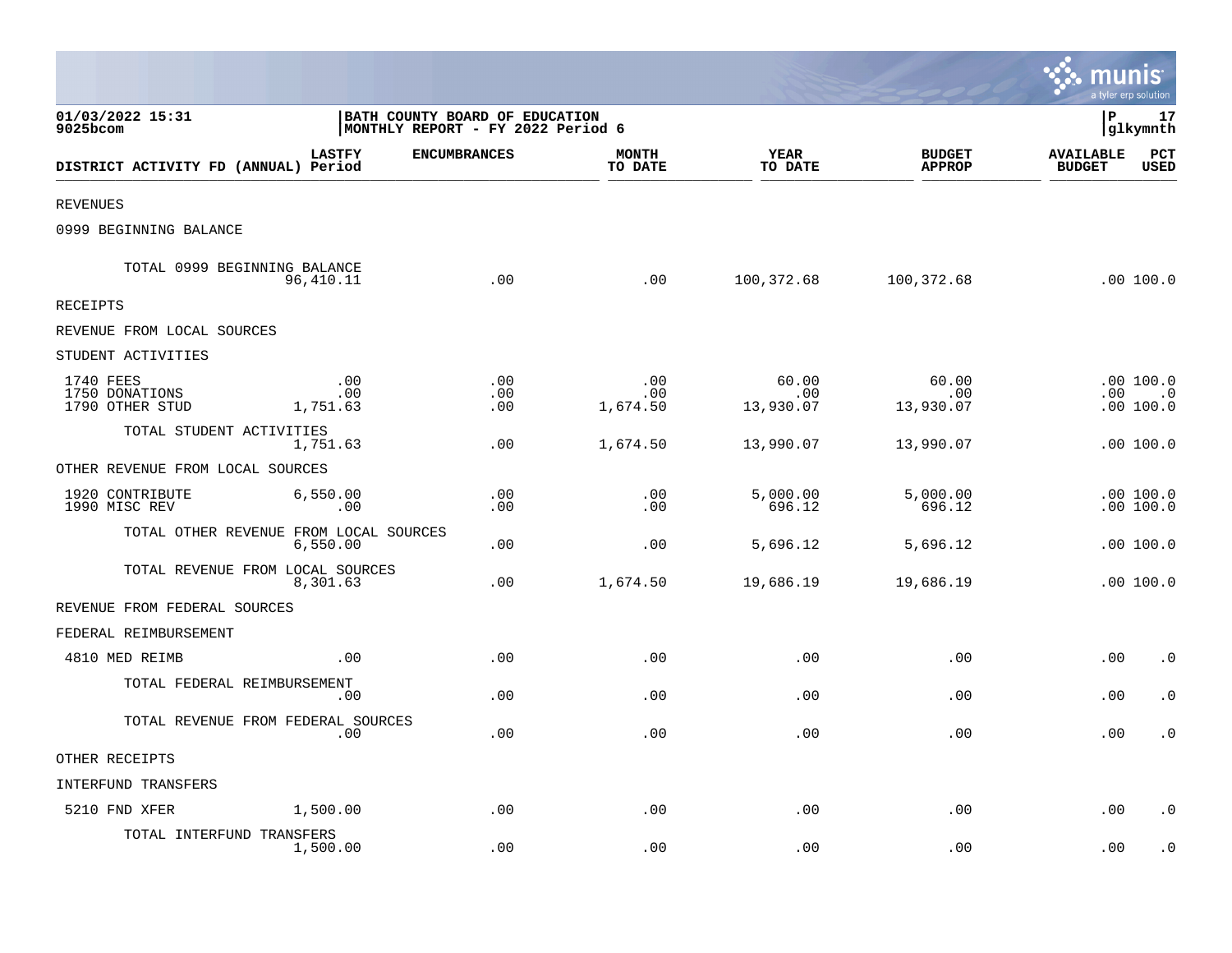

| 01/03/2022 15:31<br>$9025$ bcom |                         | BATH COUNTY BOARD OF EDUCATION<br>MONTHLY REPORT - FY 2022 Period 6 |                         |                 |                                |                                                         |  |  |
|---------------------------------|-------------------------|---------------------------------------------------------------------|-------------------------|-----------------|--------------------------------|---------------------------------------------------------|--|--|
| DISTRICT ACTIVITY FD (ANNUAL)   | <b>LASTFY</b><br>Period | <b>ENCUMBRANCES</b>                                                 | <b>MONTH</b><br>TO DATE | YEAR<br>TO DATE | <b>BUDGET</b><br><b>APPROP</b> | <b>PCT</b><br><b>AVAILABLE</b><br><b>BUDGET</b><br>USED |  |  |
| TOTAL OTHER RECEIPTS            | 1,500.00                | .00                                                                 | .00                     | .00             | .00                            | .00<br>$\cdot$ 0                                        |  |  |
| TOTAL RECEIPTS                  | 9,801.63                | .00                                                                 | 1,674.50                | 19,686.19       | 19,686.19                      | .00 100.0                                               |  |  |
| TOTAL REVENUE                   | 106, 211.74             | .00                                                                 | 1,674.50                | 120,058.87      | 120,058.87                     | .00 100.0                                               |  |  |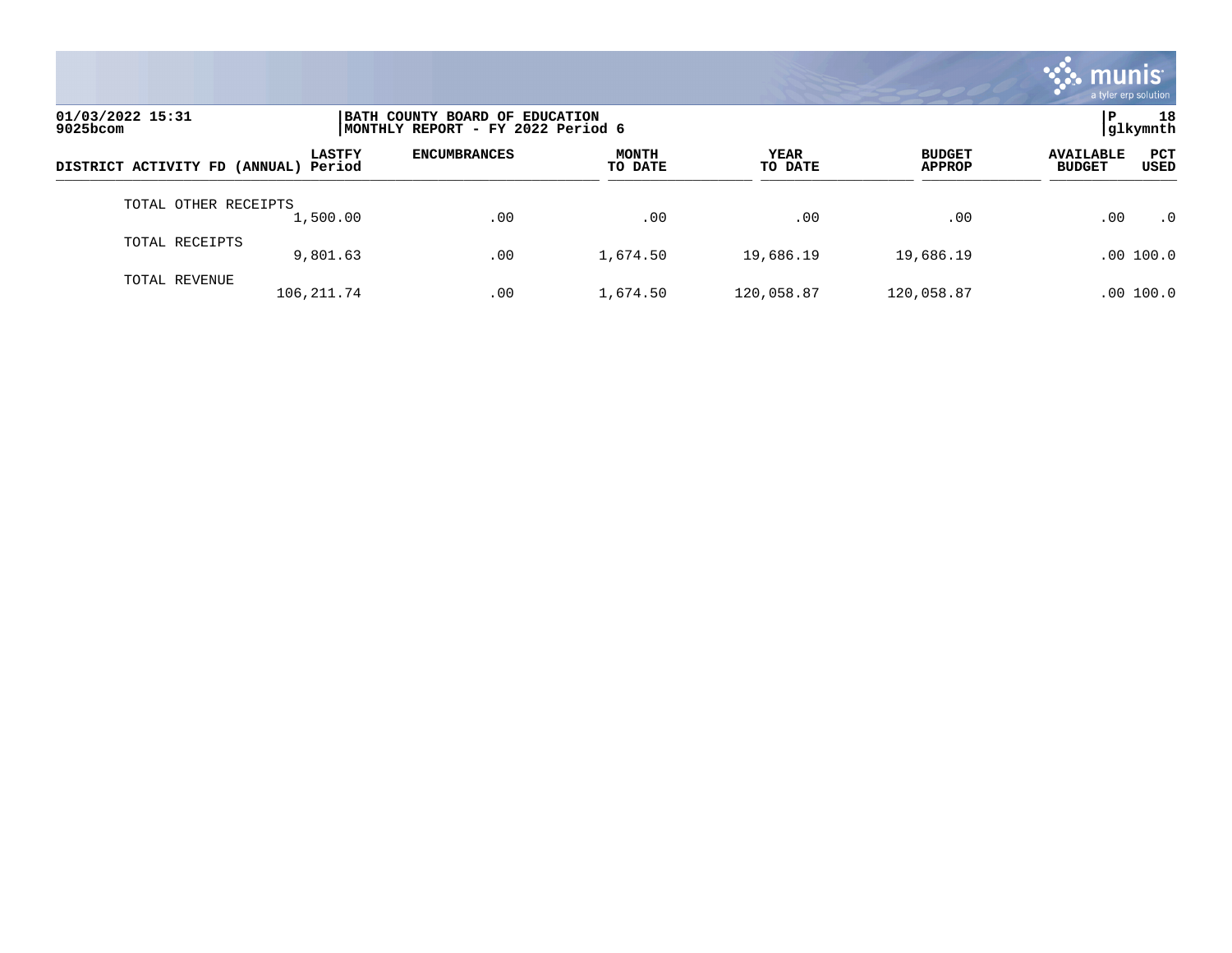

| 01/03/2022 15:31<br>$9025$ bcom                                                                                                      | BATH COUNTY BOARD OF EDUCATION<br>MONTHLY REPORT - FY 2022 Period 6 |                                                                |                                                                 |                                                                                        | Þ                                                                                     | 19<br>glkymnth                                                                        |
|--------------------------------------------------------------------------------------------------------------------------------------|---------------------------------------------------------------------|----------------------------------------------------------------|-----------------------------------------------------------------|----------------------------------------------------------------------------------------|---------------------------------------------------------------------------------------|---------------------------------------------------------------------------------------|
| <b>LASTFY</b><br>DISTRICT ACTIVITY FD (ANNUAL) Period                                                                                | <b>ENCUMBRANCES</b>                                                 | <b>MONTH</b><br>TO DATE                                        | <b>YEAR</b><br>TO DATE                                          | <b>BUDGET</b><br><b>APPROP</b>                                                         | <b>AVAILABLE</b><br><b>BUDGET</b>                                                     | <b>PCT</b><br>USED                                                                    |
| <b>EXPENDITURES</b>                                                                                                                  |                                                                     |                                                                |                                                                 |                                                                                        |                                                                                       |                                                                                       |
| 1000 INSTRUCTION                                                                                                                     |                                                                     |                                                                |                                                                 |                                                                                        |                                                                                       |                                                                                       |
| 0100<br>.00<br>0200<br>.00<br>1,581.55<br>0300<br>0400<br>600.00<br>0500<br>201.24<br>0600<br>4,438.03<br>0700<br>.00<br>0800<br>.00 | .00<br>.00<br>159.00<br>.00<br>.00<br>12,128.99<br>.00<br>.00       | .00<br>.00<br>.00<br>.00<br>.00<br>7,526.03<br>$.00 \,$<br>.00 | .00<br>.00<br>.00<br>.00<br>4,402.93<br>13,681.43<br>.00<br>.00 | 4,509.90<br>868.00<br>500.00<br>962.07<br>8,000.00<br>92, 217.63<br>557.05<br>3,624.53 | 4,509.90<br>868.00<br>341.00<br>962.07<br>3,597.07<br>66,407.21<br>557.05<br>3,624.53 | $\cdot$ 0<br>$\cdot$ 0<br>31.8<br>$\cdot$ 0<br>55.0<br>28.0<br>$\cdot$ 0<br>$\cdot$ 0 |
| TOTAL 1000<br>INSTRUCTION<br>6,820.82                                                                                                | 12,287.99                                                           | 7,526.03                                                       | 18,084.36                                                       | 111,239.18                                                                             | 80,866.83                                                                             | 27.3                                                                                  |
| STUDENT SUPPORT SERVICES<br>2100                                                                                                     |                                                                     |                                                                |                                                                 |                                                                                        |                                                                                       |                                                                                       |
| 0600<br>33.95                                                                                                                        | .00                                                                 | .00                                                            | 38.56                                                           | 1,441.90                                                                               | 1,403.34                                                                              | 2.7                                                                                   |
| TOTAL 2100<br>STUDENT SUPPORT SERVICES<br>33.95                                                                                      | .00                                                                 | .00                                                            | 38.56                                                           | 1,441.90                                                                               | 1,403.34                                                                              | 2.7                                                                                   |
| 2200<br>INSTRUCTIONAL STAFF SUPP SERV                                                                                                |                                                                     |                                                                |                                                                 |                                                                                        |                                                                                       |                                                                                       |
| 0600<br>.00<br>0700<br>.00                                                                                                           | .00<br>.00                                                          | .00<br>.00                                                     | 4,289.67<br>.00                                                 | 5,518.44<br>.00                                                                        | 1,228.77<br>.00                                                                       | 77.7<br>$\cdot$ 0                                                                     |
| TOTAL 2200<br>INSTRUCTIONAL STAFF SUPP SERV<br>.00                                                                                   | .00                                                                 | .00                                                            | 4,289.67                                                        | 5,518.44                                                                               | 1,228.77 77.7                                                                         |                                                                                       |
| PLANT OPERATIONS AND MAINTENANCE<br>2600                                                                                             |                                                                     |                                                                |                                                                 |                                                                                        |                                                                                       |                                                                                       |
| 0600<br>.00                                                                                                                          | .00                                                                 | .00                                                            | .00                                                             | .00                                                                                    | .00                                                                                   | $\cdot$ 0                                                                             |
| TOTAL 2600 PLANT OPERATIONS AND MAINTENANCE<br>.00                                                                                   | .00                                                                 | .00                                                            | .00                                                             | .00                                                                                    | .00                                                                                   | $\cdot$ 0                                                                             |
| 2700<br>STUDENT TRANSPORTATION                                                                                                       |                                                                     |                                                                |                                                                 |                                                                                        |                                                                                       |                                                                                       |
| 0100<br>.00<br>0200<br>.00<br>0800<br>.00                                                                                            | .00<br>.00<br>.00                                                   | .00<br>.00<br>.00                                              | .00<br>.00<br>.00                                               | .00<br>.00<br>1,859.35                                                                 | .00<br>.00<br>1,859.35                                                                | $\cdot$ 0<br>$\ddot{0}$<br>$\cdot$ 0                                                  |
| STUDENT TRANSPORTATION<br>TOTAL 2700<br>.00                                                                                          | .00                                                                 | .00                                                            | .00                                                             | 1,859.35                                                                               | 1,859.35                                                                              | $\cdot$ 0                                                                             |
| TOTAL EXPENDITURES<br>6,854.77                                                                                                       | 12,287.99                                                           | 7,526.03                                                       | 22,412.59                                                       | 120,058.87                                                                             | 85, 358.29                                                                            | 28.9                                                                                  |
| TOTAL FOR DISTRICT ACTIVITY FD (ANNUAL) (21)<br>99,356.97                                                                            | $-12, 287.99$                                                       | $-5,851.53$                                                    | 97,646.28                                                       | .00                                                                                    | $-85, 358.29$                                                                         | $\cdot$ 0                                                                             |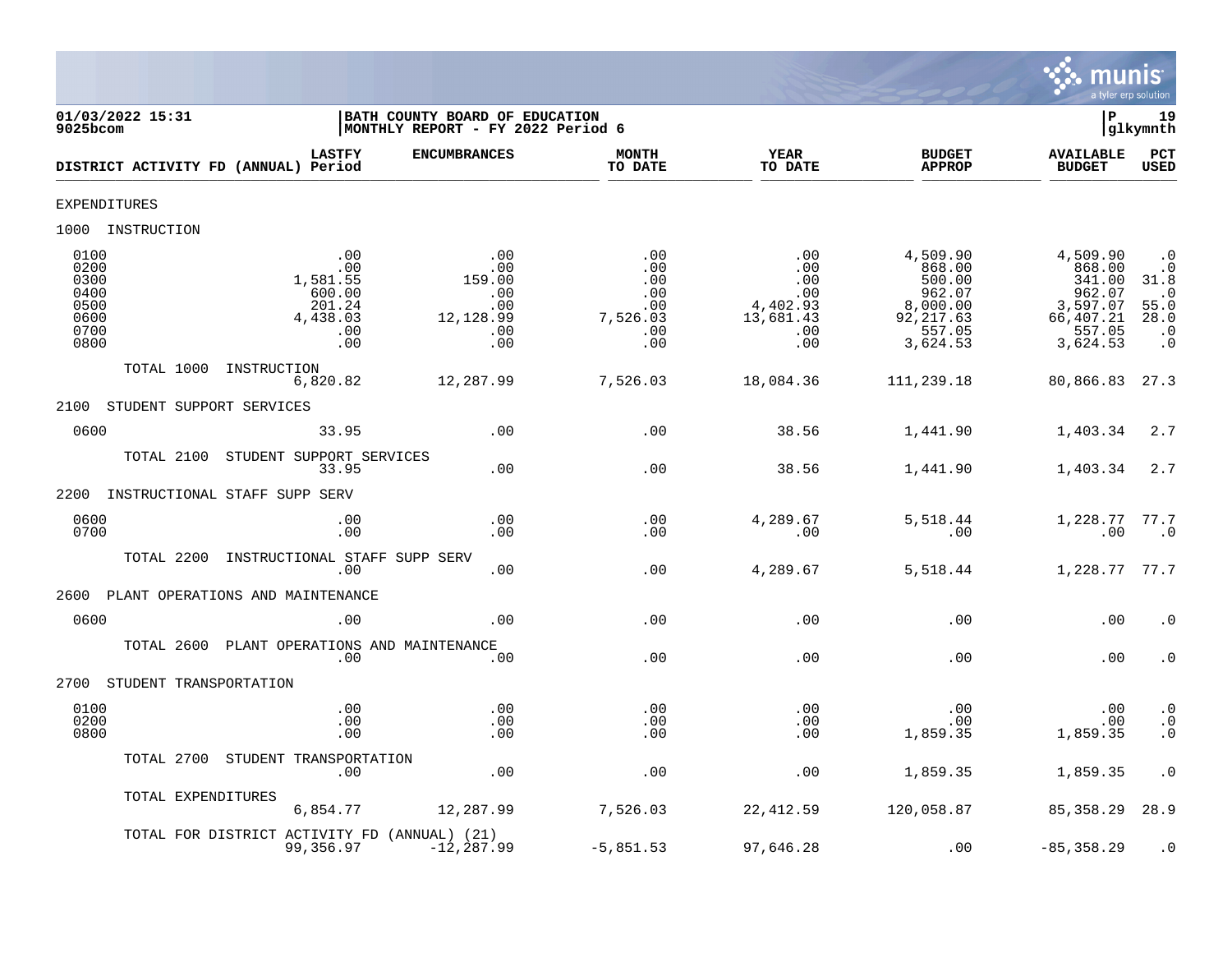|                                                              |                                                                     |                          |                          |                          |                                | <b>munis</b><br>a tyler erp solution |                                                  |
|--------------------------------------------------------------|---------------------------------------------------------------------|--------------------------|--------------------------|--------------------------|--------------------------------|--------------------------------------|--------------------------------------------------|
| 01/03/2022 15:31<br>9025bcom                                 | BATH COUNTY BOARD OF EDUCATION<br>MONTHLY REPORT - FY 2022 Period 6 |                          |                          |                          |                                | P                                    | 20<br>glkymnth                                   |
| SPEC REV - STUDENT ACTIVITY (2Period                         | <b>LASTFY</b>                                                       | <b>ENCUMBRANCES</b>      | <b>MONTH</b><br>TO DATE  | YEAR<br>TO DATE          | <b>BUDGET</b><br><b>APPROP</b> | <b>AVAILABLE</b><br><b>BUDGET</b>    | PCT<br>USED                                      |
| <b>REVENUES</b>                                              |                                                                     |                          |                          |                          |                                |                                      |                                                  |
| RECEIPTS                                                     |                                                                     |                          |                          |                          |                                |                                      |                                                  |
| REVENUE FROM LOCAL SOURCES                                   |                                                                     |                          |                          |                          |                                |                                      |                                                  |
| STUDENT ACTIVITIES                                           |                                                                     |                          |                          |                          |                                |                                      |                                                  |
| 1710 ADMISSIONS<br>1730 DUES<br>1740 FEES<br>1790 OTHER STUD | .00<br>.00<br>.00<br>.00                                            | .00<br>.00<br>.00<br>.00 | .00<br>.00<br>.00<br>.00 | .00<br>.00<br>.00<br>.00 | .00<br>.00<br>.00<br>.00       | .00<br>.00<br>.00<br>.00             | $\cdot$ 0<br>$\cdot$ 0<br>$\cdot$ 0<br>$\cdot$ 0 |
| TOTAL STUDENT ACTIVITIES                                     | .00                                                                 | .00                      | .00                      | .00                      | .00                            | .00                                  | $\boldsymbol{\cdot}$ 0                           |
| OTHER REVENUE FROM LOCAL SOURCES                             |                                                                     |                          |                          |                          |                                |                                      |                                                  |
| 1920 CONTRIBUTE                                              | .00                                                                 | .00                      | .00                      | .00                      | .00                            | .00                                  | $\cdot$ 0                                        |
| TOTAL OTHER REVENUE FROM LOCAL SOURCES                       | .00                                                                 | .00                      | .00                      | .00                      | .00                            | .00                                  | $\cdot$ 0                                        |
| TOTAL REVENUE FROM LOCAL SOURCES                             | .00                                                                 | .00                      | .00                      | .00                      | .00                            | .00                                  | $\cdot$ 0                                        |
| TOTAL RECEIPTS                                               | .00                                                                 | .00                      | .00                      | .00                      | .00                            | .00                                  | $\cdot$ 0                                        |
| TOTAL REVENUE                                                | .00                                                                 | .00                      | .00                      | .00                      | .00                            | .00                                  | $\cdot$ 0                                        |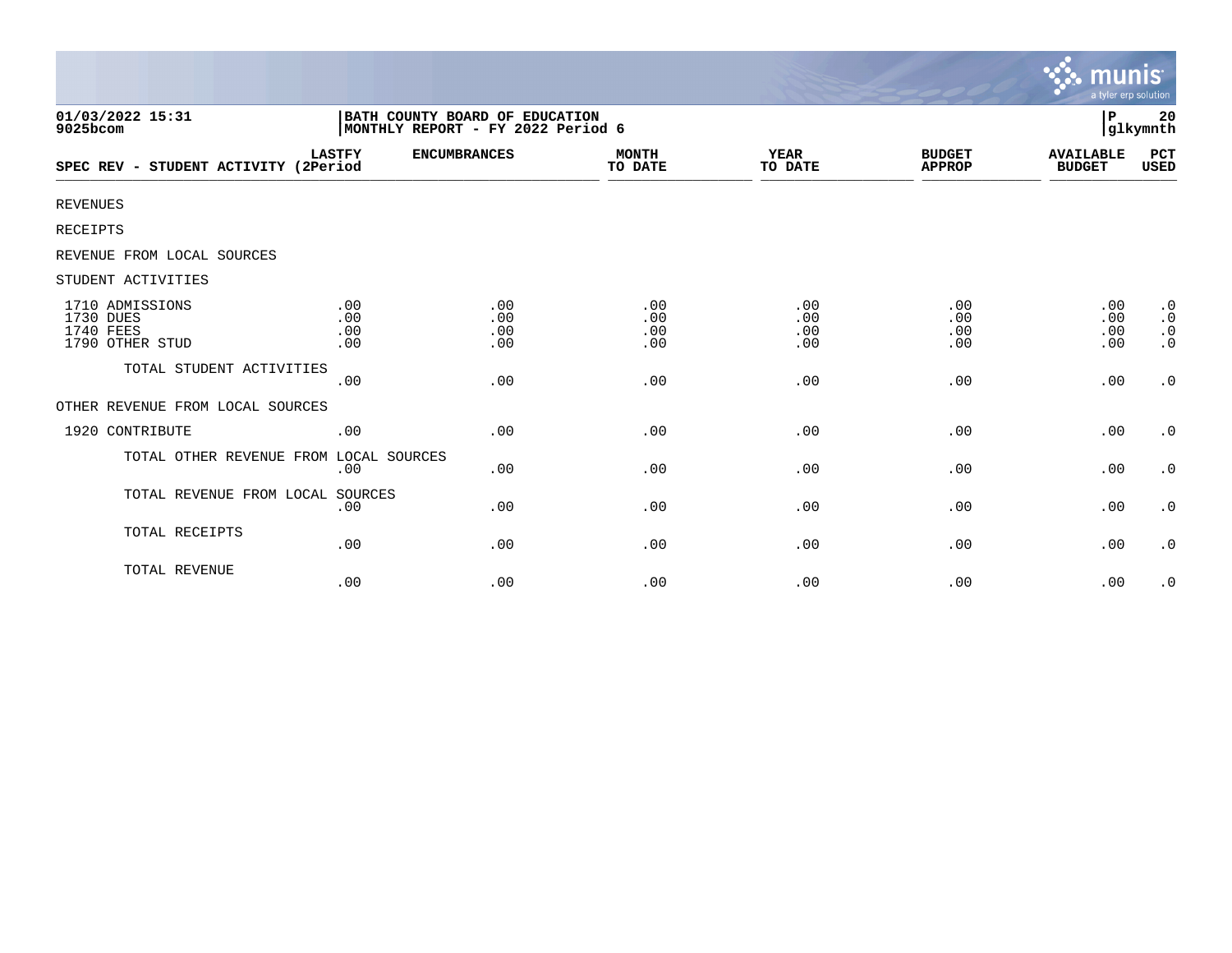

| 01/03/2022 15:31<br>9025bcom                         |                                               | BATH COUNTY BOARD OF EDUCATION<br>MONTHLY REPORT - FY 2022 Period 6 |                                               |                                               |                                               | $\, {\bf P}$                                  | 21<br>glkymnth                                                                                                                                |
|------------------------------------------------------|-----------------------------------------------|---------------------------------------------------------------------|-----------------------------------------------|-----------------------------------------------|-----------------------------------------------|-----------------------------------------------|-----------------------------------------------------------------------------------------------------------------------------------------------|
| SPEC REV - STUDENT ACTIVITY (2Period                 | <b>LASTFY</b>                                 | <b>ENCUMBRANCES</b>                                                 | <b>MONTH</b><br>TO DATE                       | <b>YEAR</b><br>TO DATE                        | <b>BUDGET</b><br><b>APPROP</b>                | <b>AVAILABLE</b><br><b>BUDGET</b>             | PCT<br><b>USED</b>                                                                                                                            |
| EXPENDITURES                                         |                                               |                                                                     |                                               |                                               |                                               |                                               |                                                                                                                                               |
| INSTRUCTION<br>1000                                  |                                               |                                                                     |                                               |                                               |                                               |                                               |                                                                                                                                               |
| 0100<br>0300<br>0400<br>0500<br>0600<br>0700<br>0800 | .00<br>.00<br>.00<br>.00<br>.00<br>.00<br>.00 | .00<br>.00<br>.00<br>.00<br>.00<br>.00<br>.00                       | .00<br>.00<br>.00<br>.00<br>.00<br>.00<br>.00 | .00<br>.00<br>.00<br>.00<br>.00<br>.00<br>.00 | .00<br>.00<br>.00<br>.00<br>.00<br>.00<br>.00 | .00<br>.00<br>.00<br>.00<br>.00<br>.00<br>.00 | $\cdot$ 0<br>$\boldsymbol{\cdot}$ 0<br>$\cdot$ 0<br>$\begin{smallmatrix} 0.1 \\ 0.1 \end{smallmatrix}$<br>$\boldsymbol{\cdot}$ 0<br>$\cdot$ 0 |
| TOTAL 1000                                           | INSTRUCTION<br>.00                            | .00                                                                 | .00                                           | .00                                           | .00                                           | .00                                           | $\cdot$ 0                                                                                                                                     |
| 2100<br>STUDENT SUPPORT SERVICES                     |                                               |                                                                     |                                               |                                               |                                               |                                               |                                                                                                                                               |
| 0100<br>0300<br>0400<br>0500<br>0600<br>0700<br>0800 | .00<br>.00<br>.00<br>.00<br>.00<br>.00<br>.00 | .00<br>.00<br>.00<br>.00<br>.00<br>.00<br>.00                       | .00<br>.00<br>.00<br>.00<br>.00<br>.00<br>.00 | .00<br>.00<br>.00<br>.00<br>.00<br>.00<br>.00 | .00<br>.00<br>.00<br>.00<br>.00<br>.00<br>.00 | .00<br>.00<br>.00<br>.00<br>.00<br>.00<br>.00 | $\begin{smallmatrix} 0.1 \\ 0.1 \end{smallmatrix}$<br>$\cdot$ 0<br>$\begin{array}{c} 0.0 \\ 0.0 \\ 0.0 \end{array}$<br>$\cdot$ 0              |
| TOTAL 2100                                           | STUDENT SUPPORT SERVICES<br>.00               | .00                                                                 | .00                                           | .00                                           | .00                                           | .00                                           | $\cdot$ 0                                                                                                                                     |
| INSTRUCTIONAL STAFF SUPP SERV<br>2200                |                                               |                                                                     |                                               |                                               |                                               |                                               |                                                                                                                                               |
| 0100<br>0300<br>0400<br>0500<br>0600<br>0700<br>0800 | .00<br>.00<br>.00<br>.00<br>.00<br>.00<br>.00 | .00<br>.00<br>.00<br>.00<br>.00<br>.00<br>.00                       | .00<br>.00<br>.00<br>.00<br>.00<br>.00<br>.00 | .00<br>.00<br>.00<br>.00<br>.00<br>.00<br>.00 | .00<br>.00<br>.00<br>.00<br>.00<br>.00<br>.00 | .00<br>.00<br>.00<br>.00<br>.00<br>.00<br>.00 | $\cdot$ 0<br>$\ddot{0}$<br>$\boldsymbol{\cdot}$ 0<br>$\overline{0}$<br>$\ddot{\theta}$<br>$\cdot$ 0<br>$\overline{0}$ .                       |
| TOTAL 2200                                           | INSTRUCTIONAL STAFF SUPP SERV<br>.00          | .00                                                                 | .00                                           | .00                                           | .00                                           | .00                                           | $\cdot$ 0                                                                                                                                     |
| 2600<br>PLANT OPERATIONS AND MAINTENANCE             |                                               |                                                                     |                                               |                                               |                                               |                                               |                                                                                                                                               |
| 0100<br>0300<br>0400<br>0500<br>0600<br>0700<br>0800 | .00<br>.00<br>.00<br>.00<br>.00<br>.00<br>.00 | .00<br>.00<br>.00<br>.00<br>.00<br>.00<br>.00                       | .00<br>.00<br>.00<br>.00<br>.00<br>.00<br>.00 | .00<br>.00<br>.00<br>.00<br>.00<br>.00<br>.00 | .00<br>.00<br>.00<br>.00<br>.00<br>.00<br>.00 | .00<br>.00<br>.00<br>.00<br>.00<br>.00<br>.00 | $\cdot$ 0<br>$\cdot$ 0<br>$\boldsymbol{\cdot}$ 0<br>$\ddot{0}$<br>$\boldsymbol{\cdot}$ 0<br>$\boldsymbol{\cdot}$ 0<br>$\cdot$ 0               |
| TOTAL 2600                                           | PLANT OPERATIONS AND MAINTENANCE<br>.00       | .00                                                                 | .00                                           | .00                                           | .00                                           | .00                                           | $\cdot$ 0                                                                                                                                     |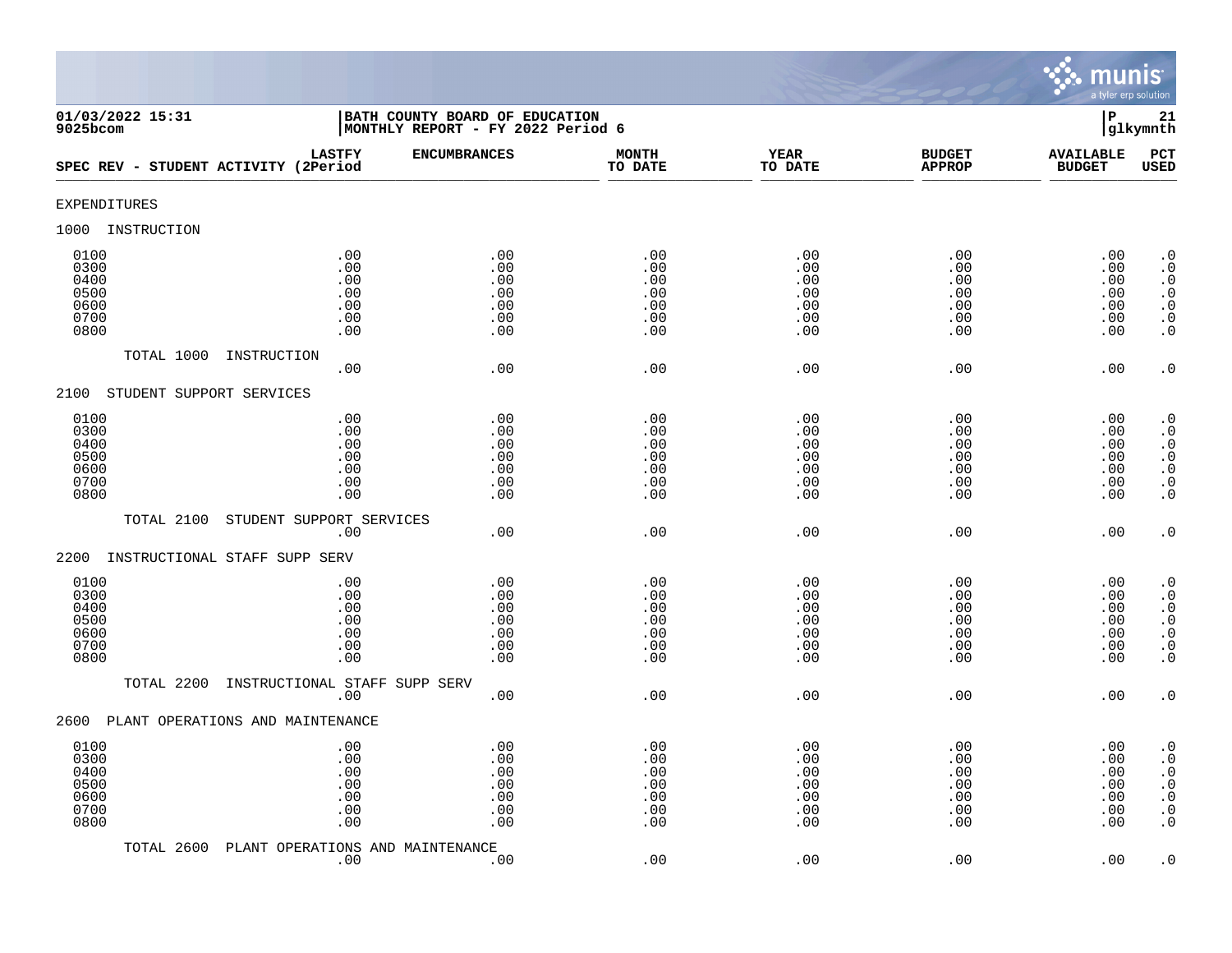

| 9025bcom                                             | 01/03/2022 15:31        |                                               | BATH COUNTY BOARD OF<br>P<br><b>EDUCATION</b><br>glkymnth<br>MONTHLY REPORT - FY 2022 Period 6 |                                               |                                               |                                               |                                               |                                                                                         |
|------------------------------------------------------|-------------------------|-----------------------------------------------|------------------------------------------------------------------------------------------------|-----------------------------------------------|-----------------------------------------------|-----------------------------------------------|-----------------------------------------------|-----------------------------------------------------------------------------------------|
| SPEC REV -                                           | STUDENT ACTIVITY        | <b>LASTFY</b><br>(2Period                     | <b>ENCUMBRANCES</b>                                                                            | <b>MONTH</b><br>TO DATE                       | <b>YEAR</b><br>TO DATE                        | <b>BUDGET</b><br><b>APPROP</b>                | <b>AVAILABLE</b><br><b>BUDGET</b>             | PCT<br>USED                                                                             |
| 2700                                                 | STUDENT TRANSPORTATION  |                                               |                                                                                                |                                               |                                               |                                               |                                               |                                                                                         |
| 0100<br>0300<br>0400<br>0500<br>0600<br>0700<br>0800 |                         | .00<br>.00<br>.00<br>.00<br>.00<br>.00<br>.00 | .00<br>.00<br>.00<br>.00<br>.00<br>.00<br>.00                                                  | .00<br>.00<br>.00<br>.00<br>.00<br>.00<br>.00 | .00<br>.00<br>.00<br>.00<br>.00<br>.00<br>.00 | .00<br>.00<br>.00<br>.00<br>.00<br>.00<br>.00 | .00<br>.00<br>.00<br>.00<br>.00<br>.00<br>.00 | $\cdot$ 0<br>$\cdot$ 0<br>$\cdot$ 0<br>$\cdot$ 0<br>$\cdot$ 0<br>$\cdot$ 0<br>$\cdot$ 0 |
|                                                      | TOTAL 2700<br>STUDENT   | TRANSPORTATION<br>.00                         | .00                                                                                            | .00                                           | .00                                           | .00                                           | .00                                           | .0                                                                                      |
|                                                      | TOTAL EXPENDITURES      | .00                                           | .00                                                                                            | .00                                           | .00                                           | .00                                           | .00                                           | $\cdot$ 0                                                                               |
|                                                      | SPEC REV -<br>TOTAL FOR | STUDENT ACTIVITY<br>.00                       | (25)<br>.00                                                                                    | .00                                           | .00                                           | .00                                           | .00                                           | $\cdot$ 0                                                                               |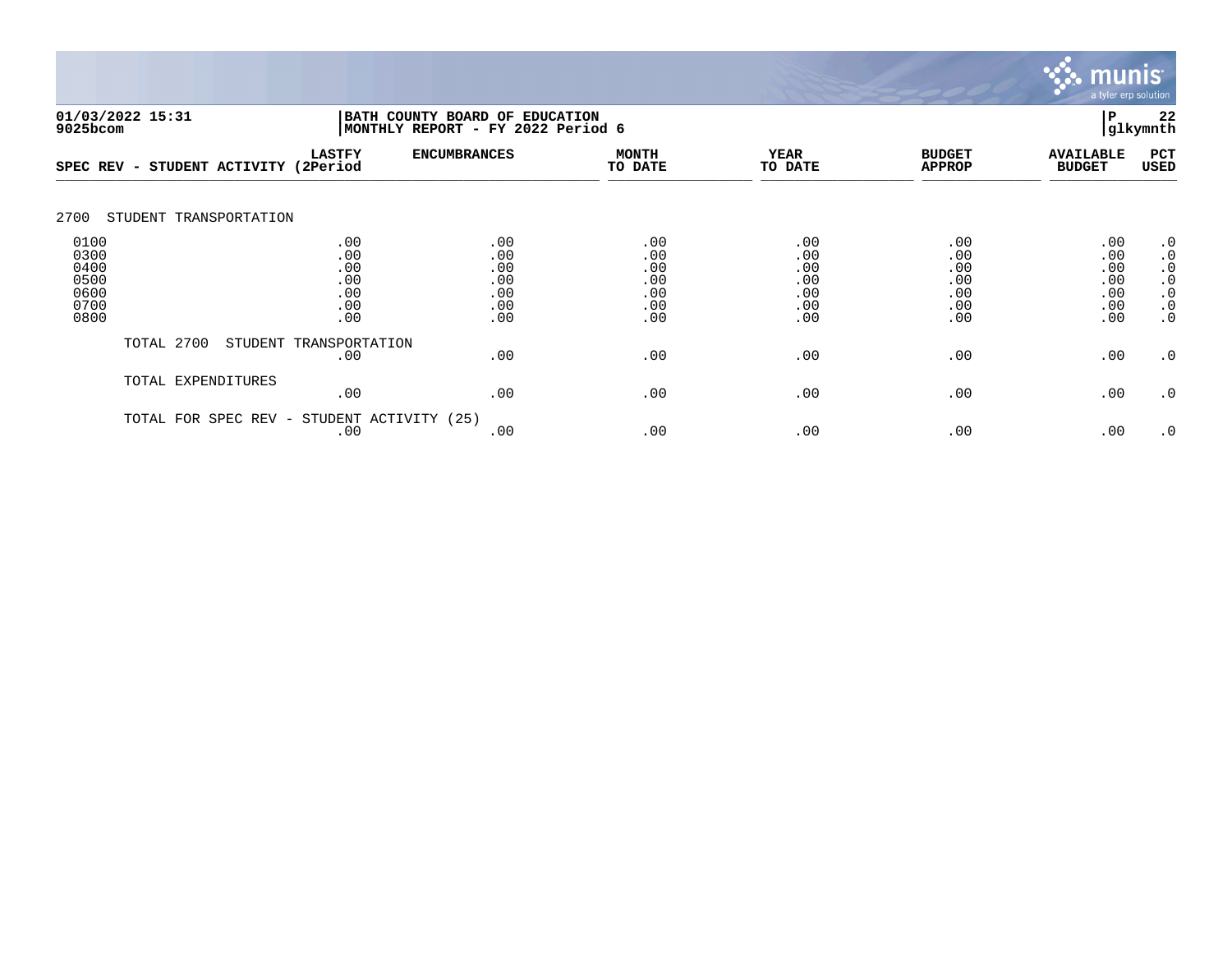|                                  |                                                                     |                     |                         |                 |                                | a tyler erp solution              |                        |
|----------------------------------|---------------------------------------------------------------------|---------------------|-------------------------|-----------------|--------------------------------|-----------------------------------|------------------------|
| 01/03/2022 15:31<br>9025bcom     | BATH COUNTY BOARD OF EDUCATION<br>MONTHLY REPORT - FY 2022 Period 6 |                     |                         |                 | P                              | 23<br>glkymnth                    |                        |
| CAPITAL OUTLAY FUND (310)        | <b>LASTFY</b><br>Period                                             | <b>ENCUMBRANCES</b> | <b>MONTH</b><br>TO DATE | YEAR<br>TO DATE | <b>BUDGET</b><br><b>APPROP</b> | <b>AVAILABLE</b><br><b>BUDGET</b> | PCT<br><b>USED</b>     |
| <b>REVENUES</b>                  |                                                                     |                     |                         |                 |                                |                                   |                        |
| 0999 BEGINNING BALANCE           |                                                                     |                     |                         |                 |                                |                                   |                        |
| TOTAL 0999 BEGINNING BALANCE     | .00                                                                 | .00                 | .00                     | .00             | .00                            | .00                               | $\cdot$ 0              |
| RECEIPTS                         |                                                                     |                     |                         |                 |                                |                                   |                        |
| REVENUE FROM STATE SOURCES       |                                                                     |                     |                         |                 |                                |                                   |                        |
| RESTRICTED                       |                                                                     |                     |                         |                 |                                |                                   |                        |
| 3200 RES STATE                   | 86,105.00                                                           | .00                 | .00                     | 89,753.00       | 179,506.00                     | 89,753.00                         | 50.0                   |
| TOTAL RESTRICTED                 | 86,105.00                                                           | .00                 | .00                     | 89,753.00       | 179,506.00                     | 89,753.00                         | 50.0                   |
| TOTAL REVENUE FROM STATE SOURCES | 86,105.00                                                           | .00                 | .00                     | 89,753.00       | 179,506.00                     | 89,753.00 50.0                    |                        |
| OTHER RECEIPTS                   |                                                                     |                     |                         |                 |                                |                                   |                        |
| INTERFUND TRANSFERS              |                                                                     |                     |                         |                 |                                |                                   |                        |
| 5210 FND XFER                    | .00                                                                 | .00                 | .00                     | .00             | .00                            | .00                               | $\cdot$ 0              |
| TOTAL INTERFUND TRANSFERS        | .00                                                                 | .00                 | .00                     | .00             | .00                            | .00                               | $\cdot$ 0              |
| TOTAL OTHER RECEIPTS             | .00                                                                 | .00                 | .00                     | .00             | .00                            | .00                               | $\boldsymbol{\cdot}$ 0 |
| TOTAL RECEIPTS                   | 86,105.00                                                           | .00                 | .00                     | 89,753.00       | 179,506.00                     | 89,753.00                         | 50.0                   |
| TOTAL REVENUE                    | 86,105.00                                                           | .00                 | .00                     | 89,753.00       | 179,506.00                     | 89,753.00 50.0                    |                        |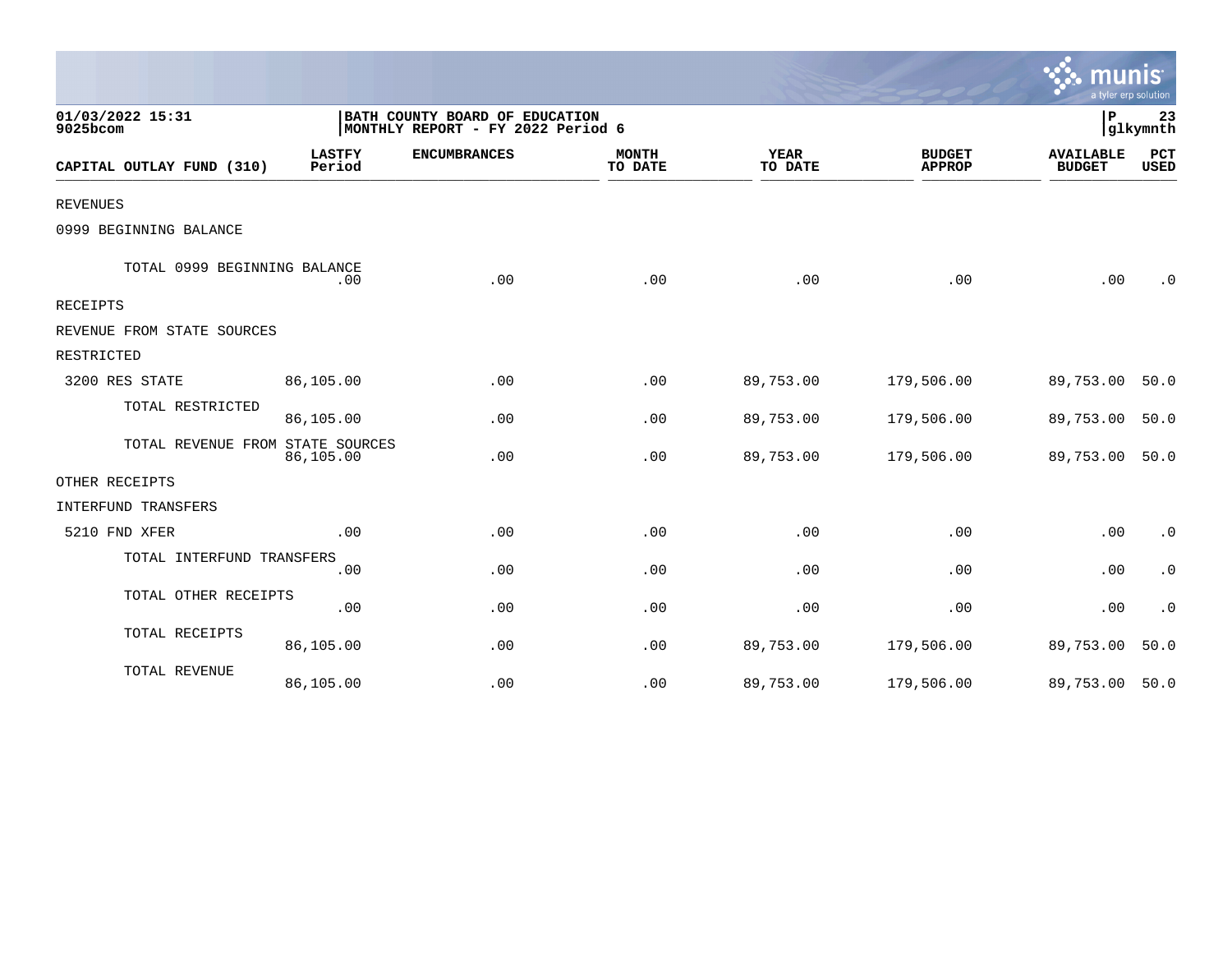

| 01/03/2022 15:31<br>9025bcom             |                                         | BATH COUNTY BOARD OF EDUCATION<br>MONTHLY REPORT - FY 2022 Period 6 |                         |                        |                                | P                                 | 24<br> glkymnth                                   |
|------------------------------------------|-----------------------------------------|---------------------------------------------------------------------|-------------------------|------------------------|--------------------------------|-----------------------------------|---------------------------------------------------|
| CAPITAL OUTLAY FUND (310)                | <b>LASTFY</b><br>Period                 | <b>ENCUMBRANCES</b>                                                 | <b>MONTH</b><br>TO DATE | <b>YEAR</b><br>TO DATE | <b>BUDGET</b><br><b>APPROP</b> | <b>AVAILABLE</b><br><b>BUDGET</b> | PCT<br><b>USED</b>                                |
| <b>EXPENDITURES</b>                      |                                         |                                                                     |                         |                        |                                |                                   |                                                   |
| 2600<br>PLANT OPERATIONS AND MAINTENANCE |                                         |                                                                     |                         |                        |                                |                                   |                                                   |
| 0400<br>0500                             | .00<br>.00                              | .00<br>.00                                                          | .00<br>.00              | .00<br>.00             | .00<br>.00                     | .00<br>.00                        | $\cdot$ 0<br>$\cdot$ 0                            |
| TOTAL 2600                               | PLANT OPERATIONS AND MAINTENANCE<br>.00 | .00                                                                 | .00                     | .00                    | .00                            | .00                               | $\cdot$ 0                                         |
| 5100<br>DEBT SERVICE                     |                                         |                                                                     |                         |                        |                                |                                   |                                                   |
| 0800<br>0840                             | .00<br>.00                              | .00<br>.00                                                          | .00<br>.00              | .00<br>.00             | .00<br>179,506.00              | .00<br>179,506.00                 | $\begin{smallmatrix} 0.1 \ 0.1 \end{smallmatrix}$ |
| TOTAL 5100                               | DEBT SERVICE<br>.00                     | .00                                                                 | .00                     | .00                    | 179,506.00                     | 179,506.00                        | $\cdot$ 0                                         |
| 5200<br>FUND TRANSFERS                   |                                         |                                                                     |                         |                        |                                |                                   |                                                   |
| 0900                                     | .00                                     | .00                                                                 | .00                     | .00                    | .00                            | .00                               | $\cdot$ 0                                         |
| TOTAL 5200                               | <b>FUND TRANSFERS</b><br>.00            | .00                                                                 | .00                     | .00                    | .00                            | .00                               | $\cdot$ 0                                         |
| TOTAL EXPENDITURES                       | .00                                     | .00                                                                 | .00                     | .00                    | 179,506.00                     | 179,506.00                        | $\cdot$ 0                                         |
| TOTAL FOR CAPITAL OUTLAY FUND (310)      | 86,105.00                               | .00                                                                 | .00                     | 89,753.00              | .00                            | $-89,753.00$                      | $\cdot$ 0                                         |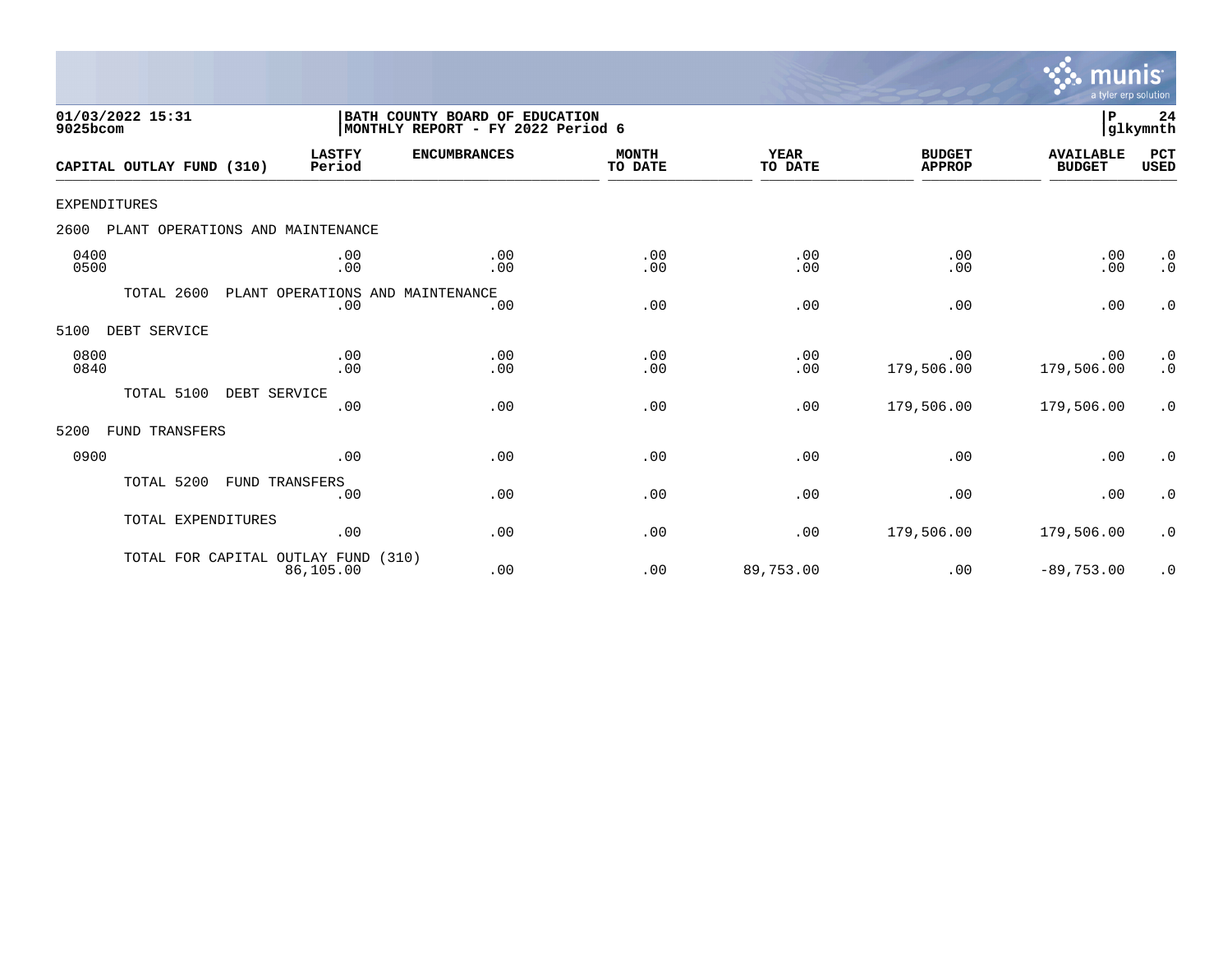|                                                                                                   |                                                                     |                                        |                                        |                                             |                                               | munis<br>a tyler erp solution                 |                                                                            |
|---------------------------------------------------------------------------------------------------|---------------------------------------------------------------------|----------------------------------------|----------------------------------------|---------------------------------------------|-----------------------------------------------|-----------------------------------------------|----------------------------------------------------------------------------|
| 01/03/2022 15:31<br>9025bcom                                                                      | BATH COUNTY BOARD OF EDUCATION<br>MONTHLY REPORT - FY 2022 Period 6 |                                        |                                        |                                             |                                               | l P                                           | 25<br> glkymnth                                                            |
| BUILDING FUND (5 CENT LEVY) (3Period                                                              | <b>LASTFY</b>                                                       | <b>ENCUMBRANCES</b>                    | <b>MONTH</b><br>TO DATE                | YEAR<br>TO DATE                             | <b>BUDGET</b><br><b>APPROP</b>                | <b>AVAILABLE</b><br><b>BUDGET</b>             | PCT<br>USED                                                                |
| <b>REVENUES</b>                                                                                   |                                                                     |                                        |                                        |                                             |                                               |                                               |                                                                            |
| 0999 BEGINNING BALANCE                                                                            |                                                                     |                                        |                                        |                                             |                                               |                                               |                                                                            |
| TOTAL 0999 BEGINNING BALANCE                                                                      | .00                                                                 | .00                                    | .00                                    | .00                                         | .00                                           | .00                                           | $\cdot$ 0                                                                  |
| <b>RECEIPTS</b>                                                                                   |                                                                     |                                        |                                        |                                             |                                               |                                               |                                                                            |
| REVENUE FROM LOCAL SOURCES                                                                        |                                                                     |                                        |                                        |                                             |                                               |                                               |                                                                            |
| AD VALOREM TAXES                                                                                  |                                                                     |                                        |                                        |                                             |                                               |                                               |                                                                            |
| 1111 GRP TAX<br>1113 PSCRP TAX<br>1115 DLQ TAX<br>1116 DISTL TAX<br>1117 MV TAX<br>1118 UNMND TAX | .00<br>.00<br>.00<br>.00<br>.00<br>.00                              | .00<br>.00<br>.00<br>.00<br>.00<br>.00 | .00<br>.00<br>.00<br>.00<br>.00<br>.00 | $.00 \,$<br>.00<br>.00<br>.00<br>.00<br>.00 | 650,000.00<br>.00<br>.00<br>.00<br>.00<br>.00 | 650,000.00<br>.00<br>.00<br>.00<br>.00<br>.00 | $\cdot$ 0<br>$\cdot$ 0<br>$\cdot$ 0<br>$\cdot$ 0<br>$\cdot$ 0<br>$\cdot$ 0 |
| TOTAL AD VALOREM TAXES                                                                            | .00                                                                 | .00                                    | .00                                    | .00                                         | 650,000.00                                    | 650,000.00                                    | $\cdot$ 0                                                                  |
| PENALTIES & INTEREST ON TAXES                                                                     |                                                                     |                                        |                                        |                                             |                                               |                                               |                                                                            |
| 1140 PEN & INT                                                                                    | .00                                                                 | .00                                    | .00                                    | .00                                         | .00                                           | .00                                           | $\cdot$ 0                                                                  |
| TOTAL PENALTIES & INTEREST ON TAXES                                                               | .00                                                                 | .00                                    | .00                                    | .00                                         | .00                                           | .00                                           | $\boldsymbol{\cdot}$ 0                                                     |
| OTHER TAXES                                                                                       |                                                                     |                                        |                                        |                                             |                                               |                                               |                                                                            |
| 1191 OMIT TAX<br>1192 EXCISE TAX                                                                  | .00<br>.00                                                          | .00<br>.00                             | .00<br>.00                             | .00<br>.00                                  | .00<br>.00                                    | .00<br>.00                                    | $\cdot$ 0<br>$\cdot$ 0                                                     |
| TOTAL OTHER TAXES                                                                                 | .00                                                                 | .00                                    | .00                                    | .00                                         | .00                                           | .00                                           | $\boldsymbol{\cdot}$ 0                                                     |
| EARNINGS ON INVESTMENTS                                                                           |                                                                     |                                        |                                        |                                             |                                               |                                               |                                                                            |
| 1510 INT ON INV                                                                                   | .00                                                                 | .00                                    | .00                                    | .00                                         | .00                                           | .00                                           | $\cdot$ 0                                                                  |
| TOTAL EARNINGS ON INVESTMENTS                                                                     | .00                                                                 | .00.                                   | .00                                    | .00                                         | .00                                           | .00                                           | $\cdot$ 0                                                                  |
| TOTAL REVENUE FROM LOCAL SOURCES                                                                  | .00                                                                 | .00                                    | .00                                    | .00                                         | 650,000.00                                    | 650,000.00                                    | $\cdot$ 0                                                                  |
| REVENUE FROM STATE SOURCES                                                                        |                                                                     |                                        |                                        |                                             |                                               |                                               |                                                                            |

 $\mathcal{L}$ 

RESTRICTED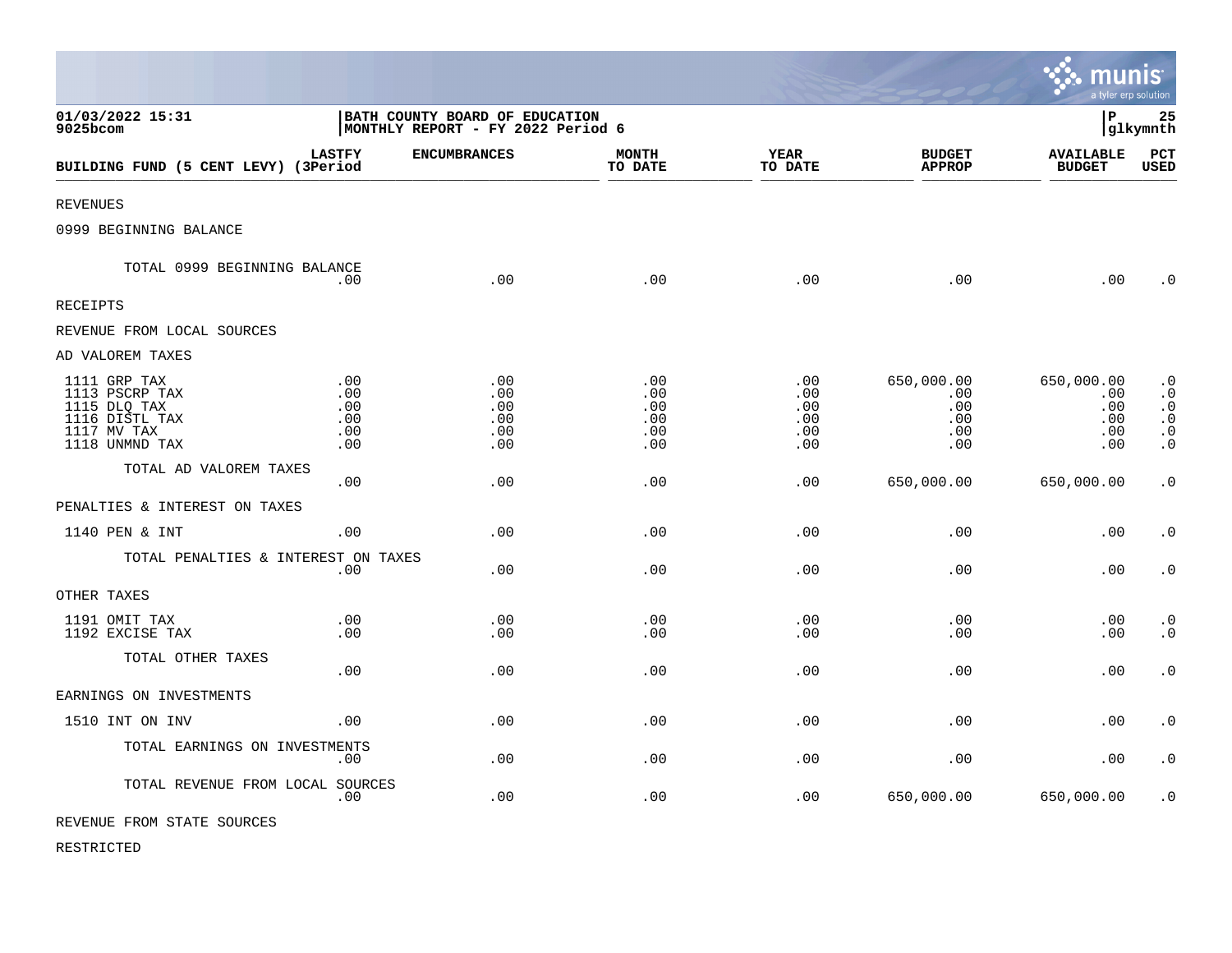

| 01/03/2022 15:31<br>9025bcom                                                                                  |                                                | BATH COUNTY BOARD OF EDUCATION<br>MONTHLY REPORT - FY 2022 Period 6 |                                        |                                        |                                        | P                                      | 26<br>glkymnth                                                             |
|---------------------------------------------------------------------------------------------------------------|------------------------------------------------|---------------------------------------------------------------------|----------------------------------------|----------------------------------------|----------------------------------------|----------------------------------------|----------------------------------------------------------------------------|
| BUILDING FUND (5 CENT LEVY) (3Period                                                                          | <b>LASTFY</b>                                  | <b>ENCUMBRANCES</b>                                                 | <b>MONTH</b><br>TO DATE                | <b>YEAR</b><br>TO DATE                 | <b>BUDGET</b><br><b>APPROP</b>         | <b>AVAILABLE</b><br><b>BUDGET</b>      | PCT<br><b>USED</b>                                                         |
| 3200 RES STATE                                                                                                | 506,216.00                                     | .00                                                                 | .00                                    | 497,138.00                             | 994, 274.00                            | 497,136.00                             | 50.0                                                                       |
| TOTAL RESTRICTED                                                                                              | 506,216.00                                     | .00                                                                 | .00                                    | 497,138.00                             | 994, 274.00                            | 497,136.00                             | 50.0                                                                       |
|                                                                                                               | TOTAL REVENUE FROM STATE SOURCES<br>506,216.00 | .00                                                                 | .00                                    | 497,138.00                             | 994, 274.00                            | 497,136.00                             | 50.0                                                                       |
| OTHER RECEIPTS                                                                                                |                                                |                                                                     |                                        |                                        |                                        |                                        |                                                                            |
| INTERFUND TRANSFERS                                                                                           |                                                |                                                                     |                                        |                                        |                                        |                                        |                                                                            |
| 5210 FND XFER                                                                                                 | .00                                            | .00                                                                 | .00                                    | .00                                    | .00                                    | .00                                    | $\cdot$ 0                                                                  |
| TOTAL INTERFUND TRANSFERS                                                                                     | .00                                            | .00                                                                 | .00                                    | .00                                    | .00                                    | .00                                    | $\cdot$ 0                                                                  |
| SALE OR COMP FOR LOSS OF ASSETS                                                                               |                                                |                                                                     |                                        |                                        |                                        |                                        |                                                                            |
| 5311 SALE LAND<br>5312 LOSS LAND<br>5331 SALE BLDG<br>5332 LOSS BLDG<br>5341<br>SALE EQUIP<br>5342 LOSS EQUIP | .00<br>.00<br>.00<br>.00<br>.00<br>.00         | .00<br>.00<br>.00<br>.00<br>.00<br>.00                              | .00<br>.00<br>.00<br>.00<br>.00<br>.00 | .00<br>.00<br>.00<br>.00<br>.00<br>.00 | .00<br>.00<br>.00<br>.00<br>.00<br>.00 | .00<br>.00<br>.00<br>.00<br>.00<br>.00 | $\cdot$ 0<br>$\cdot$ 0<br>$\cdot$ 0<br>$\cdot$ 0<br>$\cdot$ 0<br>$\cdot$ 0 |
|                                                                                                               | TOTAL SALE OR COMP FOR LOSS OF ASSETS<br>.00   | .00                                                                 | .00                                    | .00                                    | .00                                    | .00                                    | $\cdot$ 0                                                                  |
| TOTAL OTHER RECEIPTS                                                                                          | .00                                            | .00                                                                 | .00                                    | .00                                    | .00                                    | .00                                    | $\cdot$ 0                                                                  |
| TOTAL RECEIPTS                                                                                                | 506,216.00                                     | .00                                                                 | .00                                    | 497,138.00                             | 1,644,274.00                           | 1,147,136.00                           | 30.2                                                                       |
| TOTAL REVENUE                                                                                                 | 506,216.00                                     | .00                                                                 | .00                                    | 497,138.00                             | 1,644,274.00                           | 1, 147, 136.00 30.2                    |                                                                            |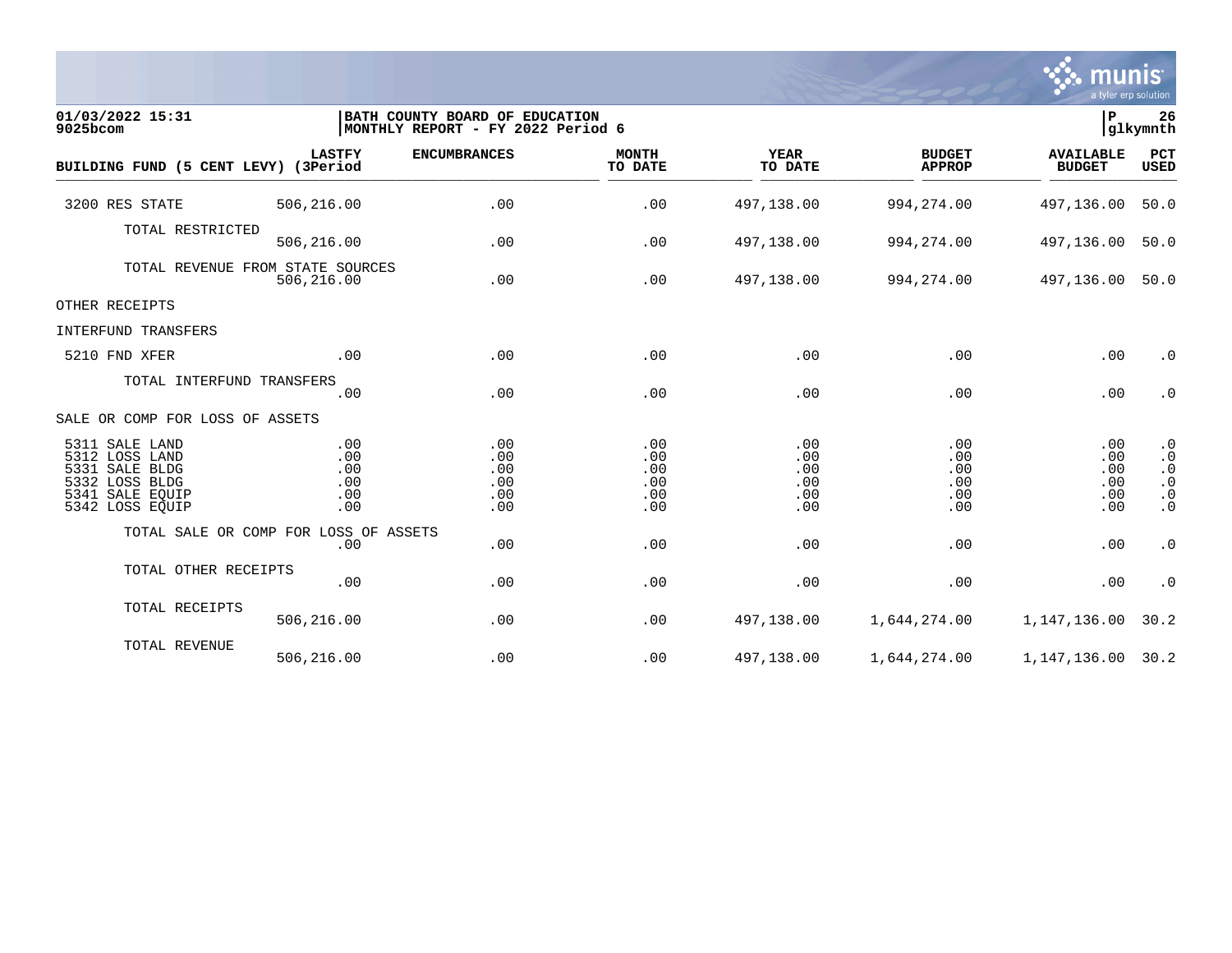

| 01/03/2022 15:31<br>9025bcom         |                                                               | BATH COUNTY BOARD OF EDUCATION<br>MONTHLY REPORT - FY 2022 Period 6 |                         |                        |                                | P                                 | 27<br>glkymnth         |
|--------------------------------------|---------------------------------------------------------------|---------------------------------------------------------------------|-------------------------|------------------------|--------------------------------|-----------------------------------|------------------------|
| BUILDING FUND (5 CENT LEVY) (3Period | <b>LASTFY</b>                                                 | <b>ENCUMBRANCES</b>                                                 | <b>MONTH</b><br>TO DATE | <b>YEAR</b><br>TO DATE | <b>BUDGET</b><br><b>APPROP</b> | <b>AVAILABLE</b><br><b>BUDGET</b> | PCT<br><b>USED</b>     |
| EXPENDITURES                         |                                                               |                                                                     |                         |                        |                                |                                   |                        |
| 4700<br>BUILDING IMPROVEMENTS        |                                                               |                                                                     |                         |                        |                                |                                   |                        |
| 0400<br>0840                         | .00<br>.00                                                    | .00<br>.00                                                          | .00<br>.00              | .00<br>.00             | .00<br>299,995.98              | .00<br>299,995.98                 | $\cdot$ 0<br>$\cdot$ 0 |
| TOTAL 4700                           | BUILDING IMPROVEMENTS<br>.00                                  | .00                                                                 | .00                     | .00                    | 299,995.98                     | 299,995.98                        | $\cdot$ 0              |
| DEBT SERVICE<br>5100                 |                                                               |                                                                     |                         |                        |                                |                                   |                        |
| 0300<br>0800                         | .00<br>.00                                                    | .00<br>.00                                                          | .00<br>.00              | .00<br>.00             | .00<br>.00                     | .00<br>.00                        | $\cdot$ 0<br>$\cdot$ 0 |
| TOTAL 5100                           | DEBT SERVICE<br>.00                                           | .00                                                                 | .00                     | .00                    | .00                            | .00                               | $\cdot$ 0              |
| 5200<br>FUND TRANSFERS               |                                                               |                                                                     |                         |                        |                                |                                   |                        |
| 0900                                 | 1,183,596.29                                                  | .00                                                                 | 387,932.93              | 1,170,828.46           | 1,344,278.02                   | 173,449.56                        | 87.1                   |
| TOTAL 5200                           | <b>FUND TRANSFERS</b><br>1,183,596.29                         | .00                                                                 | 387,932.93              | 1,170,828.46           | 1,344,278.02                   | 173,449.56                        | 87.1                   |
| TOTAL EXPENDITURES                   | 1,183,596.29                                                  | .00                                                                 | 387,932.93              | 1,170,828.46           | 1,644,274.00                   | 473,445.54                        | 71.2                   |
|                                      | TOTAL FOR BUILDING FUND (5 CENT LEVY) (320)<br>$-677, 380.29$ | .00                                                                 | $-387,932.93$           | $-673,690.46$          | .00                            | 673,690.46                        | $\cdot$ 0              |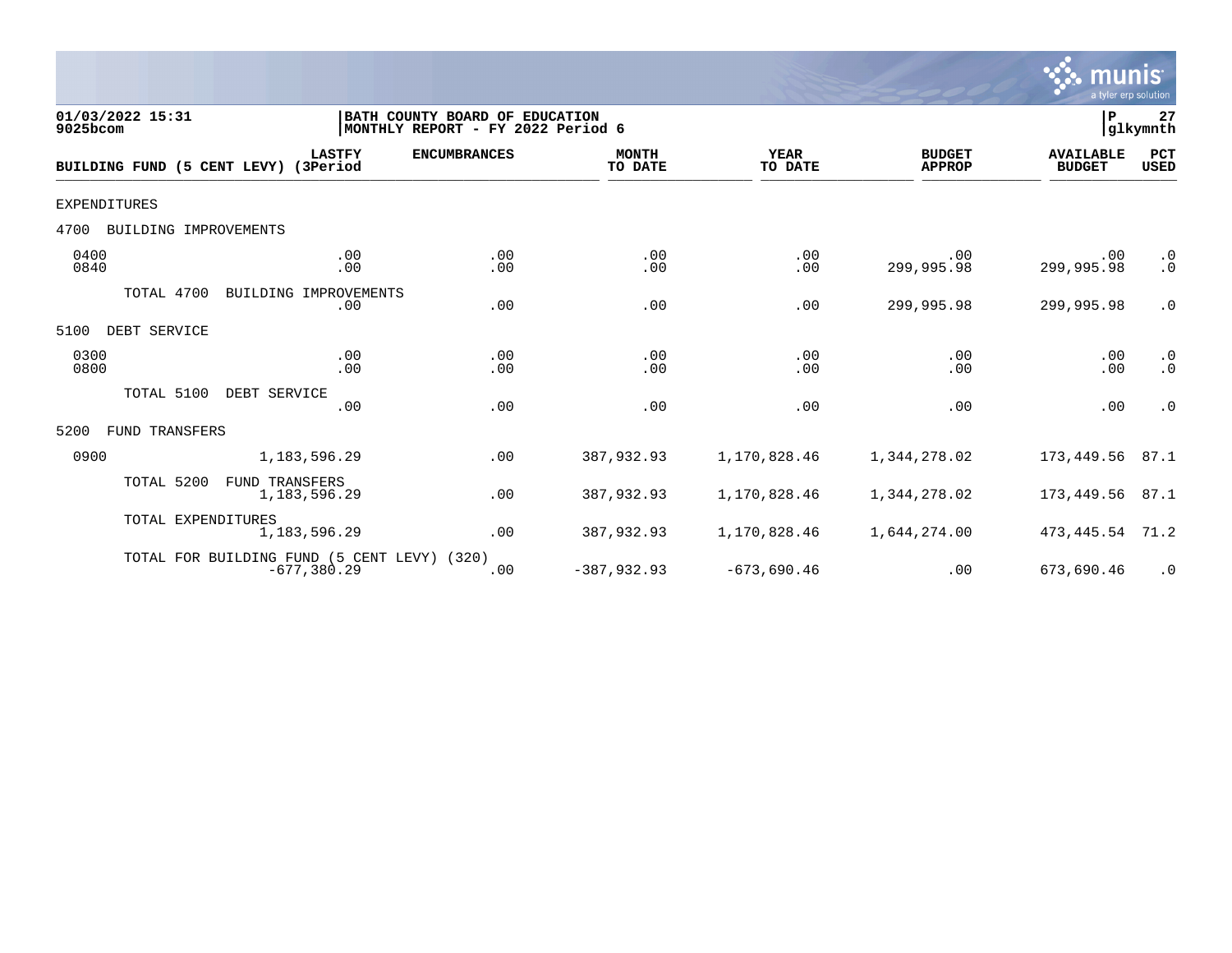|                                  |                         |                                                                     |                         |                        |                                | a tyler erp solution              |                        |
|----------------------------------|-------------------------|---------------------------------------------------------------------|-------------------------|------------------------|--------------------------------|-----------------------------------|------------------------|
| 01/03/2022 15:31<br>9025bcom     |                         | BATH COUNTY BOARD OF EDUCATION<br>MONTHLY REPORT - FY 2022 Period 6 |                         |                        |                                | ΙP                                | 28<br>glkymnth         |
| CONSTRUCTION FUND (360)          | <b>LASTFY</b><br>Period | <b>ENCUMBRANCES</b>                                                 | <b>MONTH</b><br>TO DATE | <b>YEAR</b><br>TO DATE | <b>BUDGET</b><br><b>APPROP</b> | <b>AVAILABLE</b><br><b>BUDGET</b> | PCT<br><b>USED</b>     |
| REVENUES                         |                         |                                                                     |                         |                        |                                |                                   |                        |
| RECEIPTS                         |                         |                                                                     |                         |                        |                                |                                   |                        |
| REVENUE FROM LOCAL SOURCES       |                         |                                                                     |                         |                        |                                |                                   |                        |
| EARNINGS ON INVESTMENTS          |                         |                                                                     |                         |                        |                                |                                   |                        |
| 1510 INT ON INV                  | .00                     | .00                                                                 | .00                     | .00                    | .00                            | .00                               | $\cdot$ 0              |
| TOTAL EARNINGS ON INVESTMENTS    | $.00 \,$                | .00                                                                 | .00                     | .00                    | .00                            | .00                               | $\cdot$ 0              |
| TOTAL REVENUE FROM LOCAL SOURCES | .00                     | .00                                                                 | .00                     | .00                    | .00                            | .00                               | $\cdot$ 0              |
| OTHER RECEIPTS                   |                         |                                                                     |                         |                        |                                |                                   |                        |
| <b>BOND ISSUANCE</b>             |                         |                                                                     |                         |                        |                                |                                   |                        |
| 5110 BOND PRIN                   | .00                     | .00                                                                 | .00                     | .00                    | .00                            | .00                               | $\cdot$ 0              |
| TOTAL BOND ISSUANCE              | .00                     | .00                                                                 | .00                     | .00                    | .00                            | .00                               | $\cdot$ 0              |
| INTERFUND TRANSFERS              |                         |                                                                     |                         |                        |                                |                                   |                        |
| 5210 FND XFER                    | .00                     | .00                                                                 | .00                     | .00                    | .00                            | .00                               | $\cdot$ 0              |
| TOTAL INTERFUND TRANSFERS        | .00                     | .00                                                                 | .00                     | .00                    | .00                            | .00                               | $\cdot$ 0              |
| TOTAL OTHER RECEIPTS             | .00                     | .00                                                                 | .00                     | .00                    | .00                            | .00                               | $\boldsymbol{\cdot}$ 0 |
| TOTAL RECEIPTS                   | .00                     | .00                                                                 | .00                     | .00                    | .00                            | .00                               | $\cdot$ 0              |
| TOTAL REVENUE                    | .00                     | .00                                                                 | .00                     | .00                    | .00                            | .00                               | $\cdot$ 0              |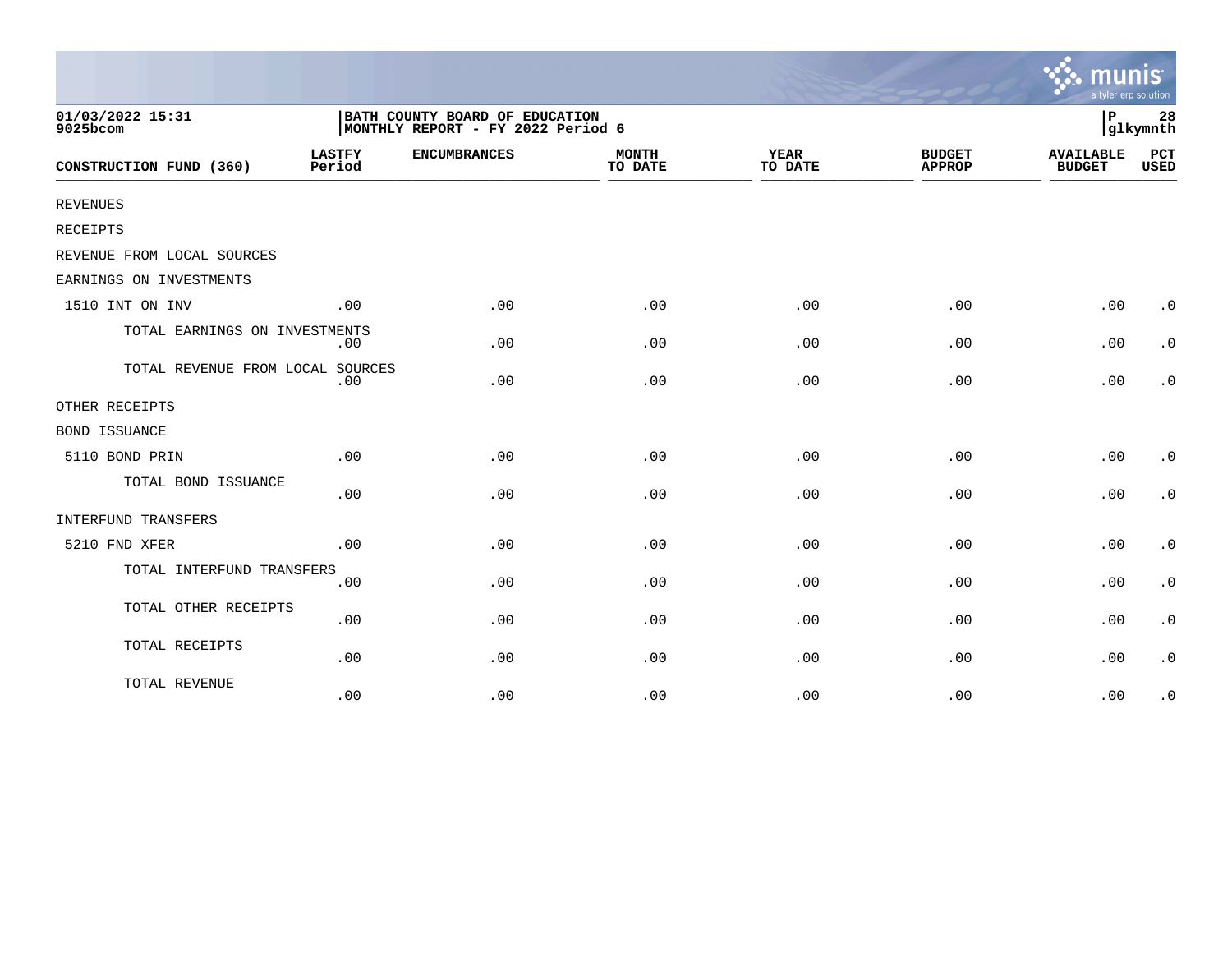|                                                              |                                                            |                                                                     |                                                      |                                                      |                                                                     | mu<br>a tyler erp solution                                   |                                                                                                      |
|--------------------------------------------------------------|------------------------------------------------------------|---------------------------------------------------------------------|------------------------------------------------------|------------------------------------------------------|---------------------------------------------------------------------|--------------------------------------------------------------|------------------------------------------------------------------------------------------------------|
| 01/03/2022 15:31<br>9025bcom                                 |                                                            | BATH COUNTY BOARD OF EDUCATION<br>MONTHLY REPORT - FY 2022 Period 6 |                                                      |                                                      |                                                                     | l P                                                          | 29<br> glkymnth                                                                                      |
| CONSTRUCTION FUND (360)                                      | <b>LASTFY</b><br>Period                                    | <b>ENCUMBRANCES</b>                                                 | <b>MONTH</b><br>TO DATE                              | <b>YEAR</b><br>TO DATE                               | <b>BUDGET</b><br><b>APPROP</b>                                      | <b>AVAILABLE</b><br><b>BUDGET</b>                            | PCT<br><b>USED</b>                                                                                   |
| EXPENDITURES                                                 |                                                            |                                                                     |                                                      |                                                      |                                                                     |                                                              |                                                                                                      |
| 0000 RESTRICT TO REV & BAL SHT ONLY                          |                                                            |                                                                     |                                                      |                                                      |                                                                     |                                                              |                                                                                                      |
| 0900                                                         | .00                                                        | .00                                                                 | .00                                                  | .00                                                  | .00                                                                 | .00                                                          | . 0                                                                                                  |
| TOTAL 0000 RESTRICT TO REV & BAL SHT ONLY                    | .00                                                        | .00                                                                 | .00                                                  | .00                                                  | .00                                                                 | .00                                                          | $\cdot$ 0                                                                                            |
| 4300 ARCHITECTURAL/ENGIN                                     |                                                            |                                                                     |                                                      |                                                      |                                                                     |                                                              |                                                                                                      |
| 0300                                                         | .00                                                        | .00                                                                 | .00                                                  | .00                                                  | .00                                                                 | .00                                                          | $\cdot$ 0                                                                                            |
| TOTAL 4300 ARCHITECTURAL/ENGIN                               | .00                                                        | .00                                                                 | .00                                                  | .00                                                  | .00                                                                 | .00                                                          | $\cdot$ 0                                                                                            |
| 4500 BUILDING ACQUISTIONS & CONSTRUCTION                     |                                                            |                                                                     |                                                      |                                                      |                                                                     |                                                              |                                                                                                      |
| 0300<br>0400<br>0600<br>0700<br>0800<br>0840                 | .00<br>.00<br>.00<br>.00<br>.00<br>.00                     | .00<br>.00<br>.00<br>.00<br>.00<br>.00                              | .00<br>.00<br>.00<br>.00<br>.00<br>.00               | .00<br>.00<br>.00<br>.00<br>.00<br>.00               | .00<br>.00<br>.00<br>.00<br>.00<br>.00                              | .00<br>.00<br>.00<br>.00<br>.00<br>.00                       | $\cdot$ 0<br>$\cdot$ 0<br>$\cdot$ 0<br>$\cdot$ 0<br>$\boldsymbol{\cdot}$ 0<br>$\cdot$ 0              |
| TOTAL 4500 BUILDING ACQUISTIONS & CONSTRUCTION               | .00                                                        | $.00 \,$                                                            | .00                                                  | .00                                                  | .00                                                                 | .00                                                          | $\cdot$ 0                                                                                            |
| 4700<br>BUILDING IMPROVEMENTS                                |                                                            |                                                                     |                                                      |                                                      |                                                                     |                                                              |                                                                                                      |
| 0300<br>0400<br>0500<br>0600<br>0700<br>0800<br>0840<br>0900 | .00<br>37,245.91<br>.00<br>.00<br>.00<br>.00<br>.00<br>.00 | .00<br>.00<br>.00<br>.00<br>2,525.00<br>.00<br>.00<br>.00           | .00<br>.00<br>.00<br>.00<br>.00<br>.00<br>.00<br>.00 | .00<br>.00<br>.00<br>.00<br>.00<br>.00<br>.00<br>.00 | .00<br>.00<br>.00<br>$.00 \,$<br>.00<br>$.00 \,$<br>$.00 \,$<br>.00 | .00<br>.00<br>.00<br>.00<br>$-2,525.00$<br>.00<br>.00<br>.00 | $\cdot$ 0<br>$\cdot$ 0<br>$\cdot$ 0<br>$\cdot$ 0<br>$\cdot$ 0<br>$\cdot$ 0<br>$\cdot$ 0<br>$\cdot$ 0 |
| TOTAL 4700 BUILDING IMPROVEMENTS                             |                                                            |                                                                     |                                                      |                                                      |                                                                     |                                                              |                                                                                                      |
|                                                              | 37, 245.91                                                 | 2,525.00                                                            | .00                                                  | .00                                                  | $.00 \,$                                                            | $-2,525.00$                                                  | $\cdot$ 0                                                                                            |
| 5200 FUND TRANSFERS                                          |                                                            |                                                                     |                                                      |                                                      |                                                                     |                                                              |                                                                                                      |
| 0900<br>TOTAL 5200 FUND TRANSFERS                            | .00<br>.00                                                 | .00<br>.00                                                          | .00<br>.00                                           | .00<br>.00                                           | .00<br>.00                                                          | .00<br>.00                                                   | . $\boldsymbol{0}$<br>$\cdot$ 0                                                                      |
| TOTAL EXPENDITURES                                           | 37, 245.91                                                 | 2,525.00                                                            | .00                                                  | .00                                                  | .00                                                                 | $-2,525.00$                                                  | $\cdot$ 0                                                                                            |
| TOTAL FOR CONSTRUCTION FUND (360)                            |                                                            |                                                                     |                                                      |                                                      |                                                                     |                                                              |                                                                                                      |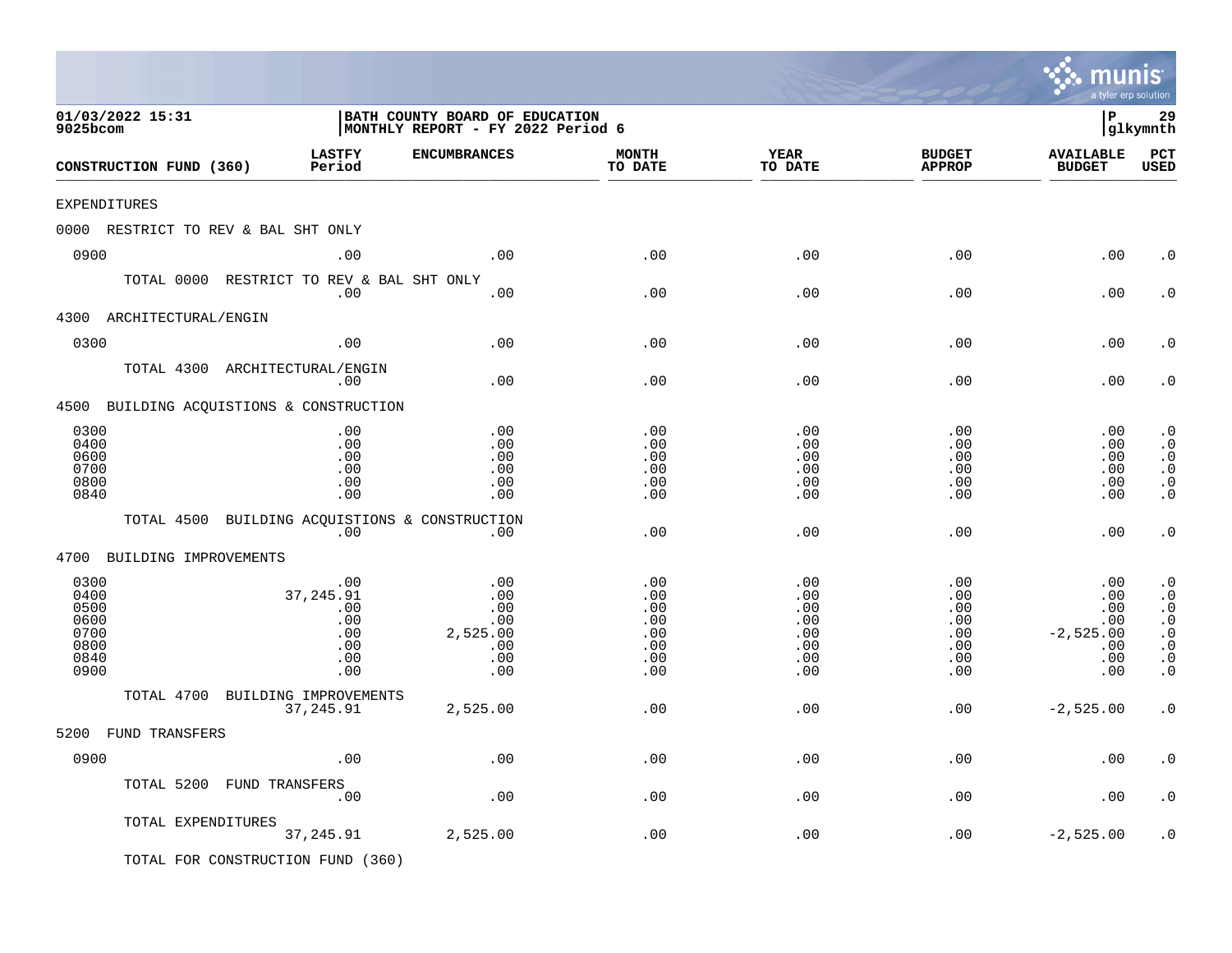|                                 |                         |                                                                      |                         |                 |                                | munis<br>a tyler erp solution     |                 |
|---------------------------------|-------------------------|----------------------------------------------------------------------|-------------------------|-----------------|--------------------------------|-----------------------------------|-----------------|
| 01/03/2022 15:31<br>$9025$ bcom |                         | BATH COUNTY BOARD OF EDUCATION<br> MONTHLY REPORT - FY 2022 Period 6 |                         |                 |                                |                                   | 30<br> glkymnth |
| (360)<br>CONSTRUCTION FUND      | <b>LASTFY</b><br>Period | <b>ENCUMBRANCES</b>                                                  | <b>MONTH</b><br>TO DATE | YEAR<br>TO DATE | <b>BUDGET</b><br><b>APPROP</b> | <b>AVAILABLE</b><br><b>BUDGET</b> | PCT<br>USED     |
|                                 | $-37, 245.91$           | $-2,525.00$                                                          | .00                     | .00             | .00                            | 2,525.00                          | $\cdot$ 0       |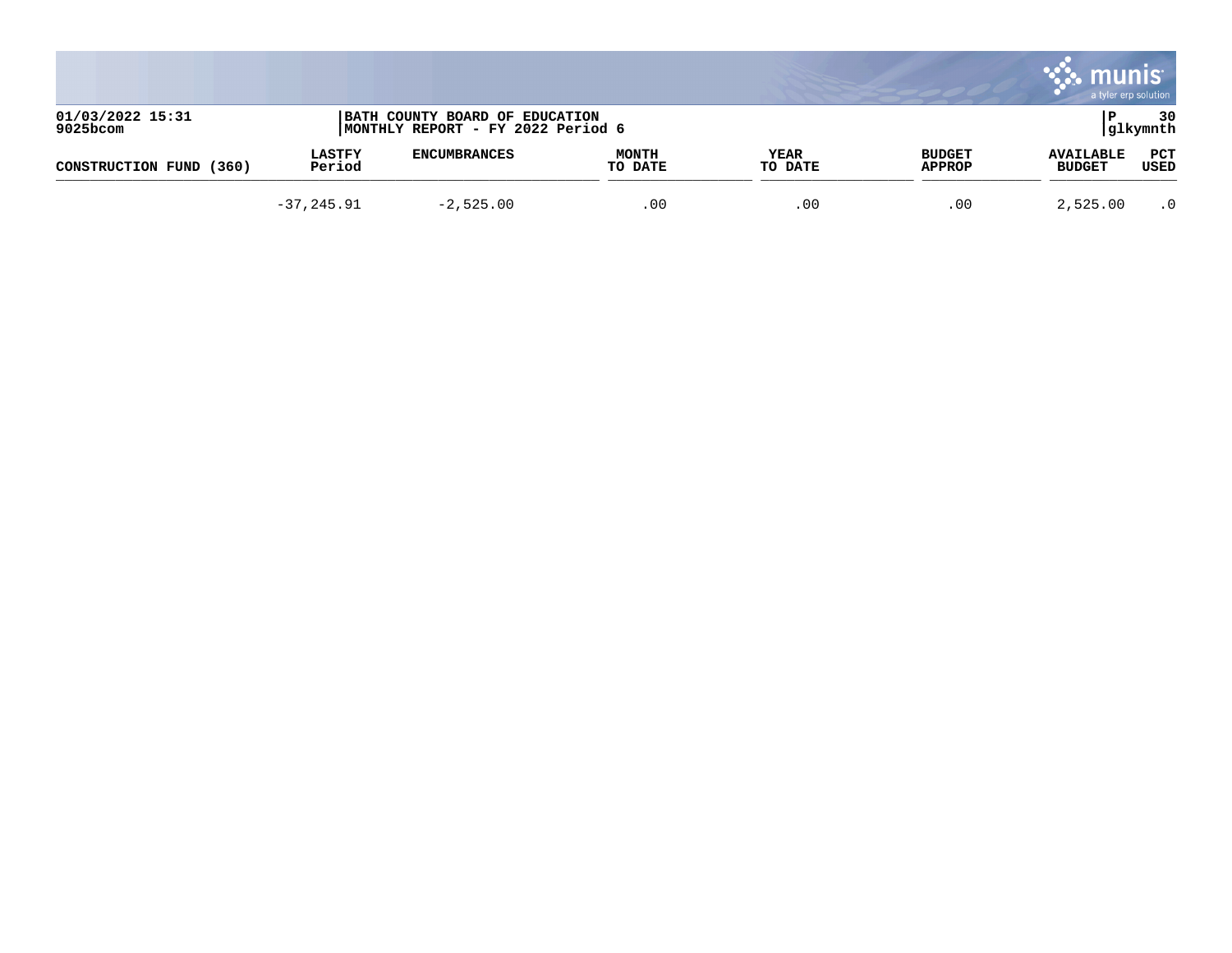|                                  |                         |                                                                      |                         |                        |                                |                                   | a tyler erp solution |
|----------------------------------|-------------------------|----------------------------------------------------------------------|-------------------------|------------------------|--------------------------------|-----------------------------------|----------------------|
| 01/03/2022 15:31<br>9025bcom     |                         | BATH COUNTY BOARD OF EDUCATION<br> MONTHLY REPORT - FY 2022 Period 6 |                         |                        |                                | P                                 | 31<br>glkymnth       |
| DEBT SERVICE FUND (400)          | <b>LASTFY</b><br>Period | <b>ENCUMBRANCES</b>                                                  | <b>MONTH</b><br>TO DATE | <b>YEAR</b><br>TO DATE | <b>BUDGET</b><br><b>APPROP</b> | <b>AVAILABLE</b><br><b>BUDGET</b> | PCT<br><b>USED</b>   |
| <b>REVENUES</b>                  |                         |                                                                      |                         |                        |                                |                                   |                      |
| <b>RECEIPTS</b>                  |                         |                                                                      |                         |                        |                                |                                   |                      |
| REVENUE FROM LOCAL SOURCES       |                         |                                                                      |                         |                        |                                |                                   |                      |
| EARNINGS ON INVESTMENTS          |                         |                                                                      |                         |                        |                                |                                   |                      |
| 1510 INT ON INV                  | .00                     | .00                                                                  | .00                     | .00                    | .00                            | .00                               | $\cdot$ 0            |
| TOTAL EARNINGS ON INVESTMENTS    | $.00 \,$                | .00                                                                  | .00                     | .00                    | .00                            | .00                               | $\cdot$ 0            |
| TOTAL REVENUE FROM LOCAL SOURCES | $.00 \,$                | .00                                                                  | .00                     | .00                    | .00                            | .00                               | $\cdot$ 0            |
| REVENUE FROM STATE SOURCES       |                         |                                                                      |                         |                        |                                |                                   |                      |
| REVENUE ON BEHALF PAYMENTS       |                         |                                                                      |                         |                        |                                |                                   |                      |
| 3900 ON-BEHALF                   | .00                     | .00                                                                  | .00                     | .00                    | .00                            | .00                               | $\cdot$ 0            |
| TOTAL REVENUE ON BEHALF PAYMENTS | $.00 \,$                | .00                                                                  | .00                     | .00                    | .00                            | .00                               | $\cdot$ 0            |
| TOTAL REVENUE FROM STATE SOURCES | .00                     | .00                                                                  | .00                     | .00                    | .00                            | .00                               | $\cdot$ 0            |
| OTHER RECEIPTS                   |                         |                                                                      |                         |                        |                                |                                   |                      |
| <b>BOND ISSUANCE</b>             |                         |                                                                      |                         |                        |                                |                                   |                      |
| 5110 BOND PRIN                   | .00                     | .00                                                                  | .00                     | .00                    | .00                            | .00                               | $\cdot$ 0            |
| TOTAL BOND ISSUANCE              | .00                     | .00                                                                  | .00                     | .00                    | .00                            | .00                               | $\cdot$ 0            |
| INTERFUND TRANSFERS              |                         |                                                                      |                         |                        |                                |                                   |                      |
| 5210 FND XFER                    | 1,183,596.29            | .00                                                                  | 387,932.93              | 1,170,828.46           | 1,344,278.02                   | 173,449.56                        | 87.1                 |
| TOTAL INTERFUND TRANSFERS        | 1,183,596.29            | .00                                                                  | 387,932.93              | 1,170,828.46           | 1,344,278.02                   | 173,449.56                        | 87.1                 |
| TOTAL OTHER RECEIPTS             | 1,183,596.29            | .00                                                                  | 387,932.93              | 1,170,828.46           | 1,344,278.02                   | 173,449.56                        | 87.1                 |
| TOTAL RECEIPTS                   | 1,183,596.29            | .00                                                                  | 387,932.93              | 1,170,828.46           | 1,344,278.02                   | 173,449.56                        | 87.1                 |
| TOTAL REVENUE                    | 1,183,596.29            | .00                                                                  | 387,932.93              | 1,170,828.46           | 1,344,278.02                   | 173,449.56                        | 87.1                 |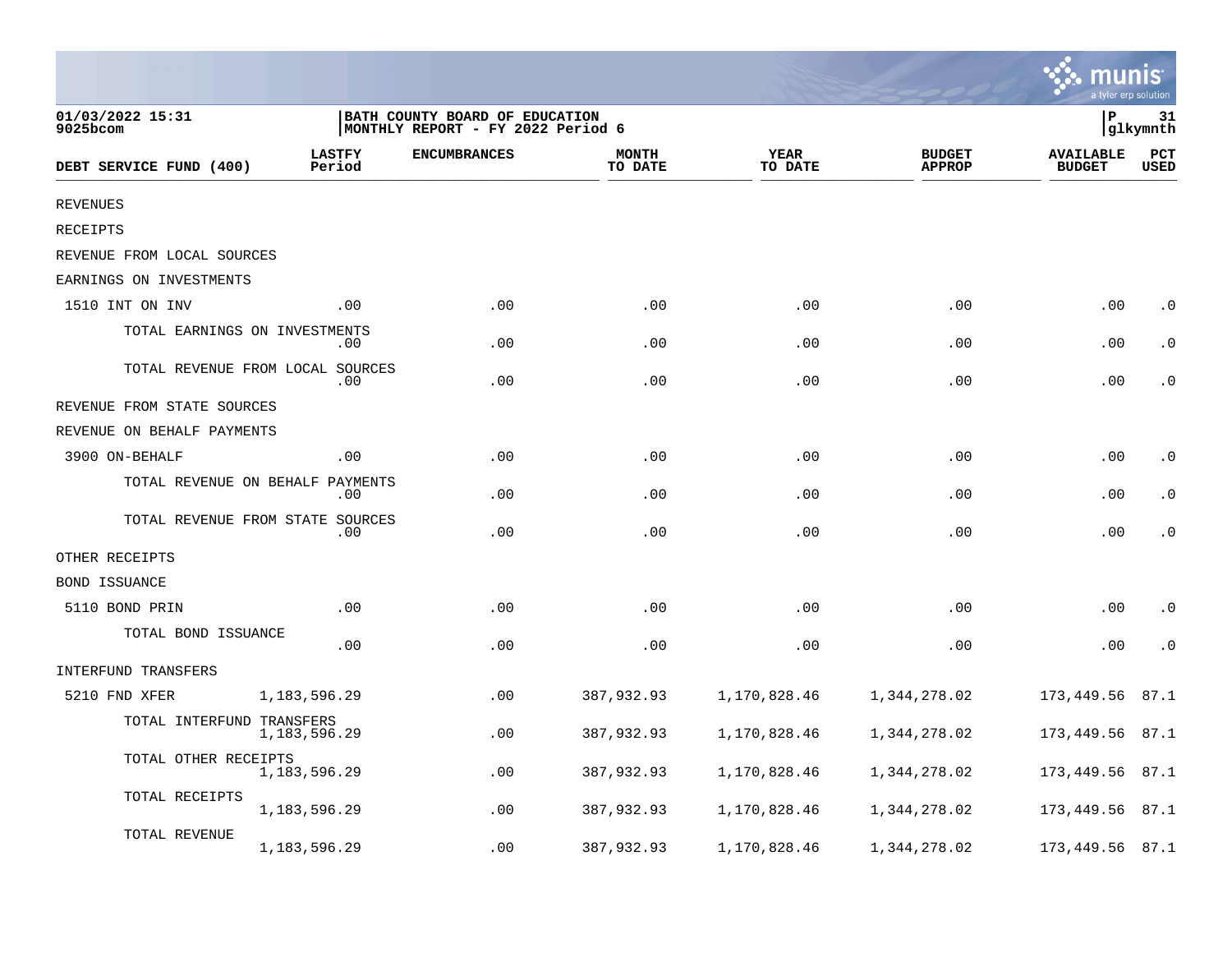

| 01/03/2022 15:31<br>9025bcom |                                   |                         | BATH COUNTY BOARD OF<br><b>EDUCATION</b><br>MONTHLY REPORT - FY 2022 Period 6 |                         |                        |                                |                                   | 32<br>glkymnth            |
|------------------------------|-----------------------------------|-------------------------|-------------------------------------------------------------------------------|-------------------------|------------------------|--------------------------------|-----------------------------------|---------------------------|
|                              | DEBT SERVICE FUND (400)           | <b>LASTFY</b><br>Period | <b>ENCUMBRANCES</b>                                                           | <b>MONTH</b><br>TO DATE | <b>YEAR</b><br>TO DATE | <b>BUDGET</b><br><b>APPROP</b> | <b>AVAILABLE</b><br><b>BUDGET</b> | PCT<br>USED               |
| <b>EXPENDITURES</b>          |                                   |                         |                                                                               |                         |                        |                                |                                   |                           |
| 5100                         | DEBT SERVICE                      |                         |                                                                               |                         |                        |                                |                                   |                           |
| 0800<br>0900                 |                                   | 1,183,596.29<br>.00     | 173,449.62<br>.00                                                             | 387,932.93<br>.00       | 1,170,828.46<br>.00    | 1,344,278.02<br>.00            | $.00 \,$                          | $-.06 100.0$<br>$\cdot$ 0 |
|                              | TOTAL 5100<br>DEBT SERVICE        | 1,183,596.29            | 173,449.62                                                                    | 387,932.93              | 1,170,828.46           | 1,344,278.02                   |                                   | $-.06 100.0$              |
| 5200<br>FUND                 | TRANSFERS                         |                         |                                                                               |                         |                        |                                |                                   |                           |
| 0900                         |                                   | .00                     | .00                                                                           | .00                     | .00                    | .00                            | .00                               | .0                        |
|                              | TOTAL 5200                        | FUND TRANSFERS<br>.00   | .00                                                                           | .00                     | .00                    | .00                            | .00                               | $\cdot$ 0                 |
|                              | TOTAL EXPENDITURES                | 1,183,596.29            | 173,449.62                                                                    | 387,932.93              | 1,170,828.46           | 1,344,278.02                   |                                   | $-.06 100.0$              |
|                              | TOTAL FOR DEBT SERVICE FUND (400) | .00                     | $-173, 449.62$                                                                | .00                     | .00                    | .00                            | 173,449.62                        | $\cdot$ 0                 |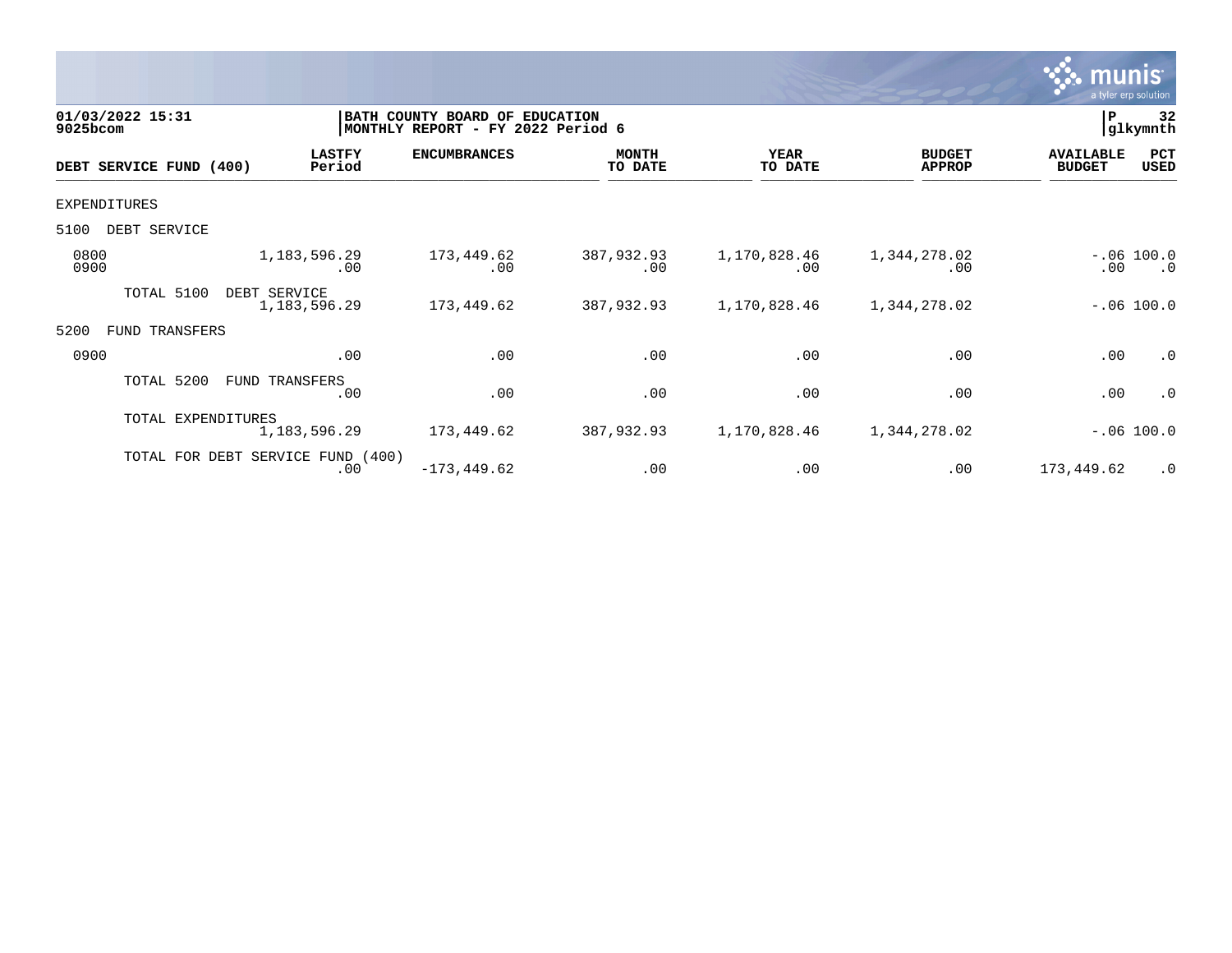|                                                                                                                                                                                                                                               |                                                                                            |                                                                                              |                                                                                            |                                                                                              |                                                                                                        | munis                                                                                                  | a tyler erp solution                                                                                                                                                          |
|-----------------------------------------------------------------------------------------------------------------------------------------------------------------------------------------------------------------------------------------------|--------------------------------------------------------------------------------------------|----------------------------------------------------------------------------------------------|--------------------------------------------------------------------------------------------|----------------------------------------------------------------------------------------------|--------------------------------------------------------------------------------------------------------|--------------------------------------------------------------------------------------------------------|-------------------------------------------------------------------------------------------------------------------------------------------------------------------------------|
| 01/03/2022 15:31<br>9025bcom                                                                                                                                                                                                                  |                                                                                            | BATH COUNTY BOARD OF EDUCATION<br>MONTHLY REPORT - FY 2022 Period 6                          |                                                                                            |                                                                                              |                                                                                                        | l P                                                                                                    | 33<br> glkymnth                                                                                                                                                               |
| FOOD SERVICE FUND (51)                                                                                                                                                                                                                        | <b>LASTFY</b><br>Period                                                                    | <b>ENCUMBRANCES</b>                                                                          | <b>MONTH</b><br>TO DATE                                                                    | <b>YEAR</b><br>TO DATE                                                                       | <b>BUDGET</b><br><b>APPROP</b>                                                                         | <b>AVAILABLE</b><br><b>BUDGET</b>                                                                      | PCT<br>USED                                                                                                                                                                   |
| <b>REVENUES</b>                                                                                                                                                                                                                               |                                                                                            |                                                                                              |                                                                                            |                                                                                              |                                                                                                        |                                                                                                        |                                                                                                                                                                               |
| 0999 BEGINNING BALANCE                                                                                                                                                                                                                        |                                                                                            |                                                                                              |                                                                                            |                                                                                              |                                                                                                        |                                                                                                        |                                                                                                                                                                               |
| TOTAL 0999 BEGINNING BALANCE                                                                                                                                                                                                                  | 2,096,569.51                                                                               | .00                                                                                          | .00                                                                                        | .00                                                                                          | 2,000,000.00                                                                                           | 2,000,000.00                                                                                           | $\cdot$ 0                                                                                                                                                                     |
| <b>RECEIPTS</b>                                                                                                                                                                                                                               |                                                                                            |                                                                                              |                                                                                            |                                                                                              |                                                                                                        |                                                                                                        |                                                                                                                                                                               |
| REVENUE FROM LOCAL SOURCES                                                                                                                                                                                                                    |                                                                                            |                                                                                              |                                                                                            |                                                                                              |                                                                                                        |                                                                                                        |                                                                                                                                                                               |
| EARNINGS ON INVESTMENTS                                                                                                                                                                                                                       |                                                                                            |                                                                                              |                                                                                            |                                                                                              |                                                                                                        |                                                                                                        |                                                                                                                                                                               |
| 1510 INT ON INV                                                                                                                                                                                                                               | 5,018.50                                                                                   | .00                                                                                          | 854.05                                                                                     | 4,755.35                                                                                     | 3,000.00                                                                                               | $-1,755.35$ 158.5                                                                                      |                                                                                                                                                                               |
| TOTAL EARNINGS ON INVESTMENTS                                                                                                                                                                                                                 | 5,018.50                                                                                   | .00                                                                                          | 854.05                                                                                     | 4,755.35                                                                                     | 3,000.00                                                                                               | $-1,755.35$ 158.5                                                                                      |                                                                                                                                                                               |
| FOOD SERVICE                                                                                                                                                                                                                                  |                                                                                            |                                                                                              |                                                                                            |                                                                                              |                                                                                                        |                                                                                                        |                                                                                                                                                                               |
| 1611 REIMB LNCH<br>1612 REIMB BRKF<br>1613 REIMB MILK<br>1621 NO-RMB LNH<br>1622 NO-RMB BKF<br>1623 NO-RMB MLK<br>1624 NO-RM VEND<br>1627 NO-RM VEND<br>1628 NO-RM VEND<br>1629 NO-RM OTHR<br>1630 SPEC FUNC<br>1631 CATERING<br>1637 VENDING | 689.95<br>.00<br>.00<br>.00<br>.00<br>.00<br>.00<br>.00<br>.00<br>.00<br>.00<br>.00<br>.00 | .00<br>.00<br>.00<br>.00<br>.00<br>.00<br>.00<br>.00<br>.00<br>.00<br>.00<br>.00<br>$.00 \,$ | 778.27<br>.00<br>.00<br>.00<br>.00<br>.00<br>.00<br>.00<br>.00<br>.00<br>.00<br>.00<br>.00 | 6,975.59<br>.00<br>.00<br>.00<br>.00<br>.00<br>.00<br>.00<br>.00<br>.00<br>.00<br>.00<br>.00 | 67,000.00<br>600.00<br>.00<br>.00<br>.00<br>.00<br>.00<br>.00<br>.00<br>.00<br>400.00<br>500.00<br>.00 | 60,024.41<br>600.00<br>.00<br>.00<br>.00<br>.00<br>.00<br>.00<br>.00<br>.00<br>400.00<br>500.00<br>.00 | 10.4<br>$\cdot$ 0<br>$\cdot$ 0<br>$\cdot$ 0<br>$\cdot$ 0<br>$\cdot$ 0<br>$\cdot$ 0<br>$\cdot$ 0<br>$\cdot$ 0<br>$\cdot$ 0<br>$\cdot$ 0<br>$\boldsymbol{\cdot}$ 0<br>$\cdot$ 0 |
| TOTAL FOOD SERVICE                                                                                                                                                                                                                            | 689.95                                                                                     | .00                                                                                          | 778.27                                                                                     | 6,975.59                                                                                     | 68,500.00                                                                                              | 61,524.41 10.2                                                                                         |                                                                                                                                                                               |
| OTHER REVENUE FROM LOCAL SOURCES                                                                                                                                                                                                              |                                                                                            |                                                                                              |                                                                                            |                                                                                              |                                                                                                        |                                                                                                        |                                                                                                                                                                               |
| 1920 CONTRIBUTE<br>1980 PRYR REFND<br>1990 MISC REV<br>1993 OTH REBATE<br>1994 RET INSUFF                                                                                                                                                     | .00<br>.00<br>.00<br>.00<br>.00                                                            | .00<br>.00<br>.00<br>.00<br>.00                                                              | .00<br>.00<br>.00<br>.00<br>.00                                                            | .00<br>.00<br>.00<br>.00<br>.00                                                              | .00<br>.00<br>2,000.00<br>.00<br>.00                                                                   | .00<br>.00<br>2,000.00<br>.00<br>.00                                                                   | $\boldsymbol{\cdot}$ 0<br>$\cdot$ 0<br>$\cdot$ 0<br>$\cdot$ 0<br>$\cdot$ 0                                                                                                    |
| TOTAL OTHER REVENUE FROM LOCAL SOURCES                                                                                                                                                                                                        | .00                                                                                        | .00                                                                                          | .00                                                                                        | .00                                                                                          | 2,000.00                                                                                               | 2,000.00                                                                                               | $\cdot$ 0                                                                                                                                                                     |
| TOTAL REVENUE FROM LOCAL SOURCES                                                                                                                                                                                                              | 5,708.45                                                                                   | .00                                                                                          | 1,632.32                                                                                   | 11,730.94                                                                                    | 73,500.00                                                                                              | 61,769.06 16.0                                                                                         |                                                                                                                                                                               |

 $\mathcal{L}$ 

REVENUE FROM STATE SOURCES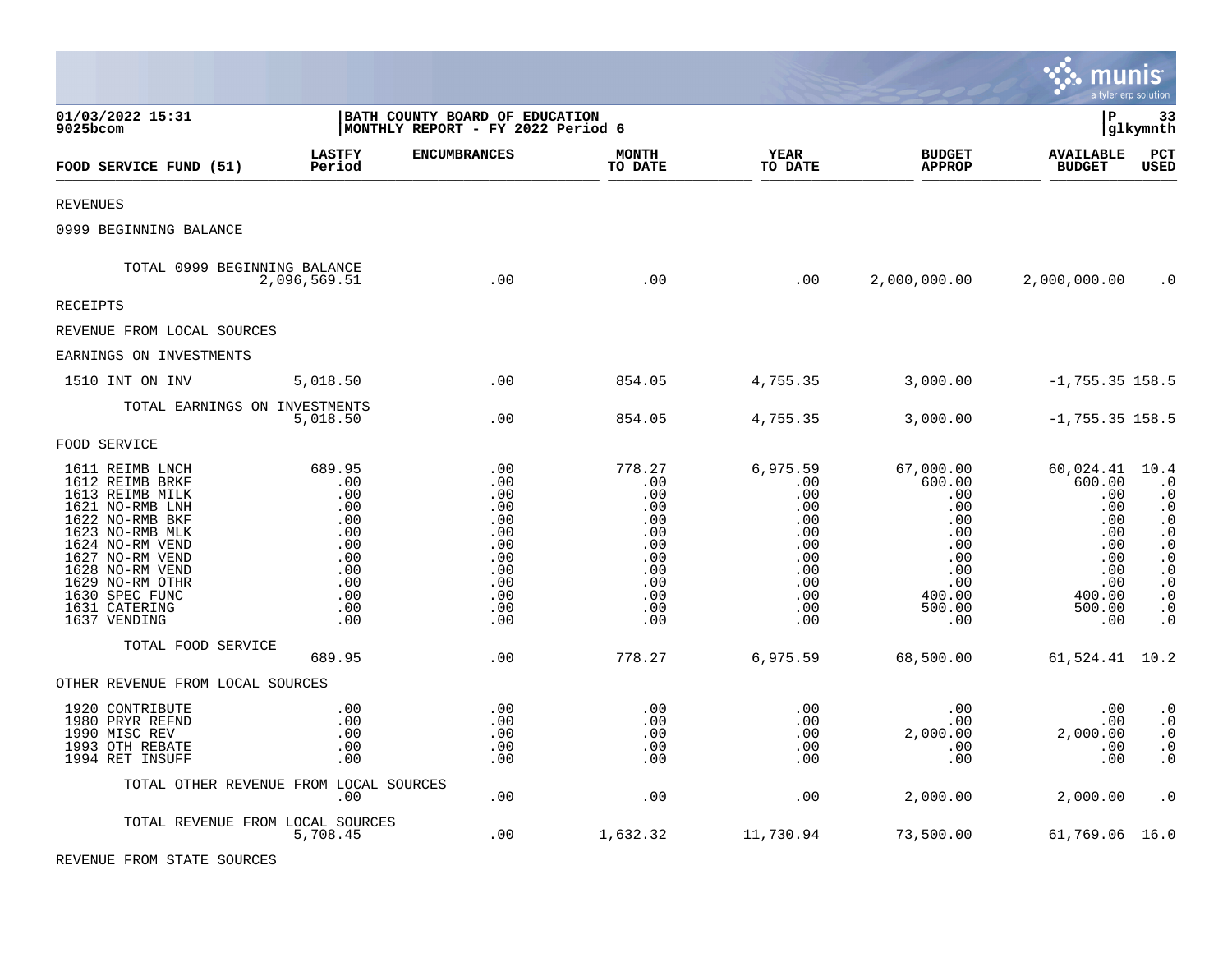

| 01/03/2022 15:31<br>9025bcom                   |                         | BATH COUNTY BOARD OF EDUCATION<br>MONTHLY REPORT - FY 2022 Period 6 |                         |                 |                                | lР                                | 34<br> glkymnth        |
|------------------------------------------------|-------------------------|---------------------------------------------------------------------|-------------------------|-----------------|--------------------------------|-----------------------------------|------------------------|
| FOOD SERVICE FUND (51)                         | <b>LASTFY</b><br>Period | <b>ENCUMBRANCES</b>                                                 | <b>MONTH</b><br>TO DATE | YEAR<br>TO DATE | <b>BUDGET</b><br><b>APPROP</b> | <b>AVAILABLE</b><br><b>BUDGET</b> | PCT<br><b>USED</b>     |
|                                                |                         |                                                                     |                         |                 |                                |                                   |                        |
| RESTRICTED                                     |                         |                                                                     |                         |                 |                                |                                   |                        |
| 3200 RES STATE                                 | .00                     | .00                                                                 | .00                     | .00             | 33,000.00                      | 33,000.00                         | $\cdot$ 0              |
| TOTAL RESTRICTED                               | .00                     | .00                                                                 | .00                     | .00             | 33,000.00                      | 33,000.00                         | $\cdot$ 0              |
| REVENUE ON BEHALF PAYMENTS                     |                         |                                                                     |                         |                 |                                |                                   |                        |
| 3900 ON-BEHALF                                 | .00                     | .00                                                                 | .00                     | .00             | .00                            | .00                               | $\cdot$ 0              |
| TOTAL REVENUE ON BEHALF                        | PAYMENTS<br>.00         | .00                                                                 | .00                     | .00             | .00                            | .00                               | $\cdot$ 0              |
| TOTAL REVENUE FROM STATE SOURCES               | .00                     | .00                                                                 | .00                     | .00             | 33,000.00                      | 33,000.00                         | . 0                    |
| REVENUE FROM FEDERAL SOURCES                   |                         |                                                                     |                         |                 |                                |                                   |                        |
| RESTRICTED THROUGH THE STATE                   |                         |                                                                     |                         |                 |                                |                                   |                        |
| 4500 RES FED/ST                                | 426,986.57              | .00                                                                 | 159,474.55              | 730,245.19      | 919,000.00                     | 188,754.81 79.5                   |                        |
| TOTAL RESTRICTED THROUGH THE STATE             | 426,986.57              | .00                                                                 | 159,474.55              | 730, 245. 19    | 919,000.00                     | 188, 754.81 79.5                  |                        |
| CHILD NUTRITION PROGRAM DONATED COMMODIT       |                         |                                                                     |                         |                 |                                |                                   |                        |
| 4950 CHD NT DC                                 | .00                     | .00                                                                 | .00                     | .00             | .00                            | .00                               | $\cdot$ 0              |
| TOTAL CHILD NUTRITION PROGRAM DONATED COMMODIT | .00                     | .00                                                                 | .00                     | .00             | .00                            | .00                               | $\cdot$ 0              |
| TOTAL REVENUE FROM FEDERAL SOURCES             | 426,986.57              | .00                                                                 | 159,474.55              | 730,245.19      | 919,000.00                     | 188,754.81                        | 79.5                   |
| OTHER RECEIPTS                                 |                         |                                                                     |                         |                 |                                |                                   |                        |
| INTERFUND TRANSFERS                            |                         |                                                                     |                         |                 |                                |                                   |                        |
| 5210 FND XFER                                  | .00                     | .00                                                                 | .00                     | .00             | .00                            | .00                               | $\cdot$ 0              |
| TOTAL INTERFUND TRANSFERS                      | .00                     | .00                                                                 | .00                     | .00             | .00                            | .00                               | $\cdot$ 0              |
| SALE OR COMP FOR LOSS OF ASSETS                |                         |                                                                     |                         |                 |                                |                                   |                        |
| 5341 SALE EQUIP<br>5342 LOSS EQUIP             | .00<br>.00              | .00<br>.00                                                          | .00<br>.00              | .00<br>.00      | .00<br>.00                     | .00<br>.00                        | $\cdot$ 0<br>$\cdot$ 0 |
| TOTAL SALE OR COMP FOR LOSS OF ASSETS          | $.00 \,$                | .00                                                                 | .00                     | .00             | .00                            | .00                               | $\cdot$ 0              |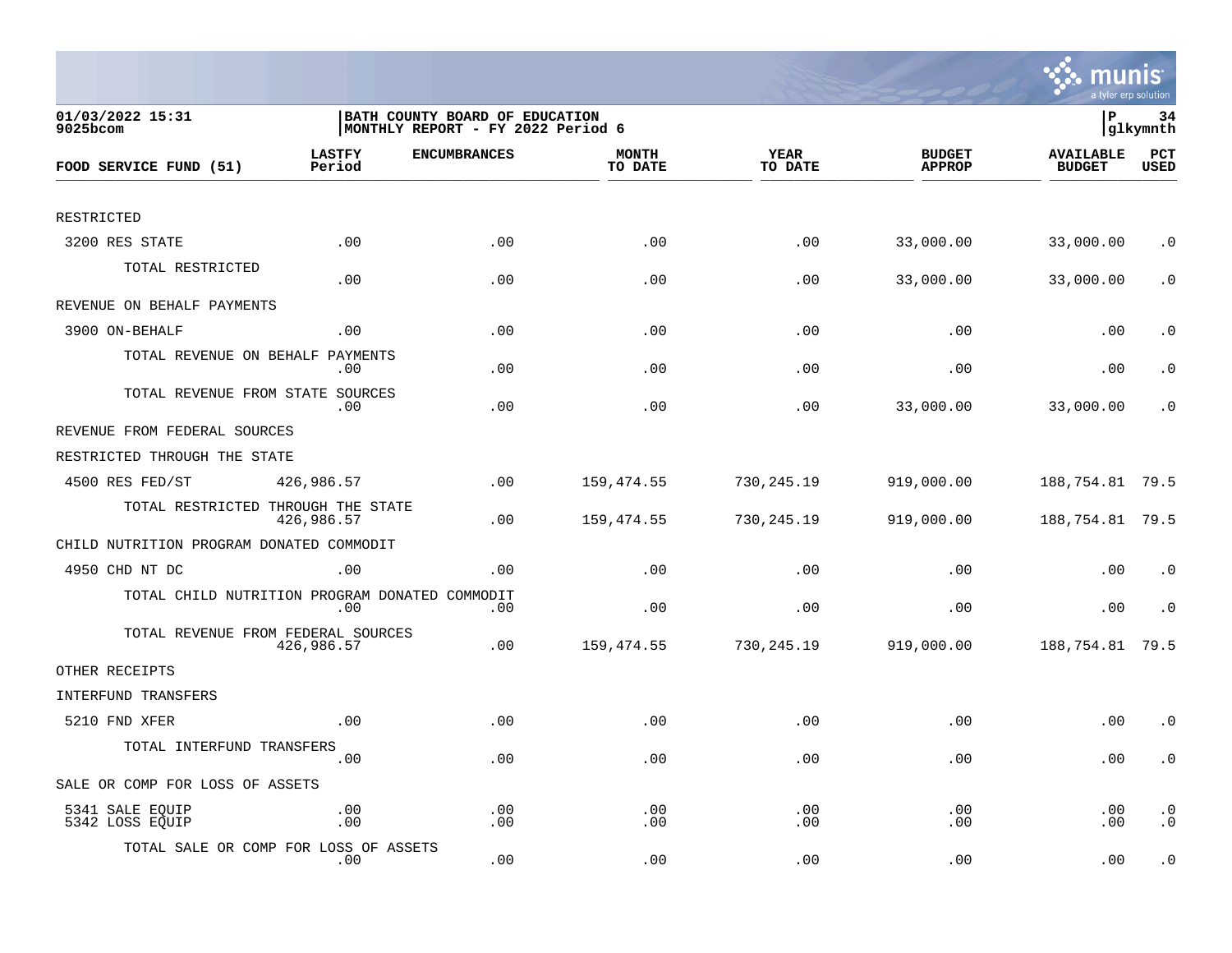|                              |                         |                                                                      |                         |                 |                                | munis l<br>a tyler erp solution   |                |
|------------------------------|-------------------------|----------------------------------------------------------------------|-------------------------|-----------------|--------------------------------|-----------------------------------|----------------|
| 01/03/2022 15:31<br>9025bcom |                         | BATH COUNTY BOARD OF EDUCATION<br> MONTHLY REPORT - FY 2022 Period 6 |                         |                 |                                | l P                               | 35<br>glkymnth |
| FOOD SERVICE FUND (51)       | <b>LASTFY</b><br>Period | <b>ENCUMBRANCES</b>                                                  | <b>MONTH</b><br>TO DATE | YEAR<br>TO DATE | <b>BUDGET</b><br><b>APPROP</b> | <b>AVAILABLE</b><br><b>BUDGET</b> | PCT<br>USED    |
| TOTAL OTHER RECEIPTS         | .00                     | .00                                                                  | .00                     | .00             | .00                            | .00                               | $\cdot$ 0      |
| TOTAL RECEIPTS               | 432,695.02              | .00                                                                  | 161,106.87              | 741,976.13      | 1,025,500.00                   | 283,523.87 72.4                   |                |
| TOTAL REVENUE                | 2,529,264.53            | .00                                                                  | 161,106.87              | 741,976.13      | 3,025,500.00                   | 2,283,523.87                      | 24.5           |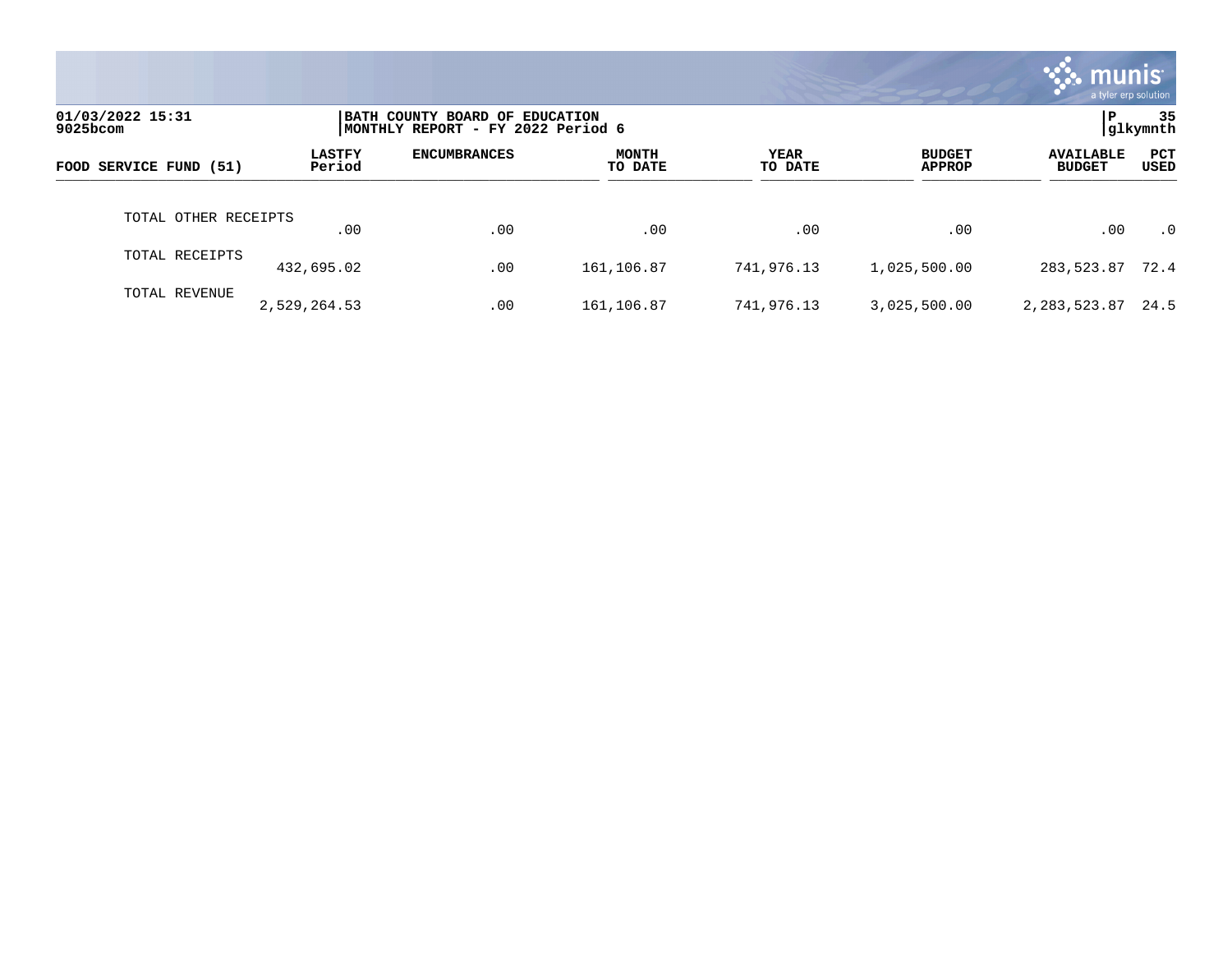|                                                                      |                                                                                                   |                                                                                                                         |                                                                                         |                                                                                                                        |                                                                                                                          |                                                                                                                     | a tyler erp solution                                                                                 |
|----------------------------------------------------------------------|---------------------------------------------------------------------------------------------------|-------------------------------------------------------------------------------------------------------------------------|-----------------------------------------------------------------------------------------|------------------------------------------------------------------------------------------------------------------------|--------------------------------------------------------------------------------------------------------------------------|---------------------------------------------------------------------------------------------------------------------|------------------------------------------------------------------------------------------------------|
| 01/03/2022 15:31<br>9025bcom                                         |                                                                                                   | BATH COUNTY BOARD OF EDUCATION<br>MONTHLY REPORT - FY 2022 Period 6                                                     |                                                                                         |                                                                                                                        |                                                                                                                          | Þ                                                                                                                   | 36<br> glkymnth                                                                                      |
| FOOD SERVICE FUND (51)                                               | <b>LASTFY</b><br>Period                                                                           | <b>ENCUMBRANCES</b>                                                                                                     | <b>MONTH</b><br>TO DATE                                                                 | YEAR<br>TO DATE                                                                                                        | <b>BUDGET</b><br><b>APPROP</b>                                                                                           | <b>AVAILABLE</b><br><b>BUDGET</b>                                                                                   | PCT<br><b>USED</b>                                                                                   |
| <b>EXPENDITURES</b>                                                  |                                                                                                   |                                                                                                                         |                                                                                         |                                                                                                                        |                                                                                                                          |                                                                                                                     |                                                                                                      |
|                                                                      | 0000 RESTRICT TO REV & BAL SHT ONLY                                                               |                                                                                                                         |                                                                                         |                                                                                                                        |                                                                                                                          |                                                                                                                     |                                                                                                      |
| 0300                                                                 | .00                                                                                               | .00                                                                                                                     | .00                                                                                     | .00                                                                                                                    | .00                                                                                                                      | .00                                                                                                                 | . 0                                                                                                  |
| TOTAL 0000                                                           | RESTRICT TO REV & BAL SHT ONLY<br>.00                                                             | .00                                                                                                                     | .00                                                                                     | .00                                                                                                                    | .00                                                                                                                      | .00                                                                                                                 | $\cdot$ 0                                                                                            |
| 2700 STUDENT TRANSPORTATION                                          |                                                                                                   |                                                                                                                         |                                                                                         |                                                                                                                        |                                                                                                                          |                                                                                                                     |                                                                                                      |
| 0100<br>0200                                                         | .00<br>.00                                                                                        | .00<br>.00                                                                                                              | .00<br>.00                                                                              | .00<br>.00                                                                                                             | 151.00<br>47.00                                                                                                          | 151.00<br>47.00                                                                                                     | . 0<br>$.0 \,$                                                                                       |
|                                                                      | TOTAL 2700 STUDENT TRANSPORTATION<br>.00                                                          | .00                                                                                                                     | .00                                                                                     | .00                                                                                                                    | 198.00                                                                                                                   | 198.00                                                                                                              | $\cdot$ 0                                                                                            |
| 3100 FOOD SERVICE OPERATION                                          |                                                                                                   |                                                                                                                         |                                                                                         |                                                                                                                        |                                                                                                                          |                                                                                                                     |                                                                                                      |
| 0100<br>0200<br>0280<br>0300<br>0400<br>0500<br>0600<br>0700<br>0800 | 174,571.17<br>54,171.64<br>.00<br>800.00<br>721.85<br>241.50<br>236,297.69<br>45,308.26<br>290.50 | $\begin{array}{c} 0.00 \\ -0.00 \end{array}$<br>.00<br>.00<br>96.39<br>.00<br>158,561.60<br>1,750.00<br>$\overline{00}$ | 40,007.56<br>13,617.40<br>.00<br>.00<br>100.00<br>.00<br>79, 342.55<br>$\sim 00$<br>.00 | 191,865.07<br>65,289.32<br>$\overline{00}$<br>4,735.00<br>2,405.57<br>93.00<br>373,749.84<br>$\overline{00}$<br>268.00 | 506,358.00<br>194,000.00<br>$\overline{00}$<br>19,050.00<br>231,799.00<br>5,723.00<br>1,756,263.00<br>262, 109.00<br>.00 | 314,492.93<br>128,710.68<br>.00<br>14,315.00<br>229, 297.04<br>5,630.00<br>1,223,951.56<br>260, 359.00<br>$-268.00$ | 37.9<br>33.7<br>$\cdot$ 0<br>$24.9$<br>$1.1$<br>1.6<br>30.3<br>$\overline{\mathbf{.7}}$<br>$\cdot$ 0 |
|                                                                      | TOTAL 3100 FOOD SERVICE OPERATION<br>512,402.61                                                   | 160,407.99                                                                                                              | 133,067.51                                                                              | 638,405.80                                                                                                             | 2,975,302.00                                                                                                             | 2, 176, 488. 21 26. 9                                                                                               |                                                                                                      |
| 5200 FUND TRANSFERS                                                  |                                                                                                   |                                                                                                                         |                                                                                         |                                                                                                                        |                                                                                                                          |                                                                                                                     |                                                                                                      |
| 0900                                                                 | 24,962.11                                                                                         | .00                                                                                                                     | .00                                                                                     | 27,842.80                                                                                                              | 50,000.00                                                                                                                | 22, 157. 20 55. 7                                                                                                   |                                                                                                      |
|                                                                      | TOTAL 5200 FUND TRANSFERS<br>24,962.11                                                            | .00                                                                                                                     | .00                                                                                     | 27,842.80                                                                                                              | 50,000.00                                                                                                                | 22, 157. 20 55. 7                                                                                                   |                                                                                                      |
|                                                                      | TOTAL EXPENDITURES<br>537,364.72                                                                  | 160,407.99                                                                                                              | 133,067.51                                                                              | 666,248.60                                                                                                             | 3,025,500.00                                                                                                             | 2, 198, 843. 41 27. 3                                                                                               |                                                                                                      |
|                                                                      | TOTAL FOR FOOD SERVICE FUND (51)<br>1,991,899.81                                                  | $-160, 407.99$                                                                                                          | 28,039.36                                                                               | 75,727.53                                                                                                              | .00                                                                                                                      | 84,680.46                                                                                                           | $\cdot$ 0                                                                                            |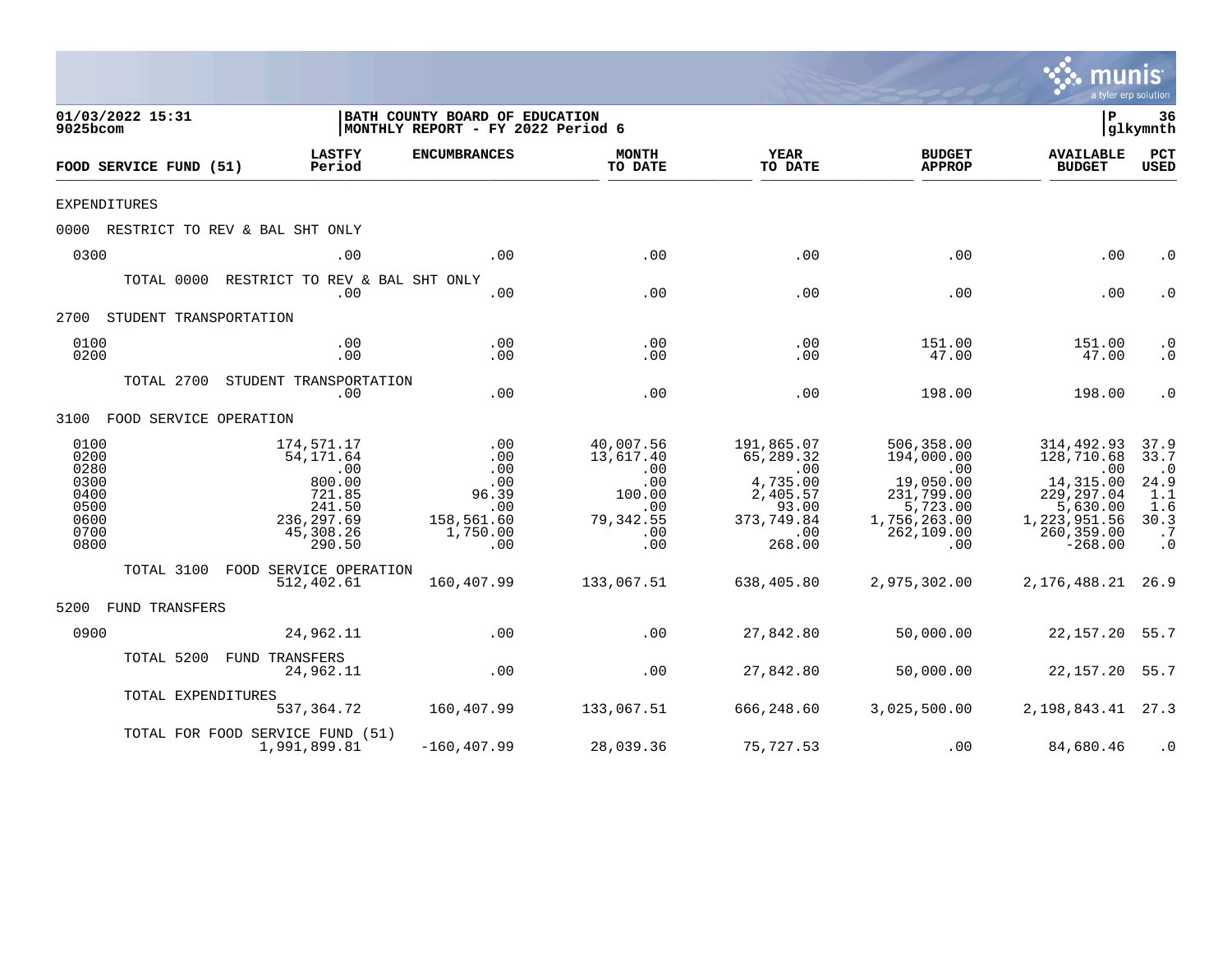|                                        |                         |                                                                      |                         |                        |                                | <b>. .</b> munis<br>a tyler erp solution |                        |
|----------------------------------------|-------------------------|----------------------------------------------------------------------|-------------------------|------------------------|--------------------------------|------------------------------------------|------------------------|
| 01/03/2022 15:31<br>9025bcom           |                         | BATH COUNTY BOARD OF EDUCATION<br> MONTHLY REPORT - FY 2022 Period 6 |                         |                        |                                | P                                        | 37<br>glkymnth         |
| CHILD CARE (52)                        | <b>LASTFY</b><br>Period | <b>ENCUMBRANCES</b>                                                  | <b>MONTH</b><br>TO DATE | <b>YEAR</b><br>TO DATE | <b>BUDGET</b><br><b>APPROP</b> | <b>AVAILABLE</b><br><b>BUDGET</b>        | PCT<br><b>USED</b>     |
| <b>REVENUES</b>                        |                         |                                                                      |                         |                        |                                |                                          |                        |
| 0999 BEGINNING BALANCE                 |                         |                                                                      |                         |                        |                                |                                          |                        |
| TOTAL 0999 BEGINNING BALANCE           | 20,633.54               | .00                                                                  | .00                     | .00                    | 6,251.90                       | 6,251.90                                 | $\cdot$ 0              |
| <b>RECEIPTS</b>                        |                         |                                                                      |                         |                        |                                |                                          |                        |
| REVENUE FROM LOCAL SOURCES             |                         |                                                                      |                         |                        |                                |                                          |                        |
| TUITION                                |                         |                                                                      |                         |                        |                                |                                          |                        |
| 1310 TUIT IND                          | 9,980.00                | .00                                                                  | 3,694.00                | 22,793.00              | 99,051.43                      | 76,258.43                                | 23.0                   |
| TOTAL TUITION                          | 9,980.00                | .00                                                                  | 3,694.00                | 22,793.00              | 99,051.43                      | 76,258.43                                | 23.0                   |
| OTHER REVENUE FROM LOCAL SOURCES       |                         |                                                                      |                         |                        |                                |                                          |                        |
| 1920 CONTRIBUTE<br>1990 MISC REV       | .00<br>.00              | .00<br>.00                                                           | .00<br>.00              | .00<br>.00             | .00<br>.00                     | .00<br>.00                               | $\cdot$ 0<br>$\cdot$ 0 |
| TOTAL OTHER REVENUE FROM LOCAL SOURCES | .00                     | .00                                                                  | .00                     | .00                    | .00                            | .00                                      | $\cdot$ 0              |
| TOTAL REVENUE FROM LOCAL SOURCES       | 9,980.00                | .00                                                                  | 3,694.00                | 22,793.00              | 99,051.43                      | 76,258.43                                | 23.0                   |
| REVENUE FROM STATE SOURCES             |                         |                                                                      |                         |                        |                                |                                          |                        |
| EXPENDITURE REIMBURSEMENTS             |                         |                                                                      |                         |                        |                                |                                          |                        |
| 3131 MISC REIMB                        | 31,889.26               | .00                                                                  | 2,266.00                | 17,781.00              | 40,000.00                      | 22, 219.00                               | 44.5                   |
| TOTAL EXPENDITURE REIMBURSEMENTS       | 31,889.26               | .00                                                                  | 2,266.00                | 17,781.00              | 40,000.00                      | 22, 219.00                               | 44.5                   |
| REVENUE ON BEHALF PAYMENTS             |                         |                                                                      |                         |                        |                                |                                          |                        |
| 3900 ON-BEHALF                         | .00                     | .00                                                                  | .00                     | .00                    | .00                            | .00                                      | $\cdot$ 0              |
| TOTAL REVENUE ON BEHALF PAYMENTS       | .00                     | .00                                                                  | .00                     | .00                    | .00                            | .00                                      | $\cdot$ 0              |
| TOTAL REVENUE FROM STATE SOURCES       | 31,889.26               | .00                                                                  | 2,266.00                | 17,781.00              | 40,000.00                      | 22, 219.00                               | 44.5                   |
| REVENUE FROM FEDERAL SOURCES           |                         |                                                                      |                         |                        |                                |                                          |                        |

 $\mathcal{L}$ 

RESTRICTED THROUGH THE STATE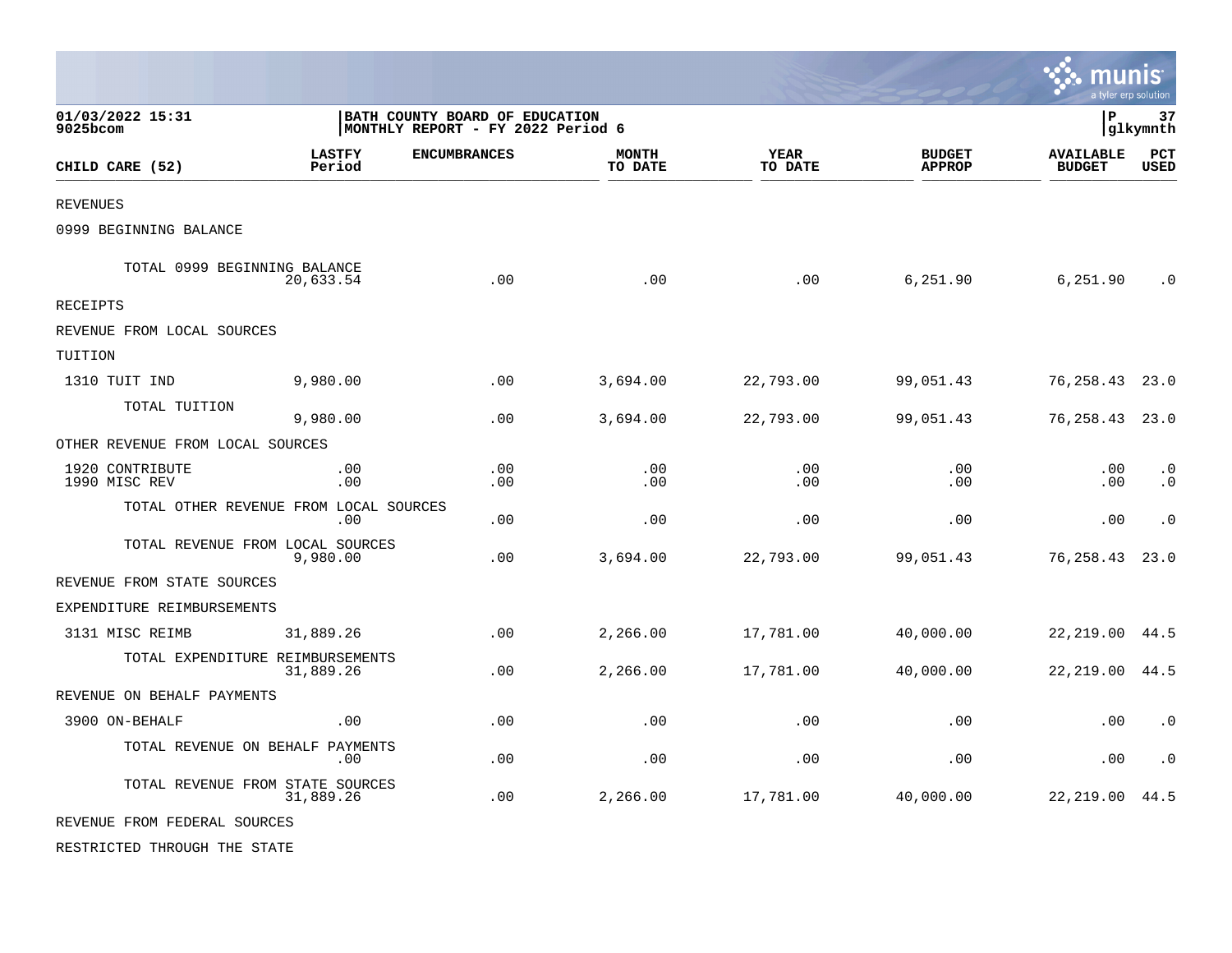

| 01/03/2022 15:31<br>9025bcom |                           |                                | BATH COUNTY BOARD OF EDUCATION<br>MONTHLY REPORT - FY 2022 Period 6 |                         |                        |                                | $\, {\bf P}$                      | 38<br>glkymnth |
|------------------------------|---------------------------|--------------------------------|---------------------------------------------------------------------|-------------------------|------------------------|--------------------------------|-----------------------------------|----------------|
| CHILD CARE (52)              |                           | <b>LASTFY</b><br>Period        | <b>ENCUMBRANCES</b>                                                 | <b>MONTH</b><br>TO DATE | <b>YEAR</b><br>TO DATE | <b>BUDGET</b><br><b>APPROP</b> | <b>AVAILABLE</b><br><b>BUDGET</b> | PCT<br>USED    |
|                              | 4500 RES FED/ST           | 37,588.68                      | .00                                                                 | 54,859.21               | 142,650.31             | 224,655.00                     | 82,004.69                         | 63.5           |
|                              | TOTAL RESTRICTED          | THROUGH THE STATE<br>37,588.68 | .00                                                                 | 54,859.21               | 142,650.31             | 224,655.00                     | 82,004.69                         | 63.5           |
|                              | TOTAL REVENUE FROM        | FEDERAL SOURCES<br>37,588.68   | .00                                                                 | 54,859.21               | 142,650.31             | 224,655.00                     | 82,004.69                         | 63.5           |
| OTHER RECEIPTS               |                           |                                |                                                                     |                         |                        |                                |                                   |                |
|                              | INTERFUND TRANSFERS       |                                |                                                                     |                         |                        |                                |                                   |                |
| 5210 FND XFER                |                           | .00                            | .00                                                                 | .00                     | .00                    | .00                            | .00                               | $\cdot$ 0      |
|                              | TOTAL INTERFUND TRANSFERS | .00                            | .00                                                                 | .00                     | .00                    | .00                            | .00                               | $\cdot$ 0      |
|                              | TOTAL OTHER RECEIPTS      | .00                            | .00                                                                 | .00                     | .00                    | .00                            | .00                               | $\cdot$ 0      |
|                              | TOTAL RECEIPTS            | 79,457.94                      | .00                                                                 | 60,819.21               | 183, 224. 31           | 363,706.43                     | 180,482.12                        | 50.4           |
|                              | TOTAL REVENUE             | 100,091.48                     | .00                                                                 | 60,819.21               | 183, 224. 31           | 369,958.33                     | 186,734.02                        | 49.5           |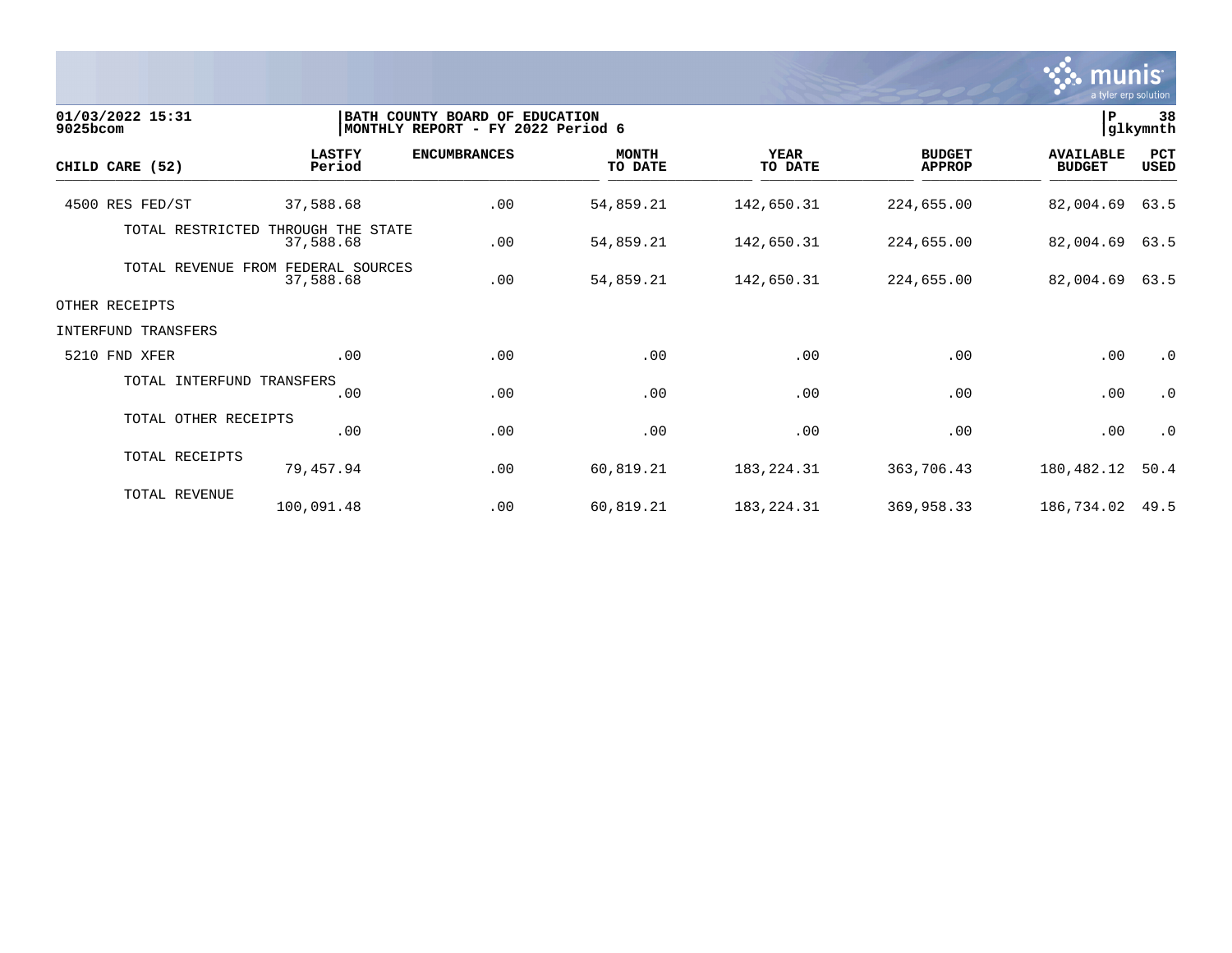

| 9025bcom                                                             | 01/03/2022 15:31    |                                                                                 | BATH COUNTY BOARD OF EDUCATION<br>MONTHLY REPORT - FY 2022 Period 6 |                                                                          |                                                                              |                                                                                           |                                                                                                      |                                                                                                    |
|----------------------------------------------------------------------|---------------------|---------------------------------------------------------------------------------|---------------------------------------------------------------------|--------------------------------------------------------------------------|------------------------------------------------------------------------------|-------------------------------------------------------------------------------------------|------------------------------------------------------------------------------------------------------|----------------------------------------------------------------------------------------------------|
|                                                                      | CHILD CARE (52)     | <b>LASTFY</b><br>Period                                                         | <b>ENCUMBRANCES</b>                                                 | <b>MONTH</b><br>TO DATE                                                  | <b>YEAR</b><br>TO DATE                                                       | <b>BUDGET</b><br><b>APPROP</b>                                                            | <b>AVAILABLE</b><br><b>BUDGET</b>                                                                    | <b>PCT</b><br>USED                                                                                 |
| <b>EXPENDITURES</b>                                                  |                     |                                                                                 |                                                                     |                                                                          |                                                                              |                                                                                           |                                                                                                      |                                                                                                    |
| 2600                                                                 |                     | PLANT OPERATIONS AND MAINTENANCE                                                |                                                                     |                                                                          |                                                                              |                                                                                           |                                                                                                      |                                                                                                    |
| 0100<br>0200                                                         |                     | .00<br>.00                                                                      | .00<br>.00                                                          | .00<br>.00                                                               | .00<br>.00                                                                   | .00<br>.00                                                                                | .00<br>.00                                                                                           | $\cdot$ 0<br>$\cdot$ 0                                                                             |
|                                                                      | TOTAL 2600          | PLANT OPERATIONS AND MAINTENANCE<br>.00                                         | .00                                                                 | .00                                                                      | .00                                                                          | .00                                                                                       | .00                                                                                                  | $\cdot$ 0                                                                                          |
| 3200                                                                 | DAY CARE OPERATIONS |                                                                                 |                                                                     |                                                                          |                                                                              |                                                                                           |                                                                                                      |                                                                                                    |
| 0100<br>0200<br>0280<br>0300<br>0400<br>0500<br>0600<br>0700         |                     | 6,214.59<br>1,970.64<br>.00<br>.00<br>.00<br>.00<br>.00<br>.00                  | .00<br>.00<br>.00<br>.00<br>.00<br>.00<br>.00<br>.00                | 1,323.74<br>458.02<br>.00<br>.00<br>.00<br>.00<br>.00<br>.00             | 10,942.44<br>3,786.12<br>.00<br>.00<br>.00<br>.00<br>.00<br>.00              | 29,000.00<br>8,715.00<br>.00<br>500.00<br>1,500.00<br>500.00<br>11,094.11<br>.00          | 18,057.56<br>4,928.88<br>.00<br>500.00<br>1,500.00<br>500.00<br>11,094.11<br>.00                     | 37.7<br>43.4<br>$\cdot$ 0<br>$\cdot$ 0<br>$\cdot$ 0<br>$\cdot$ 0<br>$\cdot$ 0<br>$\cdot$ 0         |
|                                                                      | TOTAL 3200          | DAY CARE OPERATIONS<br>8,185.23                                                 | .00                                                                 | 1,781.76                                                                 | 14,728.56                                                                    | 51,309.11                                                                                 | 36,580.55                                                                                            | 28.7                                                                                               |
| 3300                                                                 | COMMUNITY SERVICES  |                                                                                 |                                                                     |                                                                          |                                                                              |                                                                                           |                                                                                                      |                                                                                                    |
| 0100<br>0200<br>0280<br>0300<br>0400<br>0500<br>0600<br>0700<br>0800 |                     | 38, 349.49<br>11,710.50<br>.00<br>.00<br>.00<br>11.31<br>3,217.69<br>.00<br>.00 | .00<br>.00<br>.00<br>700.00<br>.00<br>.00<br>2,233.00<br>.00<br>.00 | 7,392.96<br>2,474.90<br>.00<br>.00<br>.00<br>.00<br>994.62<br>.00<br>.00 | 52,776.26<br>17,461.70<br>.00<br>.00<br>.00<br>.00<br>4,068.15<br>.00<br>.00 | 218,020.00<br>73,200.00<br>.00<br>500.00<br>1,500.00<br>500.00<br>24,929.22<br>.00<br>.00 | 165, 243. 74<br>55,738.30<br>.00<br>$-200.00$ 140.0<br>1,500.00<br>500.00<br>18,628.07<br>.00<br>.00 | 24.2<br>23.9<br>$\cdot$ 0<br>$\cdot$ 0<br>$\cdot$ 0<br>25.3<br>$\boldsymbol{\cdot}$ 0<br>$\cdot$ 0 |
|                                                                      | TOTAL 3300          | COMMUNITY SERVICES<br>53,288.99                                                 | 2,933.00                                                            | 10,862.48                                                                | 74,306.11                                                                    | 318,649.22                                                                                | 241,410.11                                                                                           | 24.2                                                                                               |
|                                                                      | TOTAL EXPENDITURES  | 61, 474.22                                                                      | 2,933.00                                                            | 12,644.24                                                                | 89,034.67                                                                    | 369,958.33                                                                                | 277,990.66                                                                                           | 24.9                                                                                               |
|                                                                      |                     | TOTAL FOR CHILD CARE (52)<br>38,617.26                                          | $-2,933.00$                                                         | 48,174.97                                                                | 94,189.64                                                                    | .00                                                                                       | $-91, 256.64$                                                                                        | $\cdot$ 0                                                                                          |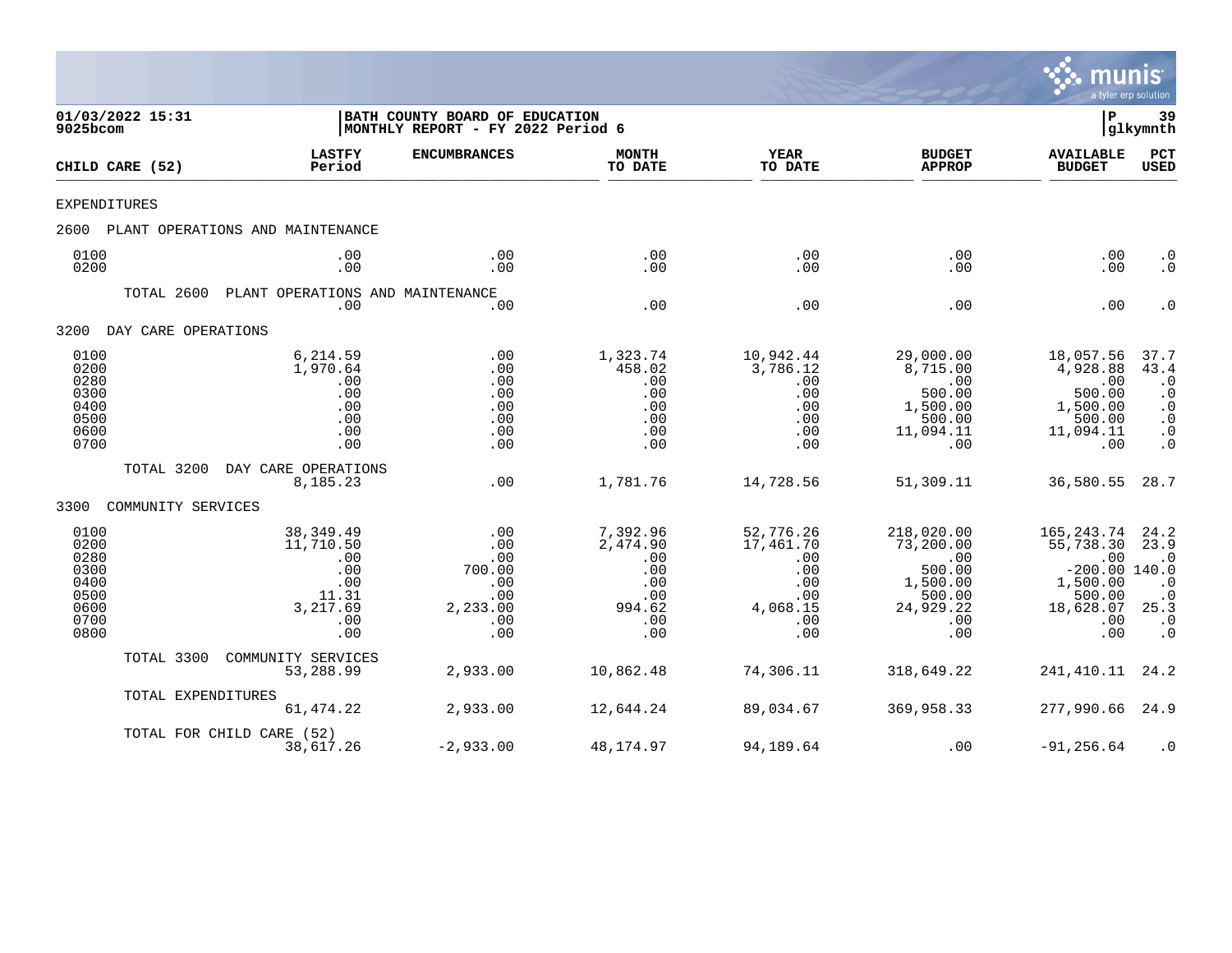|                                  |                         |                                                                     |                         |                        |                                | mun<br>a tyler erp solution       |                |
|----------------------------------|-------------------------|---------------------------------------------------------------------|-------------------------|------------------------|--------------------------------|-----------------------------------|----------------|
| 01/03/2022 15:31<br>9025bcom     |                         | BATH COUNTY BOARD OF EDUCATION<br>MONTHLY REPORT - FY 2022 Period 6 |                         |                        |                                | P                                 | 40<br>glkymnth |
| PRESCHOOL (53)                   | <b>LASTFY</b><br>Period | <b>ENCUMBRANCES</b>                                                 | <b>MONTH</b><br>TO DATE | <b>YEAR</b><br>TO DATE | <b>BUDGET</b><br><b>APPROP</b> | <b>AVAILABLE</b><br><b>BUDGET</b> | PCT<br>USED    |
| <b>REVENUES</b>                  |                         |                                                                     |                         |                        |                                |                                   |                |
| 0999 BEGINNING BALANCE           |                         |                                                                     |                         |                        |                                |                                   |                |
| TOTAL 0999 BEGINNING BALANCE     | 493.51                  | .00                                                                 | .00                     | .00                    | 1,000.00                       | 1,000.00                          | $\cdot$ 0      |
| RECEIPTS                         |                         |                                                                     |                         |                        |                                |                                   |                |
| REVENUE FROM LOCAL SOURCES       |                         |                                                                     |                         |                        |                                |                                   |                |
| TUITION                          |                         |                                                                     |                         |                        |                                |                                   |                |
| 1310 TUIT IND                    | .00                     | .00                                                                 | 110.00                  | 250.00                 | 13,000.00                      | 12,750.00                         | 1.9            |
| TOTAL TUITION                    | .00                     | .00                                                                 | 110.00                  | 250.00                 | 13,000.00                      | 12,750.00                         | 1.9            |
| TOTAL REVENUE FROM LOCAL SOURCES | .00                     | .00                                                                 | 110.00                  | 250.00                 | 13,000.00                      | 12,750.00                         | 1.9            |
| REVENUE FROM STATE SOURCES       |                         |                                                                     |                         |                        |                                |                                   |                |
| REVENUE ON BEHALF PAYMENTS       |                         |                                                                     |                         |                        |                                |                                   |                |
| 3900 ON-BEHALF                   | .00                     | .00                                                                 | .00                     | .00                    | .00                            | .00                               | $\cdot$ 0      |
| TOTAL REVENUE ON BEHALF PAYMENTS | .00                     | .00                                                                 | .00                     | .00                    | .00                            | .00                               | $\cdot$ 0      |
| TOTAL REVENUE FROM STATE SOURCES | .00                     | .00                                                                 | .00                     | .00                    | .00                            | .00                               | $\cdot$ 0      |
| TOTAL RECEIPTS                   | .00                     | .00                                                                 | 110.00                  | 250.00                 | 13,000.00                      | 12,750.00                         | 1.9            |
| TOTAL REVENUE                    | 493.51                  | .00                                                                 | 110.00                  | 250.00                 | 14,000.00                      | 13,750.00                         | 1.8            |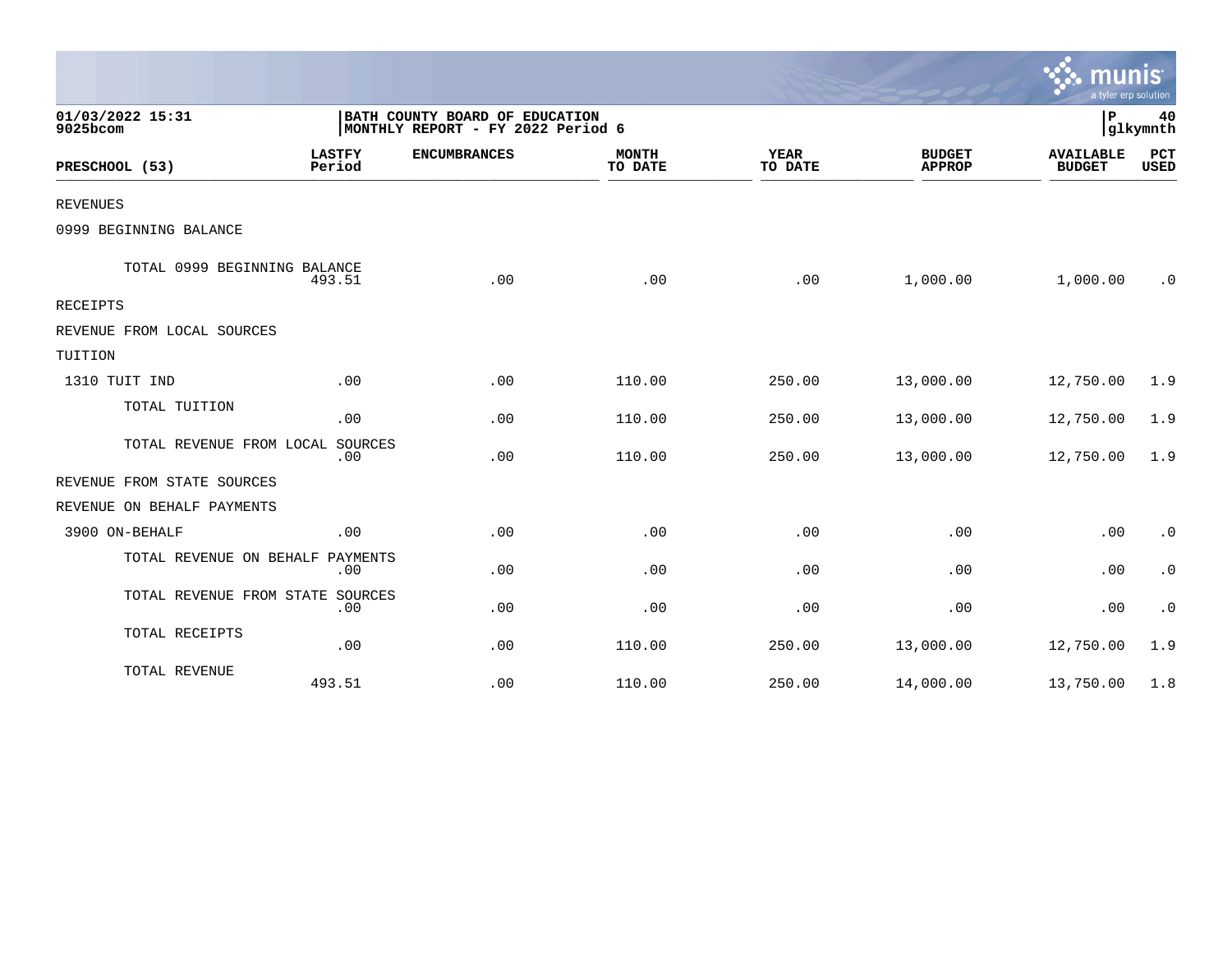|                                                                      |                                                                   |                                                                     |                                                               |                                                                |                                                                                             | munis<br>a tyler erp solution                                                                         |                                                                                                         |
|----------------------------------------------------------------------|-------------------------------------------------------------------|---------------------------------------------------------------------|---------------------------------------------------------------|----------------------------------------------------------------|---------------------------------------------------------------------------------------------|-------------------------------------------------------------------------------------------------------|---------------------------------------------------------------------------------------------------------|
| 01/03/2022 15:31<br>9025bcom                                         |                                                                   | BATH COUNTY BOARD OF EDUCATION<br>MONTHLY REPORT - FY 2022 Period 6 |                                                               |                                                                |                                                                                             | l P                                                                                                   | 41<br>glkymnth                                                                                          |
| PRESCHOOL (53)                                                       | <b>LASTFY</b><br>Period                                           | <b>ENCUMBRANCES</b>                                                 | <b>MONTH</b><br>TO DATE                                       | <b>YEAR</b><br>TO DATE                                         | <b>BUDGET</b><br><b>APPROP</b>                                                              | <b>AVAILABLE</b><br><b>BUDGET</b>                                                                     | PCT<br><b>USED</b>                                                                                      |
| <b>EXPENDITURES</b>                                                  |                                                                   |                                                                     |                                                               |                                                                |                                                                                             |                                                                                                       |                                                                                                         |
| 0000                                                                 | RESTRICT TO REV & BAL SHT ONLY                                    |                                                                     |                                                               |                                                                |                                                                                             |                                                                                                       |                                                                                                         |
| 0280                                                                 | .00                                                               | .00                                                                 | .00                                                           | .00                                                            | .00                                                                                         | .00                                                                                                   | $\cdot$ 0                                                                                               |
| TOTAL 0000                                                           | RESTRICT TO REV & BAL SHT ONLY<br>.00                             | .00                                                                 | .00                                                           | .00                                                            | .00                                                                                         | .00                                                                                                   | $\cdot$ 0                                                                                               |
| 1000<br>INSTRUCTION                                                  |                                                                   |                                                                     |                                                               |                                                                |                                                                                             |                                                                                                       |                                                                                                         |
| 0100<br>0200<br>0280<br>0300<br>0400<br>0500<br>0600<br>0700<br>0800 | .00<br>.00<br>.00<br>.00<br>419.10<br>.00<br>712.76<br>.00<br>.00 | .00<br>.00<br>.00<br>.00<br>.00<br>.00<br>.00<br>.00<br>595.00      | .00<br>.00<br>.00<br>.00<br>83.82<br>.00<br>.00<br>.00<br>.00 | .00<br>.00<br>.00<br>.00<br>502.92<br>.00<br>.00<br>.00<br>.00 | 2,200.00<br>2,000.00<br>.00<br>.00<br>2,422.72<br>1,063.52<br>4,592.77<br>1,670.99<br>50.00 | 2,200.00<br>2,000.00<br>.00<br>.00<br>1,919.80<br>1,063.52<br>4,592.77<br>1,670.99<br>$-545.00******$ | $\cdot$ 0<br>$\cdot$ 0<br>$\boldsymbol{\cdot}$ 0<br>$.0$<br>20.8<br>$\cdot$ 0<br>$\cdot$ 0<br>$\cdot$ 0 |
| TOTAL 1000                                                           | INSTRUCTION<br>1,131.86                                           | 595.00                                                              | 83.82                                                         | 502.92                                                         | 14,000.00                                                                                   | 12,902.08                                                                                             | 7.8                                                                                                     |
| 2700<br>STUDENT TRANSPORTATION                                       |                                                                   |                                                                     |                                                               |                                                                |                                                                                             |                                                                                                       |                                                                                                         |
| 0100<br>0200                                                         | .00<br>.00                                                        | .00<br>.00                                                          | .00<br>.00                                                    | .00<br>.00                                                     | .00<br>.00                                                                                  | .00<br>.00                                                                                            | $\cdot$ 0<br>$\boldsymbol{\cdot}$ 0                                                                     |
| TOTAL 2700                                                           | STUDENT TRANSPORTATION<br>.00                                     | .00                                                                 | .00                                                           | .00                                                            | .00                                                                                         | .00                                                                                                   | $\cdot$ 0                                                                                               |
| TOTAL EXPENDITURES                                                   | 1,131.86                                                          | 595.00                                                              | 83.82                                                         | 502.92                                                         | 14,000.00                                                                                   | 12,902.08                                                                                             | 7.8                                                                                                     |
|                                                                      | TOTAL FOR PRESCHOOL (53)<br>$-638.35$                             | $-595.00$                                                           | 26.18                                                         | $-252.92$                                                      | .00                                                                                         | 847.92                                                                                                | $\cdot$ 0                                                                                               |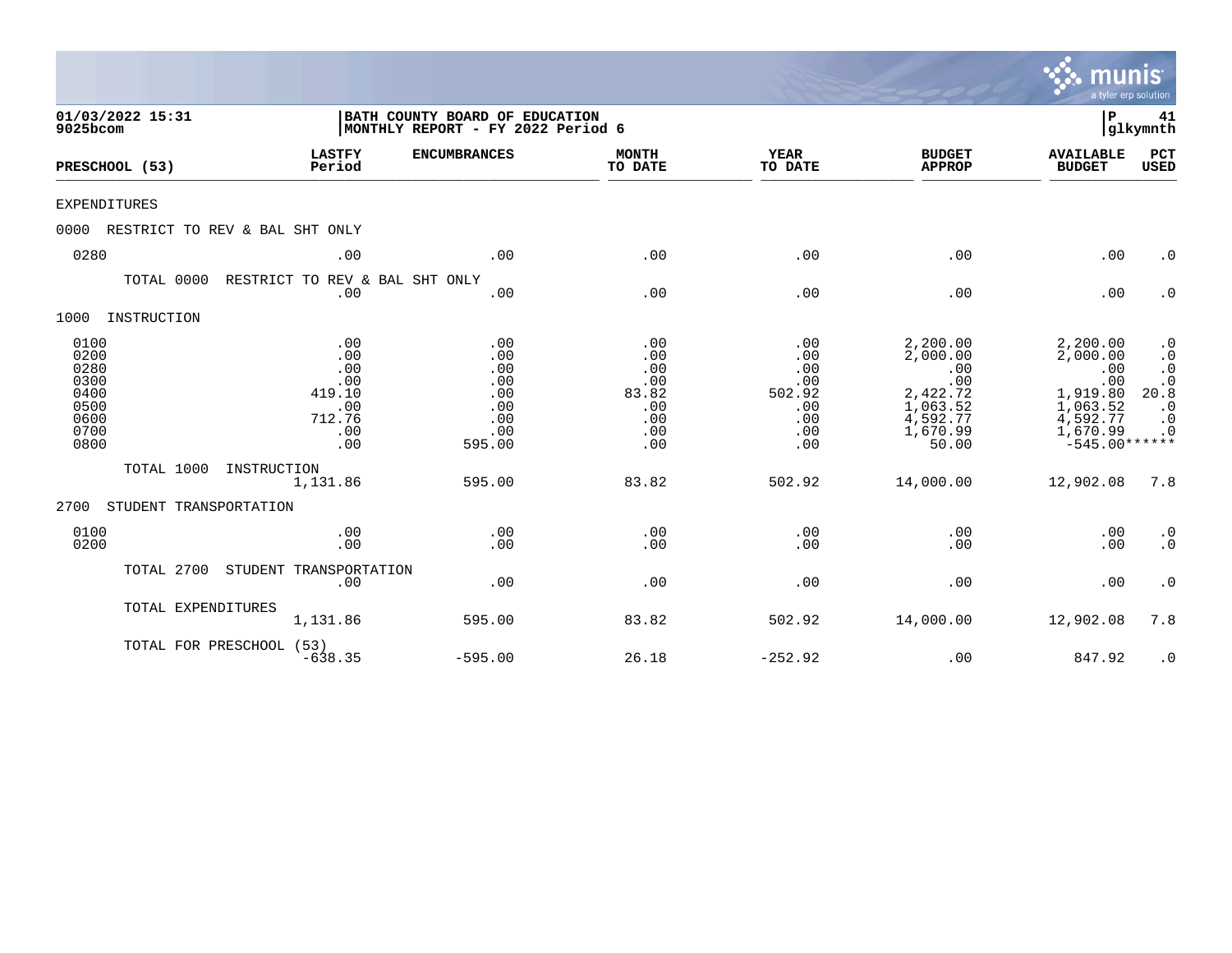|                                    |                         |                                                                     |                         |                        |                                | mun<br>a tyler erp solution       |                        |
|------------------------------------|-------------------------|---------------------------------------------------------------------|-------------------------|------------------------|--------------------------------|-----------------------------------|------------------------|
| 01/03/2022 15:31<br>9025bcom       |                         | BATH COUNTY BOARD OF EDUCATION<br>MONTHLY REPORT - FY 2022 Period 6 |                         |                        |                                | ∣P<br>42<br>glkymnth              |                        |
| CHILD CARE (61)                    | <b>LASTFY</b><br>Period | <b>ENCUMBRANCES</b>                                                 | <b>MONTH</b><br>TO DATE | <b>YEAR</b><br>TO DATE | <b>BUDGET</b><br><b>APPROP</b> | <b>AVAILABLE</b><br><b>BUDGET</b> | $_{\rm PCT}$<br>USED   |
| <b>REVENUES</b>                    |                         |                                                                     |                         |                        |                                |                                   |                        |
| <b>RECEIPTS</b>                    |                         |                                                                     |                         |                        |                                |                                   |                        |
| REVENUE FROM LOCAL SOURCES         |                         |                                                                     |                         |                        |                                |                                   |                        |
| COMMUNITY SERVICE ACTIVITIES       |                         |                                                                     |                         |                        |                                |                                   |                        |
| 1810 CHILD CARE                    | .00                     | .00                                                                 | .00                     | .00                    | .00                            | .00                               | $\cdot$ 0              |
| TOTAL COMMUNITY SERVICE ACTIVITIES | .00                     | .00                                                                 | .00                     | .00                    | .00                            | .00                               | $\cdot$ 0              |
| TOTAL REVENUE FROM LOCAL SOURCES   | .00                     | .00                                                                 | .00                     | .00                    | .00                            | .00                               | $\cdot$ 0              |
| REVENUE FROM STATE SOURCES         |                         |                                                                     |                         |                        |                                |                                   |                        |
| EXPENDITURE REIMBURSEMENTS         |                         |                                                                     |                         |                        |                                |                                   |                        |
| 3131 MISC REIMB                    | .00                     | .00                                                                 | .00                     | .00                    | .00                            | .00                               | $\cdot$ 0              |
| TOTAL EXPENDITURE REIMBURSEMENTS   | .00                     | .00                                                                 | .00                     | .00                    | .00                            | .00                               | $\cdot$ 0              |
| RESTRICTED                         |                         |                                                                     |                         |                        |                                |                                   |                        |
| 3200 RES STATE                     | .00                     | .00                                                                 | .00                     | .00                    | .00                            | .00                               | $\cdot$ 0              |
| TOTAL RESTRICTED                   | .00                     | .00                                                                 | .00                     | .00                    | .00                            | .00                               | $\cdot$ 0              |
| TOTAL REVENUE FROM STATE SOURCES   | .00                     | .00                                                                 | .00                     | .00                    | .00                            | .00                               | $\cdot$ 0              |
| OTHER RECEIPTS                     |                         |                                                                     |                         |                        |                                |                                   |                        |
| INTERFUND TRANSFERS                |                         |                                                                     |                         |                        |                                |                                   |                        |
| 5210 FND XFER                      | .00                     | .00                                                                 | .00                     | .00                    | .00                            | .00                               | $\cdot$ 0              |
| TOTAL INTERFUND TRANSFERS          | .00                     | .00                                                                 | .00                     | .00                    | .00                            | .00                               | $\cdot$ 0              |
| TOTAL OTHER RECEIPTS               | .00                     | .00                                                                 | .00                     | .00                    | .00                            | .00                               | $\cdot$ 0              |
| TOTAL RECEIPTS                     | .00                     | .00                                                                 | .00                     | .00                    | .00                            | .00                               | $\boldsymbol{\cdot}$ 0 |
| TOTAL REVENUE                      | .00                     | .00                                                                 | .00                     | .00                    | .00                            | .00                               | . 0                    |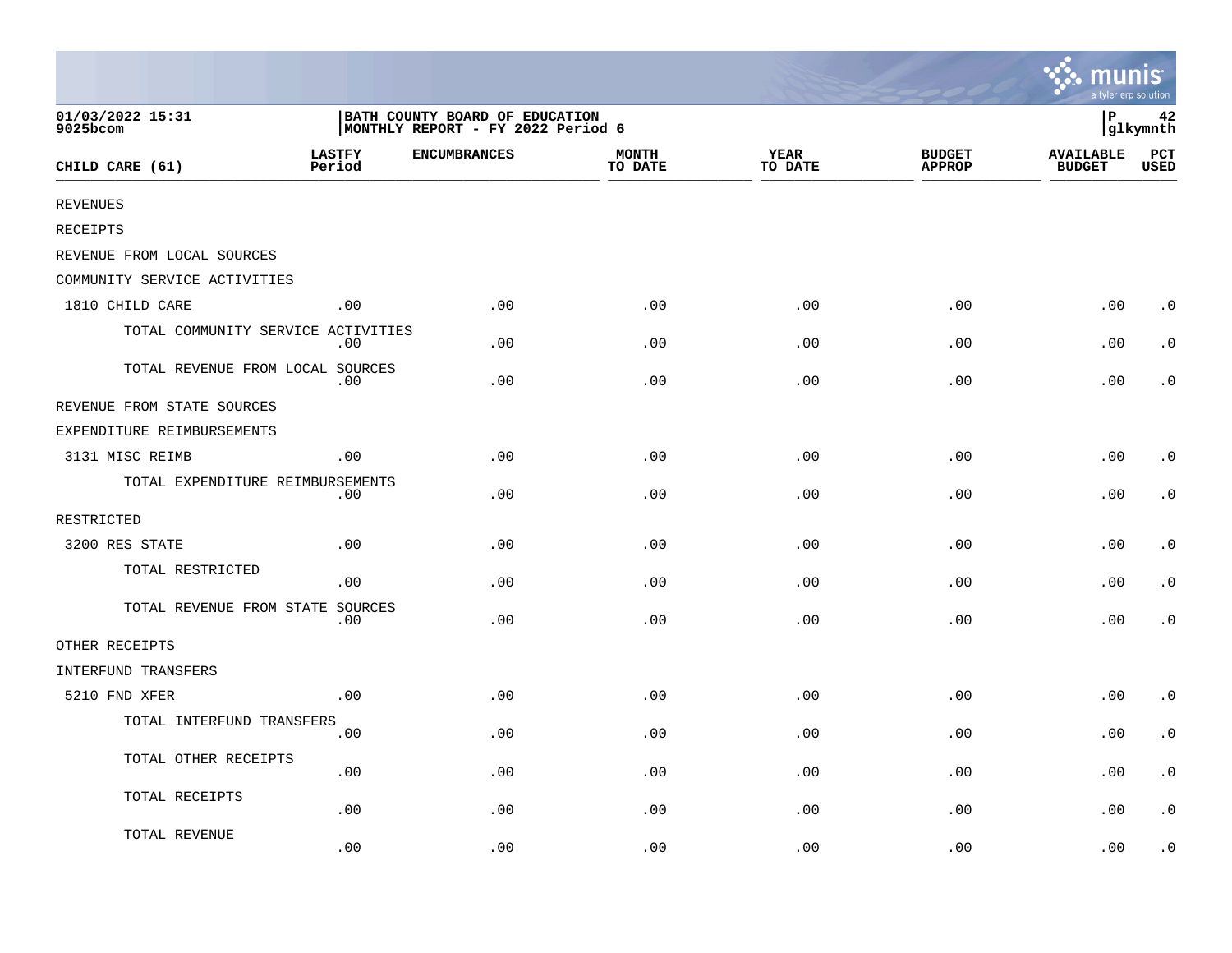

| $9025$ bcom                                  | 01/03/2022 15:31     | BATH COUNTY BOARD OF EDUCATION<br>MONTHLY REPORT - FY 2022 Period 6 |                                        |                                        |                                        |                                        |                                        | 43<br>glkymnth                                                             |
|----------------------------------------------|----------------------|---------------------------------------------------------------------|----------------------------------------|----------------------------------------|----------------------------------------|----------------------------------------|----------------------------------------|----------------------------------------------------------------------------|
|                                              | CHILD CARE (61)      | <b>LASTFY</b><br>Period                                             | <b>ENCUMBRANCES</b>                    | <b>MONTH</b><br>TO DATE                | <b>YEAR</b><br>TO DATE                 | <b>BUDGET</b><br><b>APPROP</b>         | <b>AVAILABLE</b><br><b>BUDGET</b>      | PCT<br>USED                                                                |
| <b>EXPENDITURES</b>                          |                      |                                                                     |                                        |                                        |                                        |                                        |                                        |                                                                            |
| 3300                                         | COMMUNITY SERVICES   |                                                                     |                                        |                                        |                                        |                                        |                                        |                                                                            |
| 0100<br>0200<br>0300<br>0500<br>0600<br>0700 |                      | .00<br>.00<br>.00<br>.00<br>.00<br>.00                              | .00<br>.00<br>.00<br>.00<br>.00<br>.00 | .00<br>.00<br>.00<br>.00<br>.00<br>.00 | .00<br>.00<br>.00<br>.00<br>.00<br>.00 | .00<br>.00<br>.00<br>.00<br>.00<br>.00 | .00<br>.00<br>.00<br>.00<br>.00<br>.00 | $\cdot$ 0<br>$\cdot$ 0<br>$\cdot$ 0<br>$\cdot$ 0<br>$\cdot$ 0<br>$\cdot$ 0 |
|                                              | TOTAL 3300           | COMMUNITY SERVICES<br>.00                                           | .00                                    | .00                                    | .00                                    | .00                                    | .00                                    | $\cdot$ 0                                                                  |
|                                              | TOTAL EXPENDITURES   | .00                                                                 | .00                                    | .00                                    | .00                                    | .00                                    | .00                                    | $\cdot$ 0                                                                  |
|                                              | TOTAL FOR CHILD CARE | (61)<br>.00                                                         | .00                                    | .00                                    | .00                                    | .00                                    | .00                                    | .0                                                                         |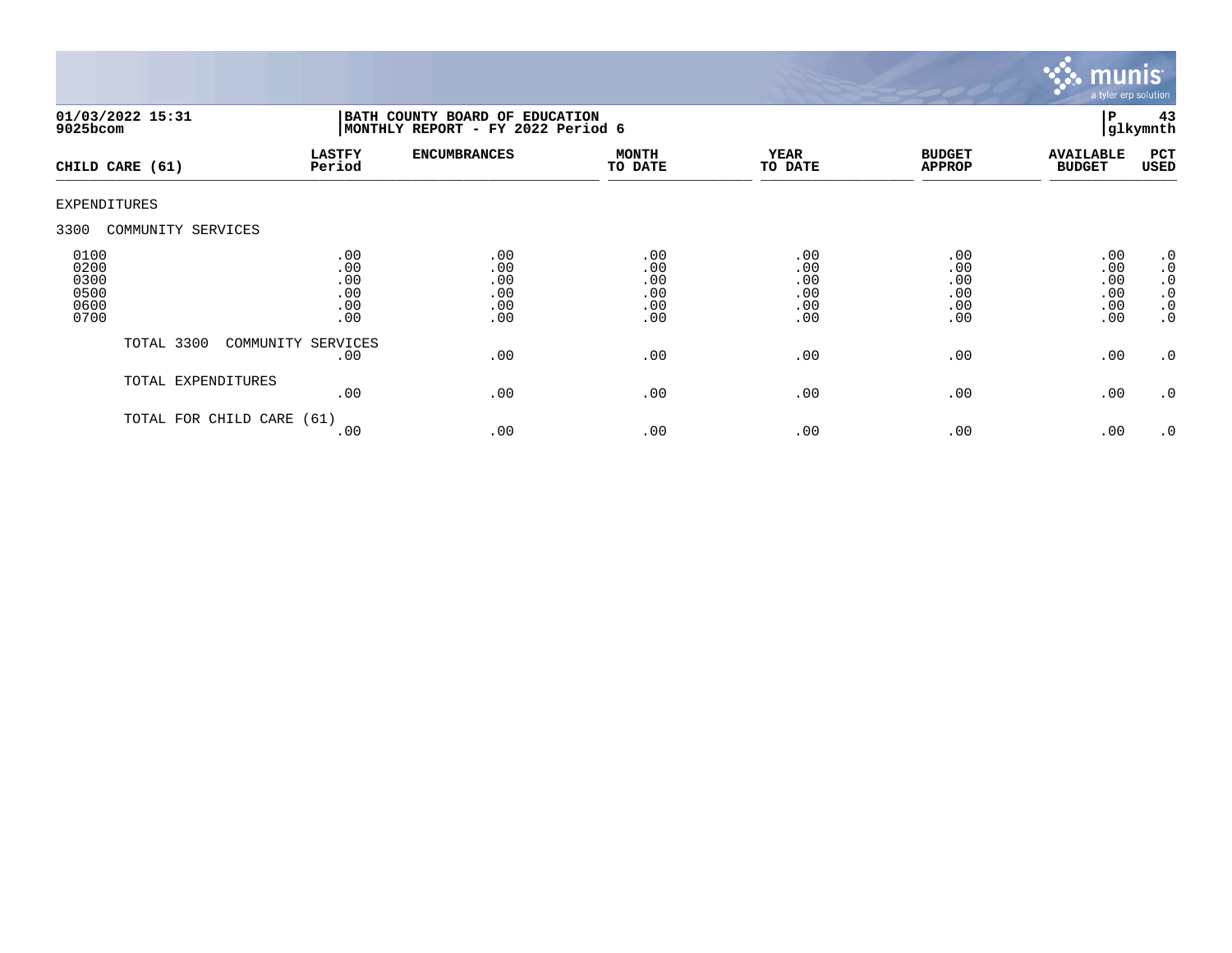|                              |                         |                                                                     |                         |                        |                                | <u>munis </u><br>a tyler erp solution |                |
|------------------------------|-------------------------|---------------------------------------------------------------------|-------------------------|------------------------|--------------------------------|---------------------------------------|----------------|
| 01/03/2022 15:31<br>9025bcom |                         | BATH COUNTY BOARD OF EDUCATION<br>MONTHLY REPORT - FY 2022 Period 6 |                         |                        |                                | P                                     | 44<br>glkymnth |
| PRESCHOOL (62)               | <b>LASTFY</b><br>Period | <b>ENCUMBRANCES</b>                                                 | <b>MONTH</b><br>TO DATE | <b>YEAR</b><br>TO DATE | <b>BUDGET</b><br><b>APPROP</b> | <b>AVAILABLE</b><br><b>BUDGET</b>     | PCT<br>USED    |
| <b>REVENUES</b>              |                         |                                                                     |                         |                        |                                |                                       |                |
| 0999 BEGINNING BALANCE       |                         |                                                                     |                         |                        |                                |                                       |                |
| TOTAL 0999 BEGINNING BALANCE | .00                     | .00                                                                 | .00                     | .00                    | .00                            | .00                                   | .0             |
| <b>RECEIPTS</b>              |                         |                                                                     |                         |                        |                                |                                       |                |
| REVENUE FROM LOCAL SOURCES   |                         |                                                                     |                         |                        |                                |                                       |                |
| TUITION                      |                         |                                                                     |                         |                        |                                |                                       |                |
| 1310 TUIT IND                | .00                     | .00                                                                 | .00                     | .00                    | .00                            | .00                                   | $\cdot$ 0      |
| TOTAL TUITION                | .00                     | .00                                                                 | .00                     | .00                    | .00                            | .00                                   | $\cdot$ 0      |
| TOTAL REVENUE FROM LOCAL     | SOURCES<br>.00          | .00                                                                 | .00                     | .00                    | .00                            | .00                                   | $\cdot$ 0      |
| TOTAL RECEIPTS               | .00                     | .00                                                                 | .00                     | .00                    | .00                            | .00                                   | $\cdot$ 0      |
| TOTAL REVENUE                | .00                     | .00                                                                 | .00                     | .00                    | .00                            | .00                                   | $\cdot$ 0      |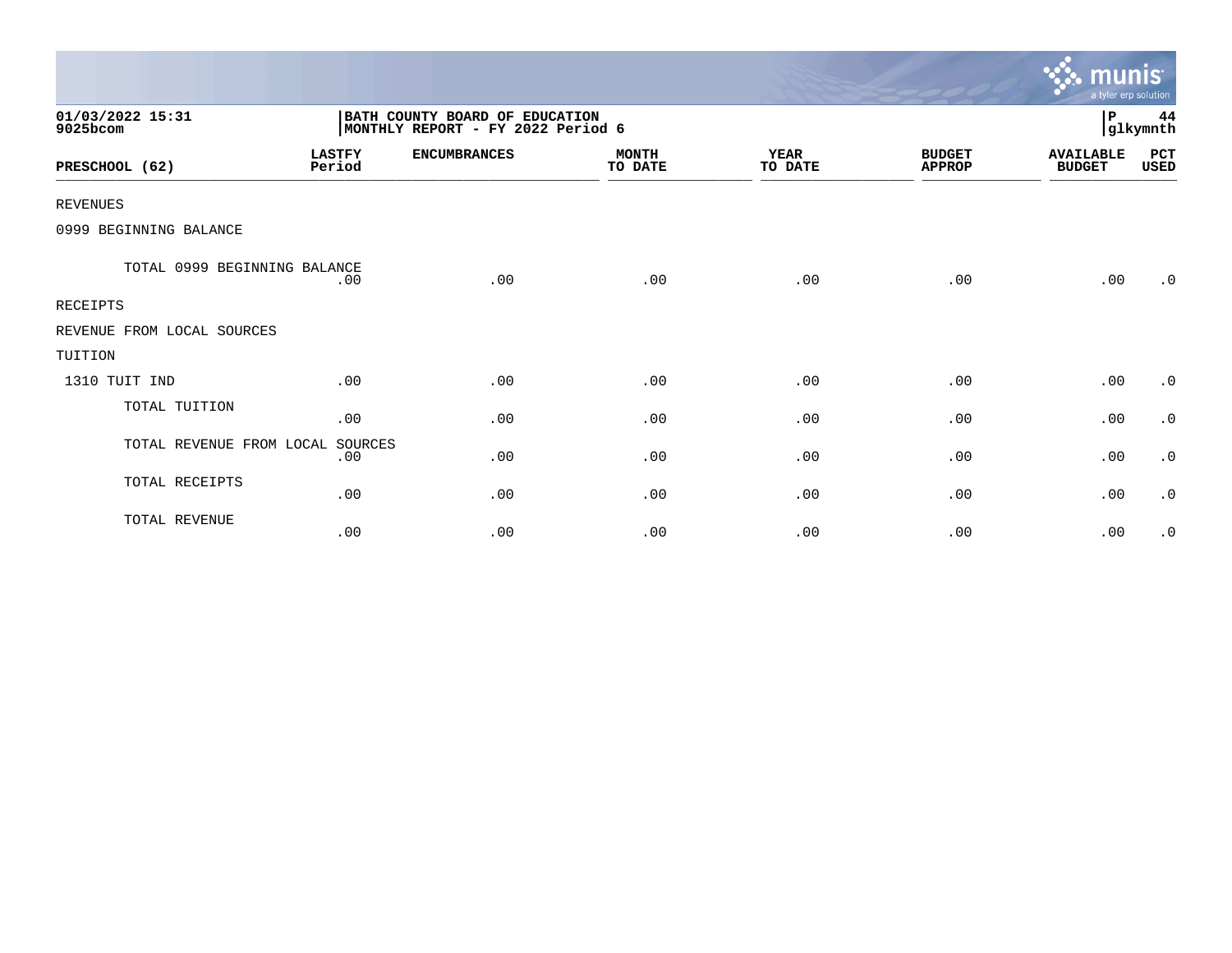

| 01/03/2022 15:31<br>9025bcom |                         | BATH COUNTY BOARD OF EDUCATION<br>MONTHLY REPORT - FY 2022 Period 6 |                         |                 |                                |                                   |                    |  |
|------------------------------|-------------------------|---------------------------------------------------------------------|-------------------------|-----------------|--------------------------------|-----------------------------------|--------------------|--|
| PRESCHOOL (62)               | <b>LASTFY</b><br>Period | <b>ENCUMBRANCES</b>                                                 | <b>MONTH</b><br>TO DATE | YEAR<br>TO DATE | <b>BUDGET</b><br><b>APPROP</b> | <b>AVAILABLE</b><br><b>BUDGET</b> | PCT<br><b>USED</b> |  |
| EXPENDITURES                 |                         |                                                                     |                         |                 |                                |                                   |                    |  |
| INSTRUCTION<br>1000          |                         |                                                                     |                         |                 |                                |                                   |                    |  |
| 0600                         | .00                     | .00                                                                 | .00                     | .00             | .00                            | .00                               | $\cdot$ 0          |  |
| TOTAL 1000<br>INSTRUCTION    | .00                     | .00                                                                 | .00                     | .00             | .00                            | .00                               | .0                 |  |
| TOTAL EXPENDITURES           | .00                     | .00                                                                 | .00                     | .00             | .00                            | .00                               | $\cdot$ 0          |  |
| TOTAL FOR PRESCHOOL (62)     | .00                     | .00                                                                 | .00                     | .00             | .00                            | .00                               | .0                 |  |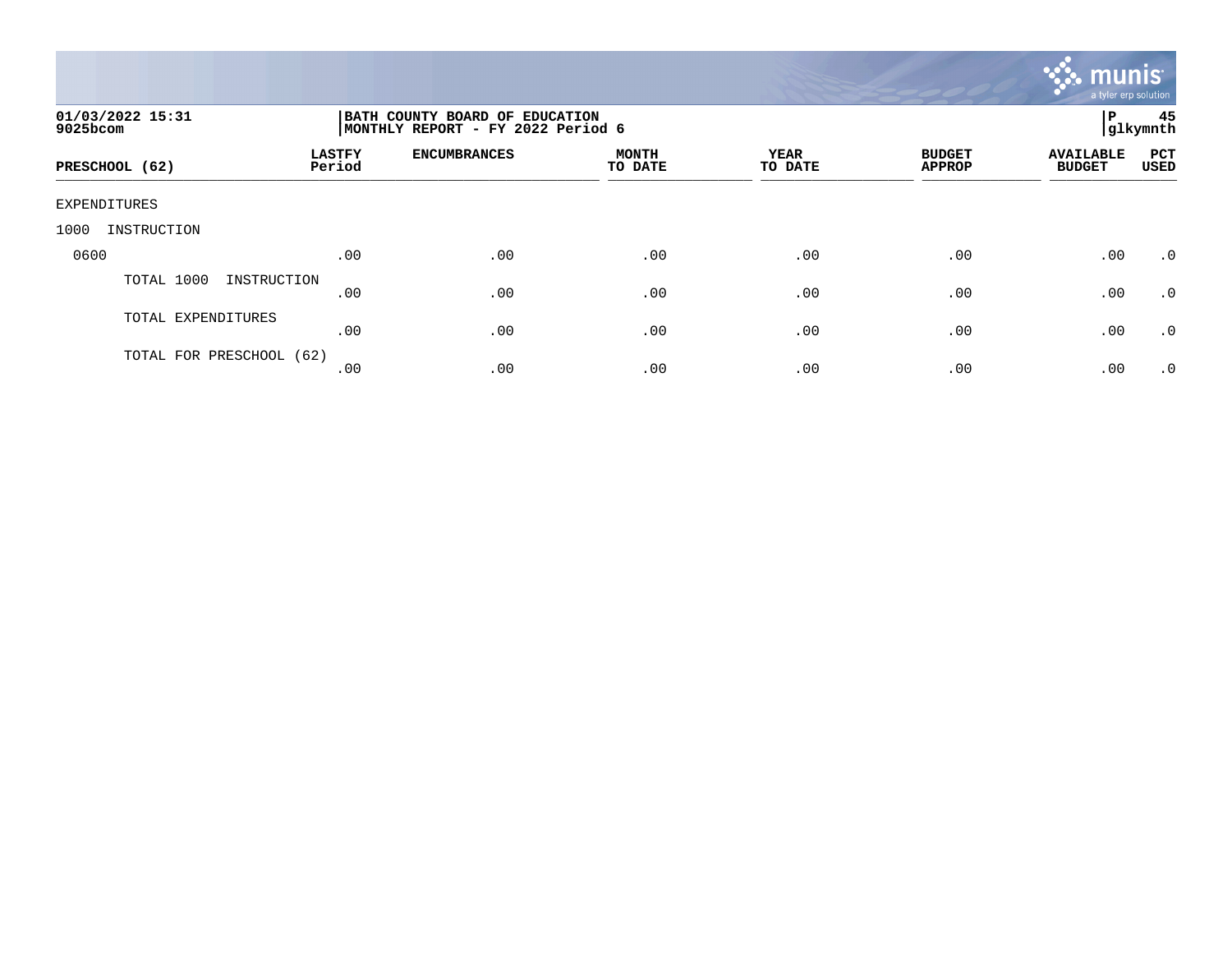|                                        |                         |                                                                     |                         |                        |                                |                                   | a tyler erp solution |
|----------------------------------------|-------------------------|---------------------------------------------------------------------|-------------------------|------------------------|--------------------------------|-----------------------------------|----------------------|
| 01/03/2022 15:31<br>9025bcom           |                         | BATH COUNTY BOARD OF EDUCATION<br>MONTHLY REPORT - FY 2022 Period 6 |                         |                        |                                | $\mathbf{P}$                      | 46<br>glkymnth       |
| TRUST/AGENCY FUNDS (7000)              | <b>LASTFY</b><br>Period | <b>ENCUMBRANCES</b>                                                 | <b>MONTH</b><br>TO DATE | <b>YEAR</b><br>TO DATE | <b>BUDGET</b><br><b>APPROP</b> | <b>AVAILABLE</b><br><b>BUDGET</b> | PCT<br><b>USED</b>   |
| <b>REVENUES</b>                        |                         |                                                                     |                         |                        |                                |                                   |                      |
| 0999 BEGINNING BALANCE                 |                         |                                                                     |                         |                        |                                |                                   |                      |
| TOTAL 0999 BEGINNING BALANCE           | .00                     | .00                                                                 | 43,984.97               | 43,984.97              | .00                            | $-43,984.97$                      | $\cdot$ 0            |
| RECEIPTS                               |                         |                                                                     |                         |                        |                                |                                   |                      |
| REVENUE FROM LOCAL SOURCES             |                         |                                                                     |                         |                        |                                |                                   |                      |
| OTHER REVENUE FROM LOCAL SOURCES       |                         |                                                                     |                         |                        |                                |                                   |                      |
| 1920 CONTRIBUTE                        | 21,040.41               | .00                                                                 | 1,804.12                | 2,575.11               | 1,800.00                       | $-775.11$ 143.1                   |                      |
| TOTAL OTHER REVENUE FROM LOCAL SOURCES | 21,040.41               | .00                                                                 | 1,804.12                | 2,575.11               | 1,800.00                       | $-775.11$ 143.1                   |                      |
| TOTAL REVENUE FROM LOCAL SOURCES       | 21,040.41               | .00                                                                 | 1,804.12                | 2,575.11               | 1,800.00                       | $-775.11$ 143.1                   |                      |
| OTHER RECEIPTS                         |                         |                                                                     |                         |                        |                                |                                   |                      |
| INTERFUND TRANSFERS                    |                         |                                                                     |                         |                        |                                |                                   |                      |
| 5210 FND XFER                          | .00                     | .00                                                                 | .00                     | .00                    | .00                            | .00                               | $\cdot$ 0            |
| TOTAL INTERFUND TRANSFERS              | .00                     | .00                                                                 | .00                     | .00                    | .00                            | .00                               | $\cdot$ 0            |
| TOTAL OTHER RECEIPTS                   | .00                     | .00                                                                 | .00                     | .00                    | .00                            | .00                               | $\cdot$ 0            |
| TOTAL RECEIPTS                         | 21,040.41               | .00                                                                 | 1,804.12                | 2,575.11               | 1,800.00                       | $-775.11$ 143.1                   |                      |
| TOTAL REVENUE                          | 21,040.41               | .00                                                                 | 45,789.09               | 46,560.08              | 1,800.00                       | $-44.760.08***$                   |                      |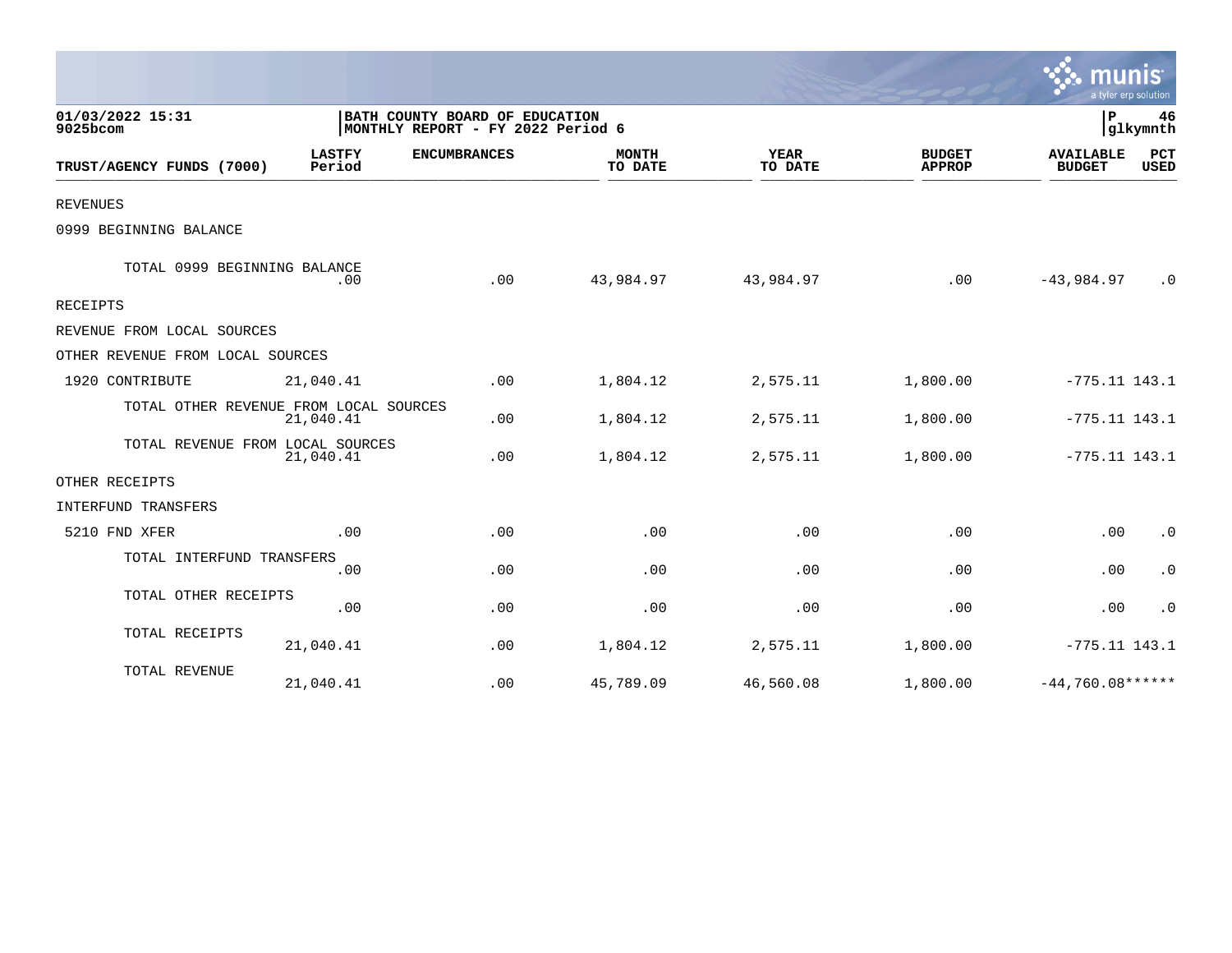

| 01/03/2022 15:31<br>$9025$ bcom     |                           | BATH COUNTY BOARD OF EDUCATION<br>MONTHLY REPORT - FY 2022 Period 6 |                         |                        |                                |                                   |             |
|-------------------------------------|---------------------------|---------------------------------------------------------------------|-------------------------|------------------------|--------------------------------|-----------------------------------|-------------|
| TRUST/AGENCY FUNDS (7000)           | <b>LASTFY</b><br>Period   | <b>ENCUMBRANCES</b>                                                 | <b>MONTH</b><br>TO DATE | <b>YEAR</b><br>TO DATE | <b>BUDGET</b><br><b>APPROP</b> | <b>AVAILABLE</b><br><b>BUDGET</b> | PCT<br>USED |
| EXPENDITURES                        |                           |                                                                     |                         |                        |                                |                                   |             |
| 3300<br>COMMUNITY SERVICES          |                           |                                                                     |                         |                        |                                |                                   |             |
| 0600                                | .00                       | .00                                                                 | .00                     | .00                    | 1,800.00                       | 1,800.00                          | .0          |
| TOTAL 3300                          | COMMUNITY SERVICES<br>.00 | .00                                                                 | .00                     | .00                    | 1,800.00                       | 1,800.00                          | $\cdot$ 0   |
| TOTAL EXPENDITURES                  | .00                       | .00                                                                 | .00                     | .00                    | 1,800.00                       | 1,800.00                          | $\cdot$ 0   |
| TOTAL FOR TRUST/AGENCY FUNDS (7000) | 21,040.41                 | .00                                                                 | 45,789.09               | 46,560.08              | .00                            | $-46,560.08$                      | $\cdot$ 0   |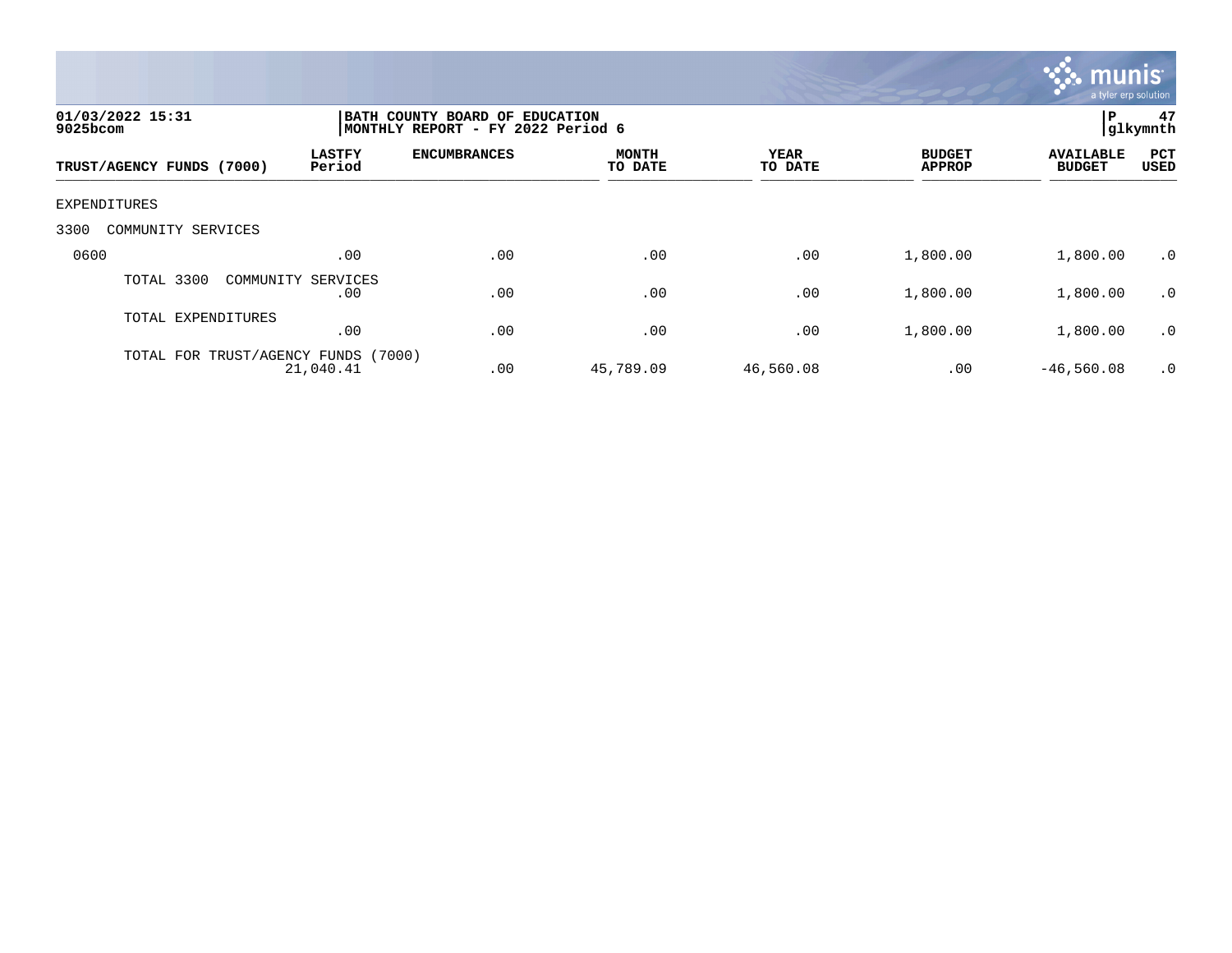|                                                     |                         |                                                                     |                         |                        |                                | munis<br>a tyler erp solution     |                                     |
|-----------------------------------------------------|-------------------------|---------------------------------------------------------------------|-------------------------|------------------------|--------------------------------|-----------------------------------|-------------------------------------|
| 01/03/2022 15:31<br>9025bcom                        |                         | BATH COUNTY BOARD OF EDUCATION<br>MONTHLY REPORT - FY 2022 Period 6 |                         |                        |                                | l P                               | 48<br>glkymnth                      |
| <b>GOVERNMENTAL ASSETS (8)</b>                      | <b>LASTFY</b><br>Period | <b>ENCUMBRANCES</b>                                                 | <b>MONTH</b><br>TO DATE | <b>YEAR</b><br>TO DATE | <b>BUDGET</b><br><b>APPROP</b> | <b>AVAILABLE</b><br><b>BUDGET</b> | <b>PCT</b><br><b>USED</b>           |
| <b>REVENUES</b>                                     |                         |                                                                     |                         |                        |                                |                                   |                                     |
| RECEIPTS                                            |                         |                                                                     |                         |                        |                                |                                   |                                     |
| REVENUE FROM LOCAL SOURCES                          |                         |                                                                     |                         |                        |                                |                                   |                                     |
| OTHER REVENUE FROM LOCAL SOURCES                    |                         |                                                                     |                         |                        |                                |                                   |                                     |
| 1930 GAIN/LOSS                                      | .00                     | .00                                                                 | .00                     | .00                    | .00                            | .00                               | $\cdot$ 0                           |
| TOTAL OTHER REVENUE FROM LOCAL SOURCES              | .00                     | .00                                                                 | .00                     | .00                    | .00                            | .00                               | $\cdot$ 0                           |
| TOTAL REVENUE FROM LOCAL SOURCES                    | .00                     | .00                                                                 | .00                     | .00                    | .00                            | .00                               | $\cdot$ 0                           |
| OTHER RECEIPTS                                      |                         |                                                                     |                         |                        |                                |                                   |                                     |
| SALE OR COMP FOR LOSS OF ASSETS                     |                         |                                                                     |                         |                        |                                |                                   |                                     |
| 5311 SALE LAND<br>5331 SALE BLDG<br>5341 SALE EQUIP | .00<br>.00<br>.00       | .00<br>.00<br>.00                                                   | .00<br>.00<br>.00       | .00<br>.00<br>.00      | .00<br>.00<br>.00              | .00<br>.00<br>.00                 | $\cdot$ 0<br>$\cdot$ 0<br>$\cdot$ 0 |
| TOTAL SALE OR COMP FOR LOSS OF ASSETS               | .00                     | .00                                                                 | .00                     | .00                    | .00                            | .00                               | $\cdot$ 0                           |
| TOTAL OTHER RECEIPTS                                | .00                     | .00                                                                 | .00                     | .00                    | .00                            | .00                               | $\cdot$ 0                           |
| TOTAL RECEIPTS                                      | .00                     | .00                                                                 | .00                     | .00                    | .00                            | .00                               | $\cdot$ 0                           |
| TOTAL REVENUE                                       | .00                     | .00                                                                 | .00                     | .00                    | .00                            | .00                               | $\cdot$ 0                           |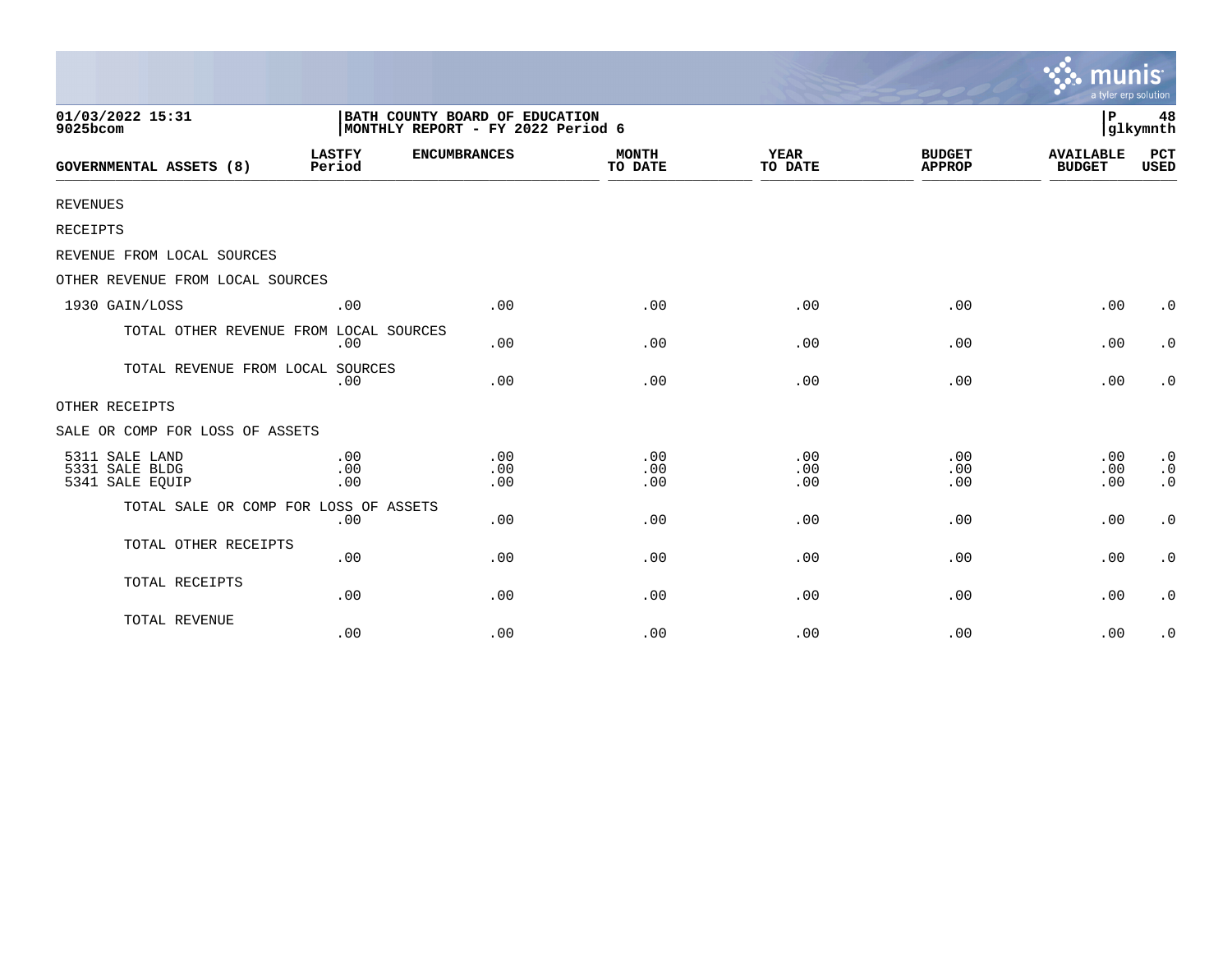

| 01/03/2022 15:31<br>9025bcom       |                                         | BATH COUNTY BOARD OF EDUCATION<br>MONTHLY REPORT - FY 2022 Period 6 |                         |                 |                                |                                   | 49<br> glkymnth    |
|------------------------------------|-----------------------------------------|---------------------------------------------------------------------|-------------------------|-----------------|--------------------------------|-----------------------------------|--------------------|
| GOVERNMENTAL ASSETS (8)            | <b>LASTFY</b><br>Period                 | <b>ENCUMBRANCES</b>                                                 | <b>MONTH</b><br>TO DATE | YEAR<br>TO DATE | <b>BUDGET</b><br><b>APPROP</b> | <b>AVAILABLE</b><br><b>BUDGET</b> | PCT<br><b>USED</b> |
| EXPENDITURES                       |                                         |                                                                     |                         |                 |                                |                                   |                    |
| 1000 INSTRUCTION                   |                                         |                                                                     |                         |                 |                                |                                   |                    |
| 0700                               | 30.62                                   | .00                                                                 | .00                     | 23.31           | .00                            | $-23.31$                          | $\cdot$ 0          |
|                                    | TOTAL 1000 INSTRUCTION<br>30.62         | .00                                                                 | .00                     | 23.31           | .00                            | $-23.31$                          | $\cdot$ 0          |
| 2100 STUDENT SUPPORT SERVICES      |                                         |                                                                     |                         |                 |                                |                                   |                    |
| 0700                               | .00                                     | .00                                                                 | .00                     | .00             | .00                            | .00                               | $\cdot$ 0          |
| TOTAL 2100                         | STUDENT SUPPORT SERVICES<br>.00         | .00                                                                 | .00                     | .00             | .00                            | .00                               | $\cdot$ 0          |
| 2200 INSTRUCTIONAL STAFF SUPP SERV |                                         |                                                                     |                         |                 |                                |                                   |                    |
| 0700                               | 44.17                                   | .00                                                                 | .00                     | .00             | .00                            | .00                               | $\cdot$ 0          |
| TOTAL 2200                         | INSTRUCTIONAL STAFF SUPP SERV<br>44.17  | .00                                                                 | .00                     | .00             | .00                            | .00                               | $\cdot$ 0          |
| 2300 DISTRICT ADMIN SUPPORT        |                                         |                                                                     |                         |                 |                                |                                   |                    |
| 0700                               | 225.12                                  | .00                                                                 | .00                     | .00             | .00                            | .00                               | $\cdot$ 0          |
| TOTAL 2300                         | DISTRICT ADMIN SUPPORT<br>225.12        | .00                                                                 | .00                     | .00             | .00                            | .00                               | . $\boldsymbol{0}$ |
| 2400 SCHOOL ADMIN SUPPORT          |                                         |                                                                     |                         |                 |                                |                                   |                    |
| 0700                               | .00                                     | .00                                                                 | .00                     | .00             | .00                            | .00                               | $\cdot$ 0          |
| TOTAL 2400                         | SCHOOL ADMIN SUPPORT<br>.00             | .00                                                                 | .00                     | .00             | .00                            | .00                               | $\cdot$ 0          |
| 2500<br>BUSINESS SUPPORT SERVICES  |                                         |                                                                     |                         |                 |                                |                                   |                    |
| 0700                               | .00                                     | .00                                                                 | .00                     | .00             | .00                            | .00                               | $\cdot$ 0          |
| TOTAL 2500                         | BUSINESS SUPPORT SERVICES<br>.00        | .00                                                                 | .00                     | .00             | .00                            | .00                               | $\cdot$ 0          |
|                                    | 2600 PLANT OPERATIONS AND MAINTENANCE   |                                                                     |                         |                 |                                |                                   |                    |
| 0700                               | .00                                     | .00                                                                 | .00                     | .00             | .00                            | .00                               | . $\boldsymbol{0}$ |
| TOTAL 2600                         | PLANT OPERATIONS AND MAINTENANCE<br>.00 | .00                                                                 | .00                     | .00             | .00                            | .00                               | . $\boldsymbol{0}$ |

2700 STUDENT TRANSPORTATION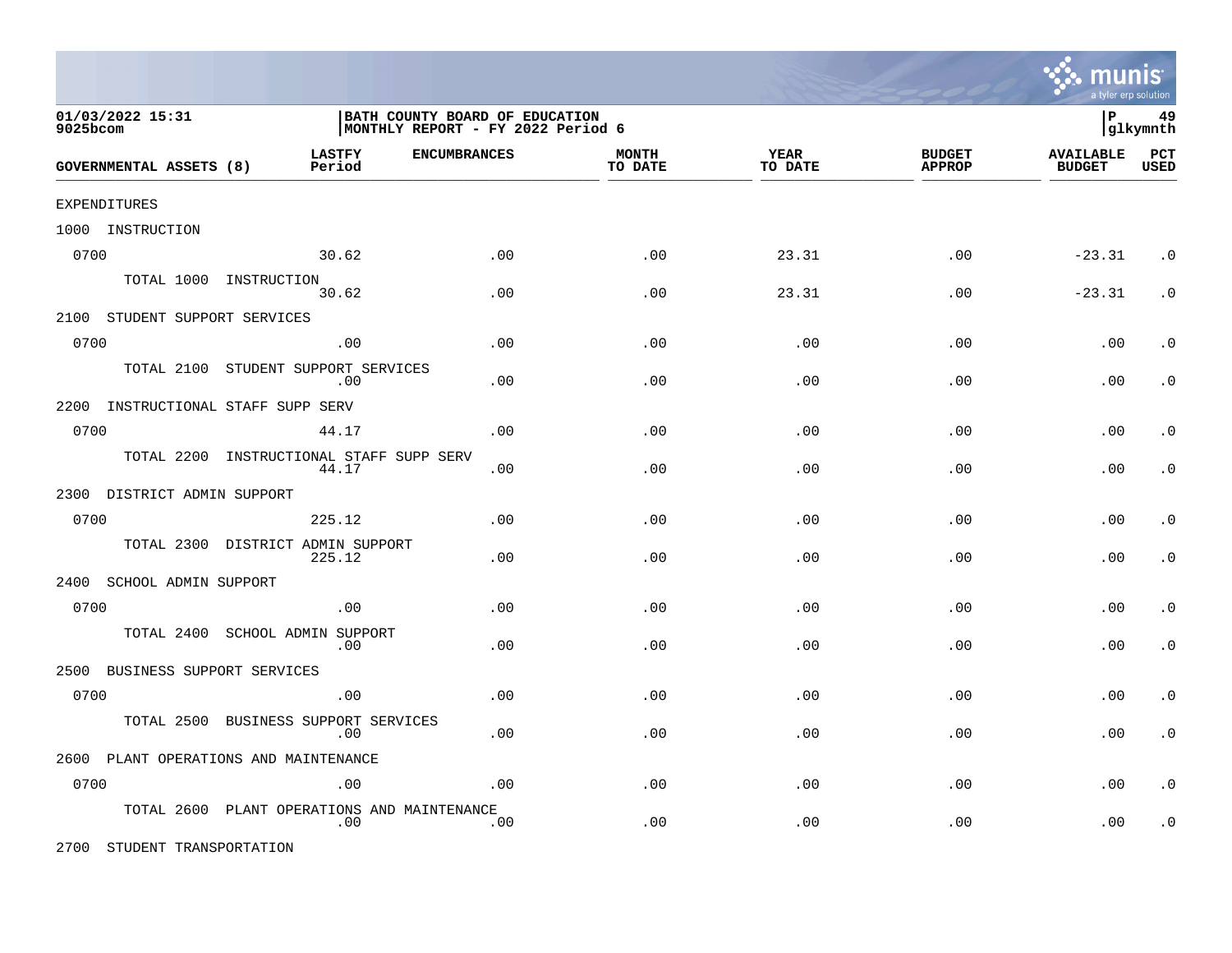

| 01/03/2022 15:31<br>9025bcom   |                                                | BATH COUNTY BOARD OF EDUCATION<br>MONTHLY REPORT - FY 2022 Period 6 |                         |                        |                                |                                   | 50<br>glkymnth |
|--------------------------------|------------------------------------------------|---------------------------------------------------------------------|-------------------------|------------------------|--------------------------------|-----------------------------------|----------------|
| <b>GOVERNMENTAL ASSETS (8)</b> | <b>LASTFY</b><br>Period                        | <b>ENCUMBRANCES</b>                                                 | <b>MONTH</b><br>TO DATE | <b>YEAR</b><br>TO DATE | <b>BUDGET</b><br><b>APPROP</b> | <b>AVAILABLE</b><br><b>BUDGET</b> | PCT<br>USED    |
| 0700                           | .00                                            | .00                                                                 | .00                     | .00                    | .00                            | .00                               | $\cdot$ 0      |
| TOTAL 2700                     | STUDENT<br>TRANSPORTATION<br>.00               | .00                                                                 | .00                     | .00                    | .00                            | .00                               | $\cdot$ 0      |
| 3300<br>COMMUNITY SERVICES     |                                                |                                                                     |                         |                        |                                |                                   |                |
| 0700                           | .00                                            | .00                                                                 | .00                     | .00                    | .00                            | .00                               | $\cdot$ 0      |
| TOTAL 3300                     | COMMUNITY SERVICES<br>.00                      | .00                                                                 | .00                     | .00                    | .00                            | .00                               | $\cdot$ 0      |
| TOTAL EXPENDITURES             | 299.91                                         | .00                                                                 | .00                     | 23.31                  | .00                            | $-23.31$                          | $\cdot$ 0      |
|                                | TOTAL FOR GOVERNMENTAL ASSETS (8)<br>$-299.91$ | .00                                                                 | .00                     | $-23.31$               | .00                            | 23.31                             | $\cdot$ 0      |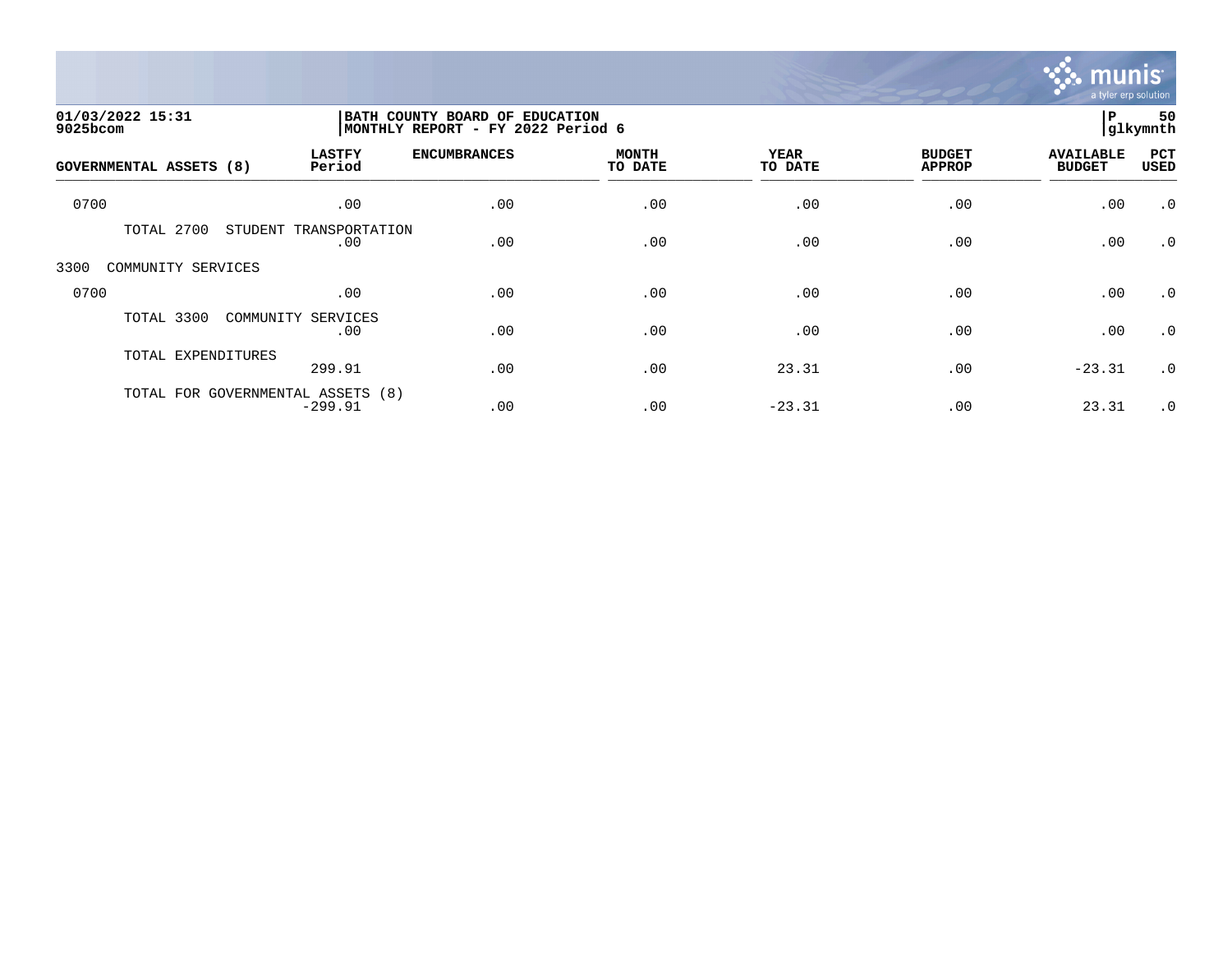|                                  |                         |                                                                     |                         |                 |                                | mun<br>a tyler erp solution       |                |
|----------------------------------|-------------------------|---------------------------------------------------------------------|-------------------------|-----------------|--------------------------------|-----------------------------------|----------------|
| 01/03/2022 15:31<br>9025bcom     |                         | BATH COUNTY BOARD OF EDUCATION<br>MONTHLY REPORT - FY 2022 Period 6 |                         |                 |                                | P                                 | 51<br>glkymnth |
| FOOD SERVICE ASSETS (81)         | <b>LASTFY</b><br>Period | <b>ENCUMBRANCES</b>                                                 | <b>MONTH</b><br>TO DATE | YEAR<br>TO DATE | <b>BUDGET</b><br><b>APPROP</b> | <b>AVAILABLE</b><br><b>BUDGET</b> | PCT<br>USED    |
| <b>REVENUES</b>                  |                         |                                                                     |                         |                 |                                |                                   |                |
| RECEIPTS                         |                         |                                                                     |                         |                 |                                |                                   |                |
| REVENUE FROM LOCAL SOURCES       |                         |                                                                     |                         |                 |                                |                                   |                |
| OTHER REVENUE FROM LOCAL SOURCES |                         |                                                                     |                         |                 |                                |                                   |                |
| 1930 GAIN/LOSS                   | .00                     | .00                                                                 | .00                     | .00             | .00                            | .00                               | $\cdot$ 0      |
| TOTAL OTHER REVENUE FROM         | LOCAL SOURCES<br>.00    | .00                                                                 | .00                     | .00             | .00                            | .00                               | $\cdot$ 0      |
| TOTAL REVENUE FROM LOCAL         | SOURCES<br>.00          | .00                                                                 | .00                     | .00             | .00                            | .00                               | $\cdot$ 0      |
| TOTAL RECEIPTS                   | .00                     | .00                                                                 | .00                     | .00             | .00                            | .00                               | $\cdot$ 0      |
| <b>TOTAL REVENUE</b>             | .00                     | .00                                                                 | .00                     | .00             | .00                            | .00                               | $\cdot$ 0      |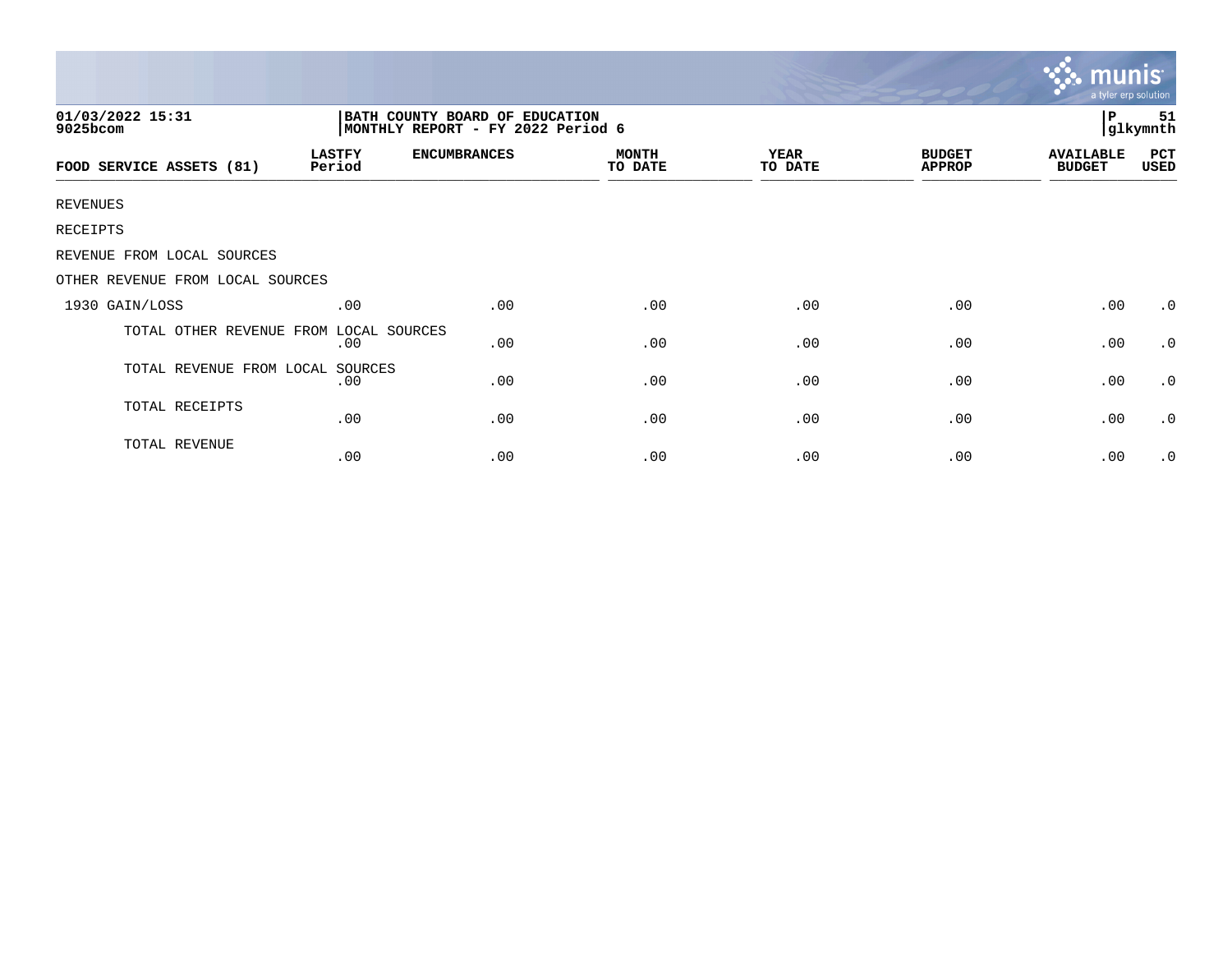

| 01/03/2022 15:31<br>$9025$ bcom    | BATH COUNTY BOARD OF EDUCATION<br>P<br> glkymnth<br>MONTHLY REPORT - FY 2022 Period 6 |                     |                         |                 |                                |                                   |                    |
|------------------------------------|---------------------------------------------------------------------------------------|---------------------|-------------------------|-----------------|--------------------------------|-----------------------------------|--------------------|
| FOOD SERVICE ASSETS (81)           | <b>LASTFY</b><br>Period                                                               | <b>ENCUMBRANCES</b> | <b>MONTH</b><br>TO DATE | YEAR<br>TO DATE | <b>BUDGET</b><br><b>APPROP</b> | <b>AVAILABLE</b><br><b>BUDGET</b> | PCT<br><b>USED</b> |
| EXPENDITURES                       |                                                                                       |                     |                         |                 |                                |                                   |                    |
| 3100<br>FOOD SERVICE OPERATION     |                                                                                       |                     |                         |                 |                                |                                   |                    |
| 0700                               | .00                                                                                   | .00                 | .00                     | .00             | .00                            | .00                               | $.0 \cdot$         |
| TOTAL 3100                         | FOOD SERVICE OPERATION<br>.00                                                         | .00                 | .00                     | .00             | .00                            | .00                               | $\cdot$ 0          |
| TOTAL EXPENDITURES                 | .00                                                                                   | .00                 | .00                     | .00             | .00                            | .00                               | $\cdot$ 0          |
| TOTAL FOR FOOD SERVICE ASSETS (81) | .00                                                                                   | .00                 | .00                     | .00             | .00                            | .00                               | $.0 \cdot$         |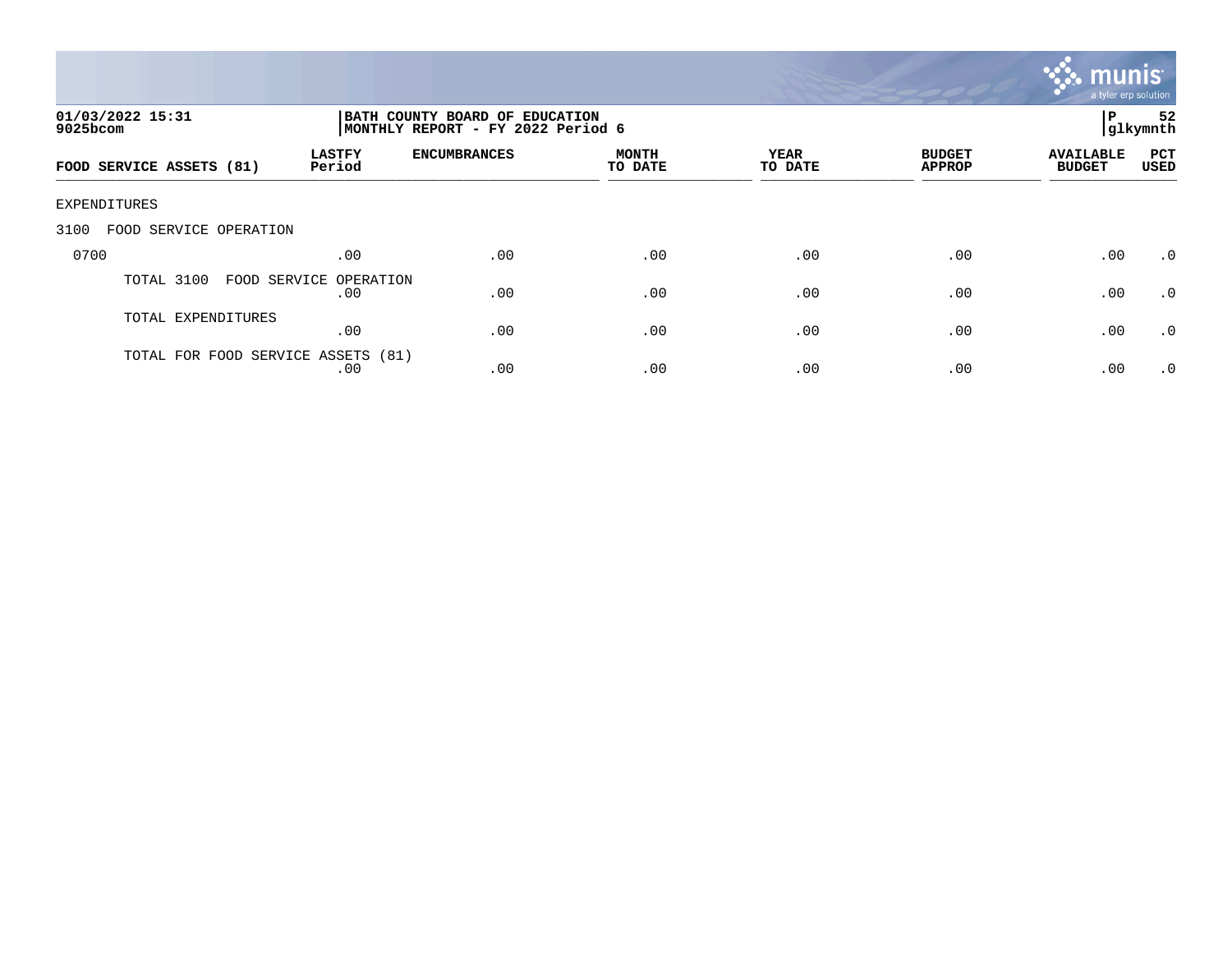|                                  |                         |                                                                      |                         |                 |                                | <b>munis</b><br>a tyler erp solution |                |
|----------------------------------|-------------------------|----------------------------------------------------------------------|-------------------------|-----------------|--------------------------------|--------------------------------------|----------------|
| 01/03/2022 15:31<br>9025bcom     |                         | BATH COUNTY BOARD OF EDUCATION<br> MONTHLY REPORT - FY 2022 Period 6 |                         |                 |                                | P                                    | 53<br>glkymnth |
| DAY CARE ASSERTS (82)            | <b>LASTFY</b><br>Period | <b>ENCUMBRANCES</b>                                                  | <b>MONTH</b><br>TO DATE | YEAR<br>TO DATE | <b>BUDGET</b><br><b>APPROP</b> | <b>AVAILABLE</b><br><b>BUDGET</b>    | PCT<br>USED    |
| <b>REVENUES</b>                  |                         |                                                                      |                         |                 |                                |                                      |                |
| RECEIPTS                         |                         |                                                                      |                         |                 |                                |                                      |                |
| REVENUE FROM LOCAL SOURCES       |                         |                                                                      |                         |                 |                                |                                      |                |
| OTHER REVENUE FROM LOCAL SOURCES |                         |                                                                      |                         |                 |                                |                                      |                |
| 1930 GAIN/LOSS                   | .00                     | .00                                                                  | .00                     | .00             | .00                            | .00                                  | $\cdot$ 0      |
| TOTAL OTHER REVENUE FROM         | LOCAL SOURCES<br>.00    | .00                                                                  | .00                     | .00             | .00                            | .00                                  | $\cdot$ 0      |
| TOTAL REVENUE FROM LOCAL         | SOURCES<br>.00          | .00                                                                  | .00                     | .00             | .00                            | .00                                  | $\cdot$ 0      |
| TOTAL RECEIPTS                   | .00                     | .00                                                                  | .00                     | .00             | .00                            | .00                                  | $\cdot$ 0      |
| TOTAL REVENUE                    | .00                     | .00                                                                  | .00                     | .00             | .00                            | .00                                  | $\cdot$ 0      |
| TOTAL FOR DAY CARE ASSERTS (82)  | .00                     | .00                                                                  | .00                     | .00             | .00                            | .00                                  | $\cdot$ 0      |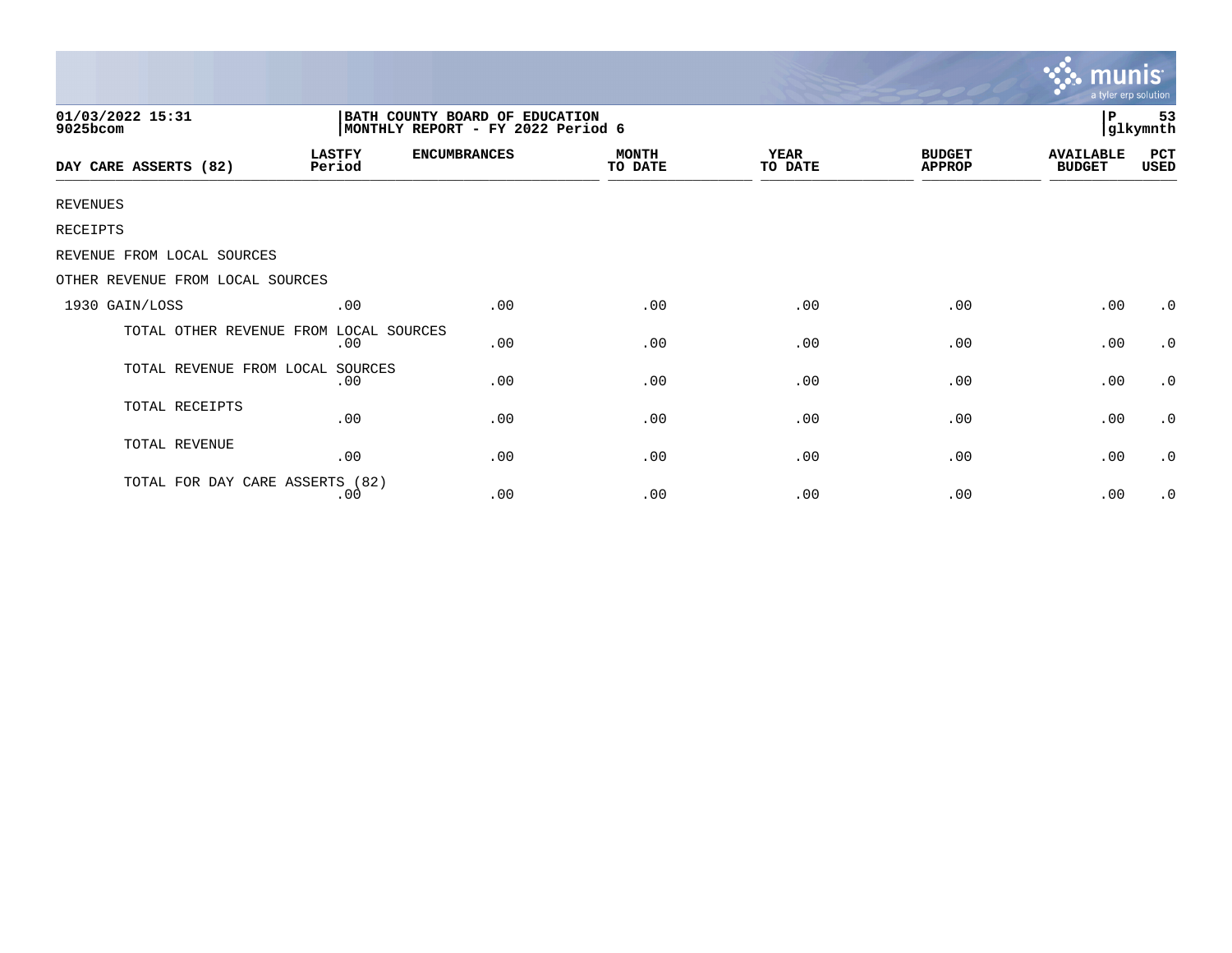|                                  |                                                                     |                     |                         |                        |                                | munis<br>a tyler erp solution     |                |
|----------------------------------|---------------------------------------------------------------------|---------------------|-------------------------|------------------------|--------------------------------|-----------------------------------|----------------|
| 01/03/2022 15:31<br>9025bcom     | BATH COUNTY BOARD OF EDUCATION<br>MONTHLY REPORT - FY 2022 Period 6 |                     |                         |                        |                                | P                                 | 54<br>glkymnth |
| ADULT EDUCATION ASSETS (84)      | <b>LASTFY</b><br>Period                                             | <b>ENCUMBRANCES</b> | <b>MONTH</b><br>TO DATE | <b>YEAR</b><br>TO DATE | <b>BUDGET</b><br><b>APPROP</b> | <b>AVAILABLE</b><br><b>BUDGET</b> | PCT<br>USED    |
| <b>REVENUES</b>                  |                                                                     |                     |                         |                        |                                |                                   |                |
| RECEIPTS                         |                                                                     |                     |                         |                        |                                |                                   |                |
| REVENUE FROM LOCAL SOURCES       |                                                                     |                     |                         |                        |                                |                                   |                |
| OTHER REVENUE FROM LOCAL SOURCES |                                                                     |                     |                         |                        |                                |                                   |                |
| 1930 GAIN/LOSS                   | .00                                                                 | .00                 | .00                     | .00                    | .00                            | .00                               | $\cdot$ 0      |
| TOTAL OTHER REVENUE FROM         | LOCAL SOURCES<br>.00                                                | .00                 | .00                     | .00                    | .00                            | .00                               | $\cdot$ 0      |
| TOTAL REVENUE FROM LOCAL SOURCES | .00                                                                 | .00                 | .00                     | .00                    | .00                            | .00                               | $\cdot$ 0      |
| TOTAL RECEIPTS                   | .00                                                                 | .00                 | .00                     | .00                    | .00                            | .00                               | $\cdot$ 0      |
| TOTAL REVENUE                    | .00                                                                 | .00                 | .00                     | .00                    | .00                            | .00                               | $\cdot$ 0      |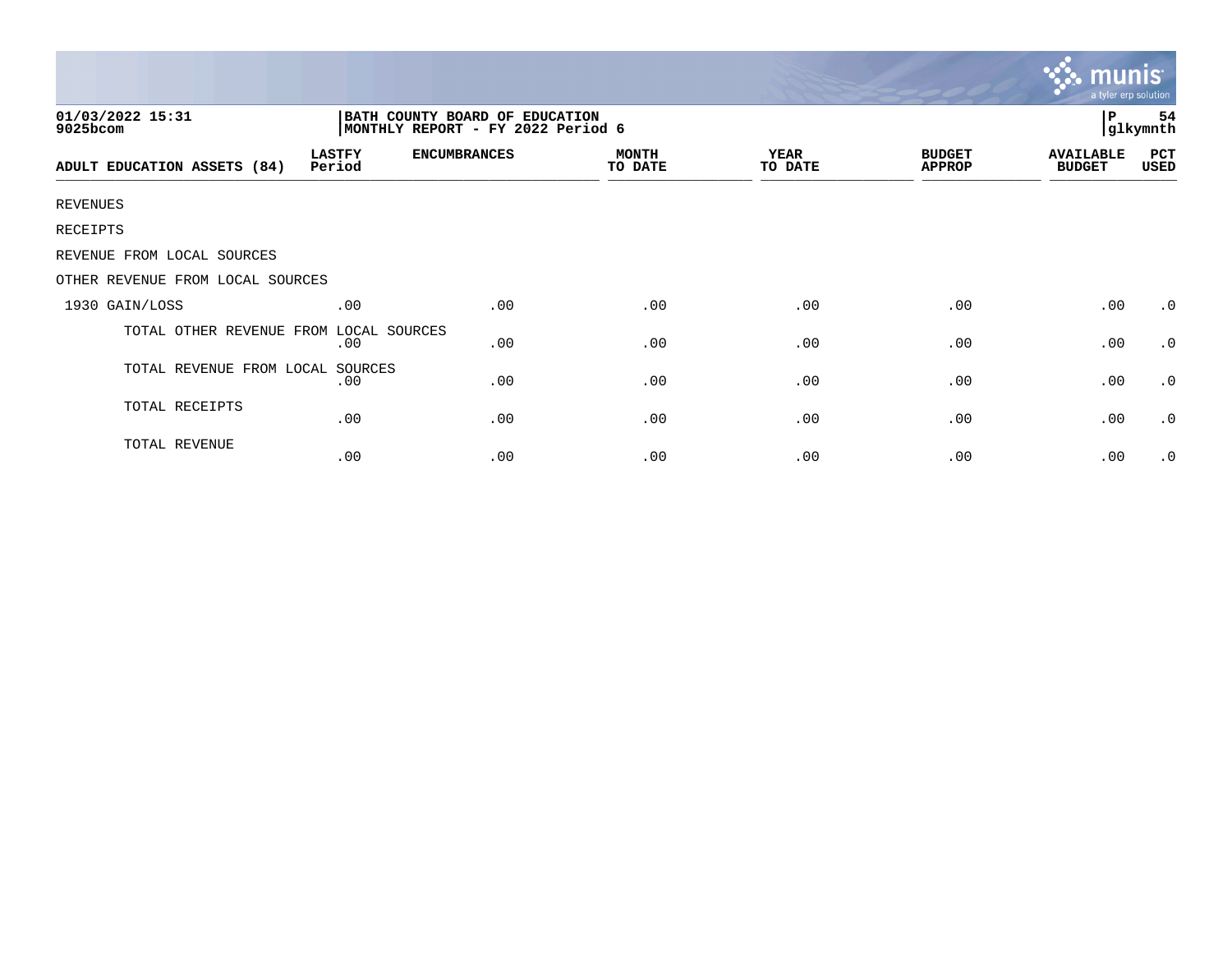

| 01/03/2022 15:31<br>$9025$ bcom       |                                   |                     | BATH COUNTY BOARD OF EDUCATION<br>MONTHLY REPORT - FY 2022 Period 6 |                 |                                |                                   |                    |
|---------------------------------------|-----------------------------------|---------------------|---------------------------------------------------------------------|-----------------|--------------------------------|-----------------------------------|--------------------|
| ADULT EDUCATION ASSETS (84)           | <b>LASTFY</b><br>Period           | <b>ENCUMBRANCES</b> | MONTH<br>TO DATE                                                    | YEAR<br>TO DATE | <b>BUDGET</b><br><b>APPROP</b> | <b>AVAILABLE</b><br><b>BUDGET</b> | PCT<br><b>USED</b> |
| EXPENDITURES                          |                                   |                     |                                                                     |                 |                                |                                   |                    |
| 3400<br>ADULT EDUCATION OPERATIONS    |                                   |                     |                                                                     |                 |                                |                                   |                    |
| 0700                                  | .00                               | .00                 | .00                                                                 | .00             | .00                            | .00                               | $\cdot$ 0          |
| TOTAL 3400                            | ADULT EDUCATION OPERATIONS<br>.00 | .00                 | .00                                                                 | .00             | .00                            | .00                               | $\cdot$ 0          |
| TOTAL EXPENDITURES                    | .00                               | .00                 | .00                                                                 | .00             | .00                            | .00                               | .0                 |
| TOTAL FOR ADULT EDUCATION ASSETS (84) | .00                               | .00                 | .00                                                                 | .00             | .00                            | .00                               | $\cdot$ 0          |